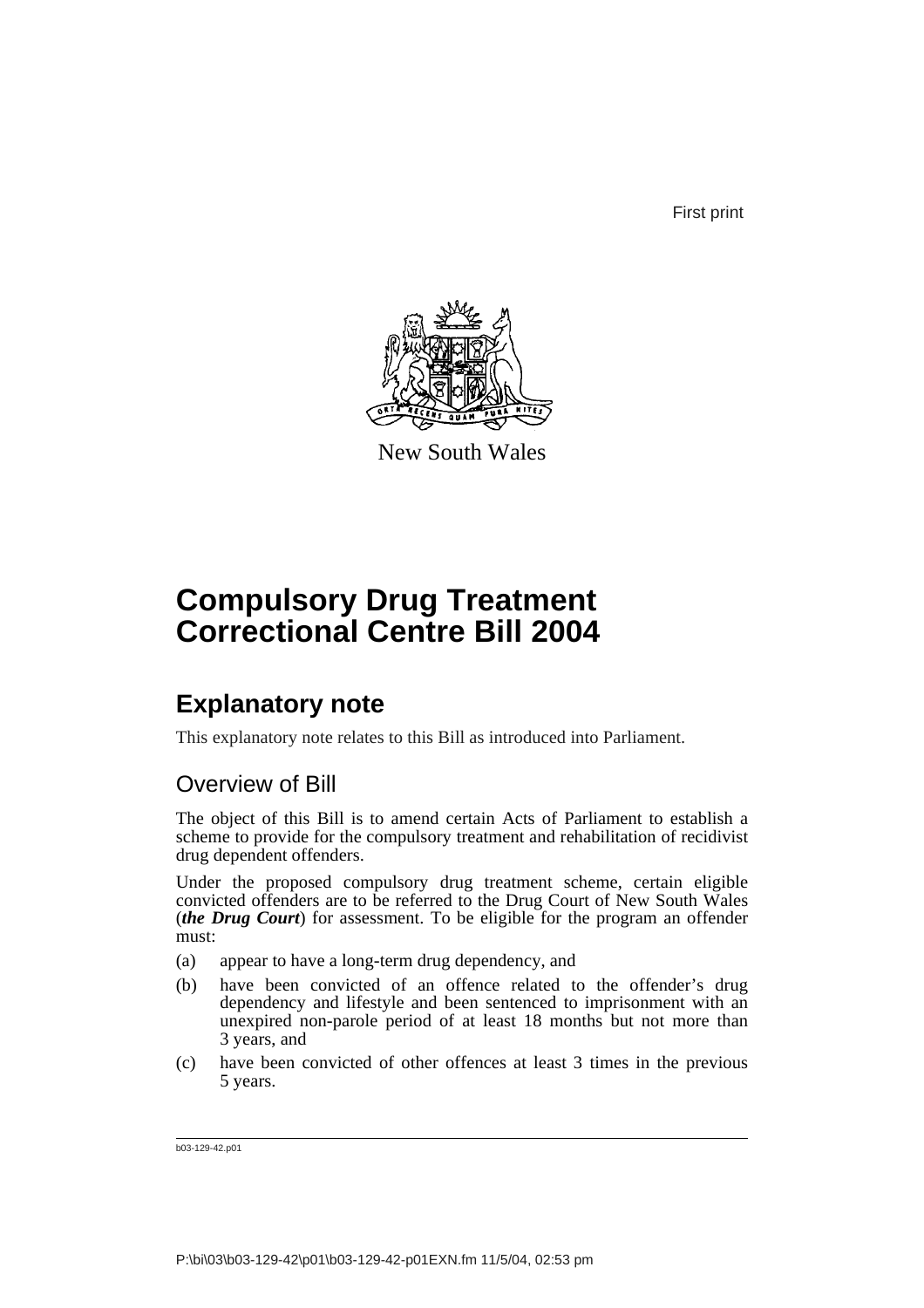Explanatory note

If it is determined by the Drug Court that an offender is eligible and suitable, the Drug Court will be empowered to order that the offender serve his or her sentence of imprisonment by way of compulsory drug treatment detention in the Compulsory Drug Treatment Correctional Centre (to be established for the purposes of this scheme) and later in the community.

While an offender is serving a sentence by way of compulsory drug treatment detention, the offender will be required to comply with a compulsory drug treatment personal plan prepared for the offender. The personal plan will contain conditions relating to conduct and good behaviour, attendance for counselling or other treatment, the management of the offender in the Compulsory Drug Treatment Correctional Centre, periodic drug testing that the offender must undergo and involvement in activities, courses, training or employment for the purpose of promoting the re-integration of the offender into the community.

Compulsory drug treatment detention under the proposed scheme is to consist of three stages: closed detention (Stage 1), semi-open detention (Stage 2) and community custody (Stage 3). Under closed detention (Stage 1), the offender is to be kept in full-time custody at the Compulsory Drug Treatment Correctional Centre. Under semi-open detention (Stage 2), the offender is to be kept in the Compulsory Drug Treatment Correctional Centre with leave approved by the Drug Court to allow the offender to attend employment, training or social programs. Under community custody (Stage 3), the offender may reside outside the Compulsory Drug Treatment Correctional Centre under intensive supervision at accommodation approved by the Drug Court. An offender will be able to progress from one stage of detention to a higher stage after the offender has served at least 6 months in the stage, but only on the order of the Drug Court after comprehensive assessment reports relating to the offender have been prepared. The Drug Court will also be empowered to regress an offender to a lower stage of detention if the offender has failed to comply with his or her personal plan.

If an offender has progressed under the proposed scheme to semi-open detention (Stage 2) or community custody (Stage 3) and is eligible to spend time outside the Compulsory Drug Treatment Correctional Centre, the Drug Court is to impose a community supervision order on the offender. A community supervision order may contain conditions relating to the supervision of the offender outside the Compulsory Drug Treatment Correctional Centre (for example, by way of electronic monitoring), conditions relating to drug testing that the offender must undergo and conditions relating to residence, association with other persons or attendance at specified locations.

Explanatory note page 2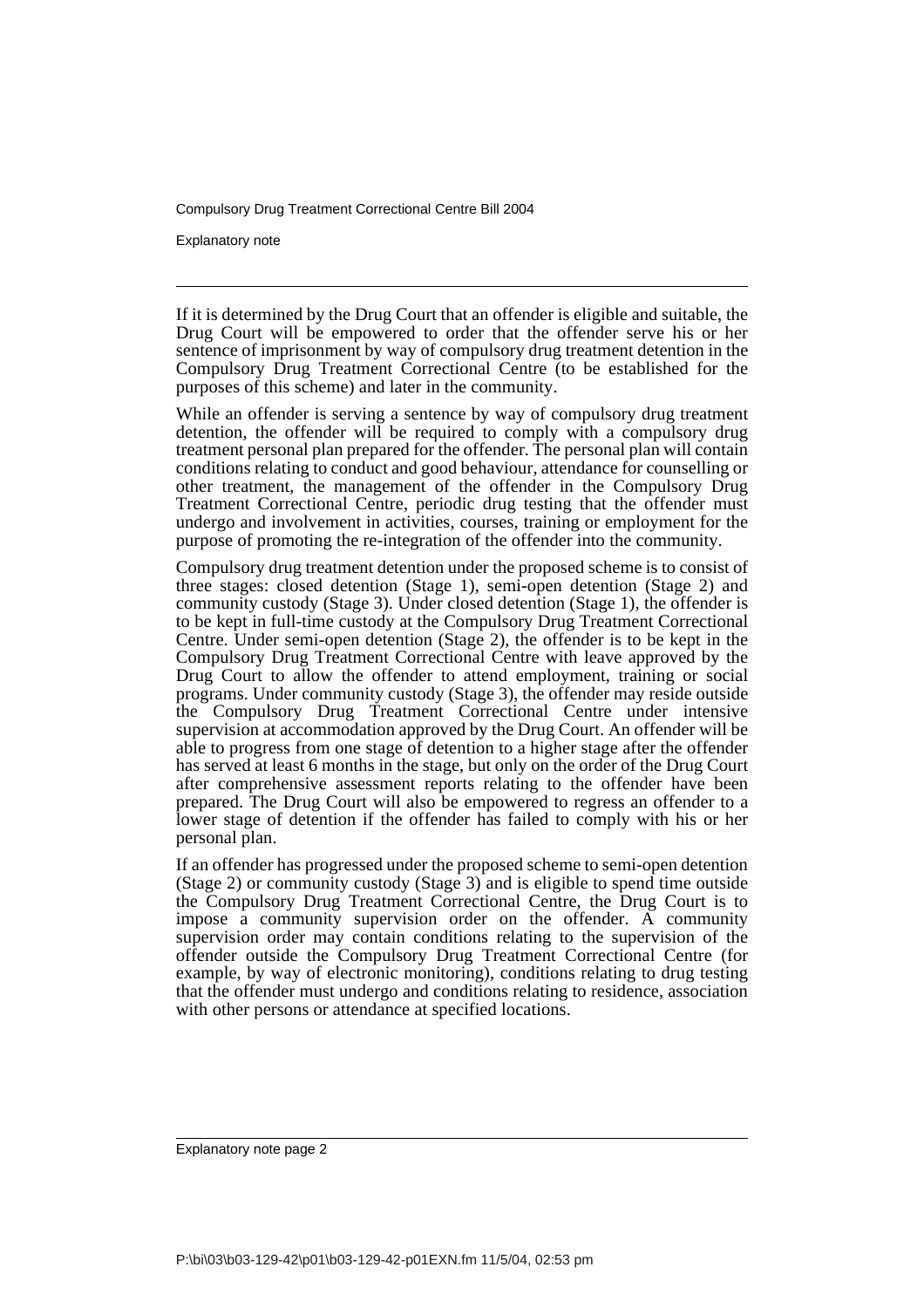Explanatory note

The Drug Court is to supervise the offender while the offender is serving the offender's sentence by way of compulsory drug treatment detention. The Drug Court will be empowered to impose sanctions on and grant rewards to the offender in response to the offender's level of compliance with his or her compulsory drug treatment personal plan. If necessary, the Drug Court will be able to terminate a drug offender's participation in the compulsory drug treatment scheme and return the offender to full-time detention in the normal correctional centre system.

The Drug Court also is to act as the parole authority in relation to drug offenders serving their sentences by way of compulsory drug treatment detention. It will determine whether such an offender is to be released on parole and the conditions of that parole.

# Outline of provisions

**Clause 1** sets out the name (also called the short title) of the proposed Act.

**Clause 2** provides for the commencement of the proposed Act on a day or days to be appointed by proclamation.

**Clause 3** is a formal provision that gives effect to the amendments to the *Drug Court Act 1998* set out in Schedule 1.

**Clause 4** is a formal provision that gives effect to the amendments to the *Crimes (Sentencing Procedure) Act 1999* set out in Schedule 2.

**Clause 5** is a formal provision that gives effect to the amendments to the *Crimes (Administration of Sentences) Act 1999* set out in Schedule 3.

# **Schedule 1 Amendment of Drug Court Act 1998**

**Schedule 1** amends the *Drug Court Act 1998* to give effect to the Overview above relating to the making of orders for compulsory drug treatment detention.

**Schedule 1 [1]–[3]** amend section 3 (Objects) of the *Drug Court Act 1998* to provide that it is an object of that Act to establish a scheme for compulsory drug treatment and rehabilitation for certain drug dependent persons.

**Schedule 1 [4]** inserts certain definitions into section 4 (Definitions) of the *Drug Court Act 1998* for the purposes of the proposed compulsory drug treatment scheme.

**Schedule 1 [5]** inserts proposed section 5A into the *Drug Court Act 1998* to define persons who are "eligible convicted offenders". A person is an eligible convicted offender if:

Explanatory note page 3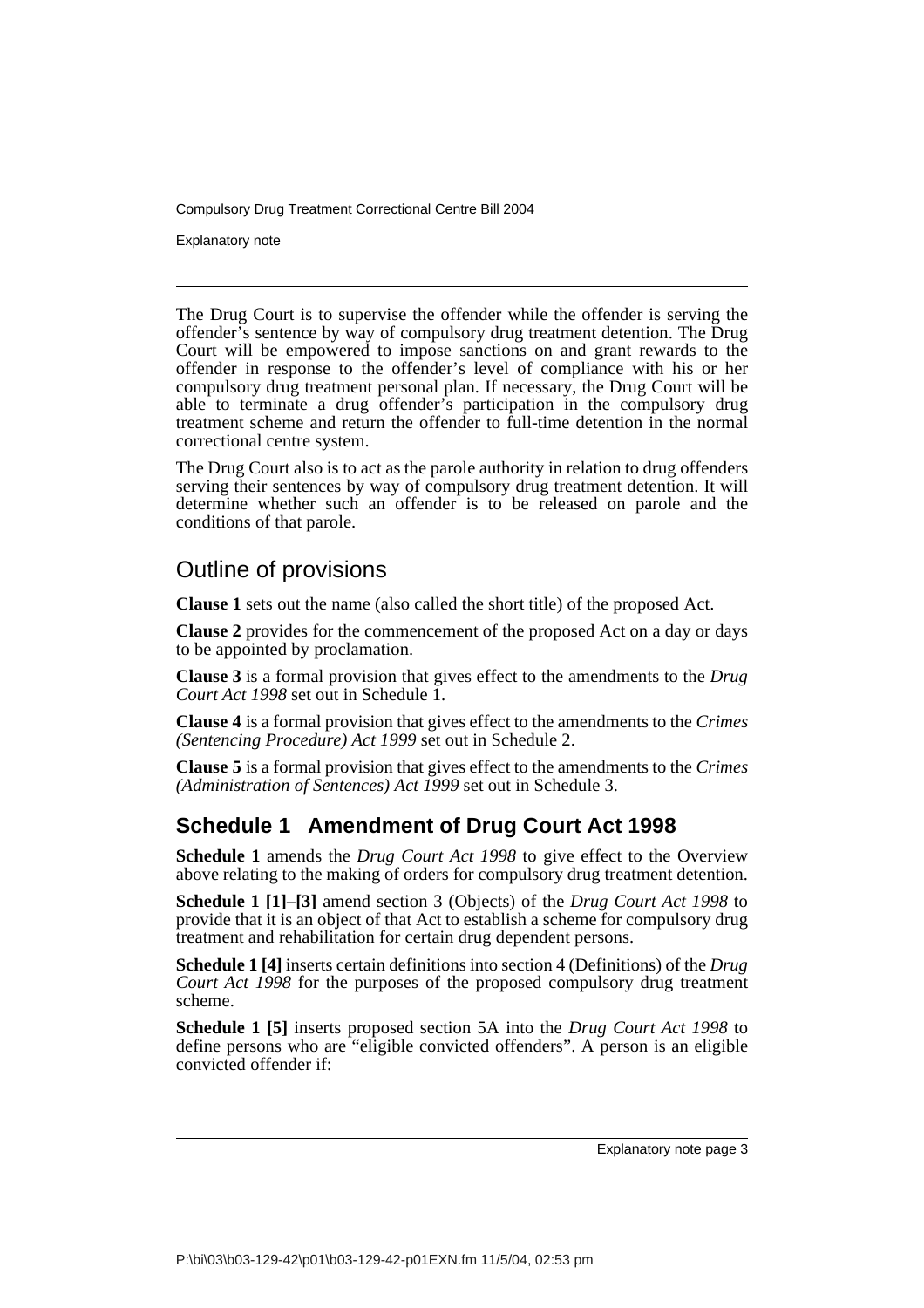Explanatory note

- (a) the person is convicted of an offence and sentenced to a term of imprisonment for the offence to be served by way of full-time detention and the unexpired non-parole period in relation to that sentence is a period of at least 18 months but not more than 3 years, and
- (b) the person has, in the 5-year period immediately before the person was sentenced, been convicted, under the law of this State or under the law of the Commonwealth or another State or Territory or of another country, of at least 3 other offences, not being offences arising out of the same circumstances, that resulted in any of the following:
	- (i) a sentence of imprisonment (including a sentence of imprisonment that was suspended),
	- (ii) the making of a community service order (however described),
	- (iii) the entry into a good behaviour bond or recognizance (however described), and
- (c) the person has, in the opinion of the Drug Court, a long-term dependency on the use of prohibited drugs or other drugs prescribed by the regulations, and
- (d) the facts in connection with the offence for which the person has been sentenced, together with the person's antecedents and any other information available, indicate, in the opinion of the Drug Court, that the offence was related to the person's long-term drug dependency and associated lifestyle, and
- (e) the person satisfies such other criteria as are prescribed by the regulations.

A person is not an eligible convicted offender if the person has been convicted at any time of the following:

- (a) murder, attempted murder or manslaughter,
- (b) sexual assault of an adult or child or a sexual offence involving a child,
- (c) any offence involving the use of a firearm,
- (d) any offence that, in the opinion of the Drug Court, involves serious violence (such as malicious wounding or assault with intent to do grievous bodily harm, but not including common assault),
- (e) certain offences under the *Drug Misuse and Trafficking Act 1985* involving a commercial quantity or large commercial quantity of a prohibited plant or prohibited drug within the meaning of that Act,
- (f) any offence prescribed by the regulations for the purposes of the proposed section.

Explanatory note page 4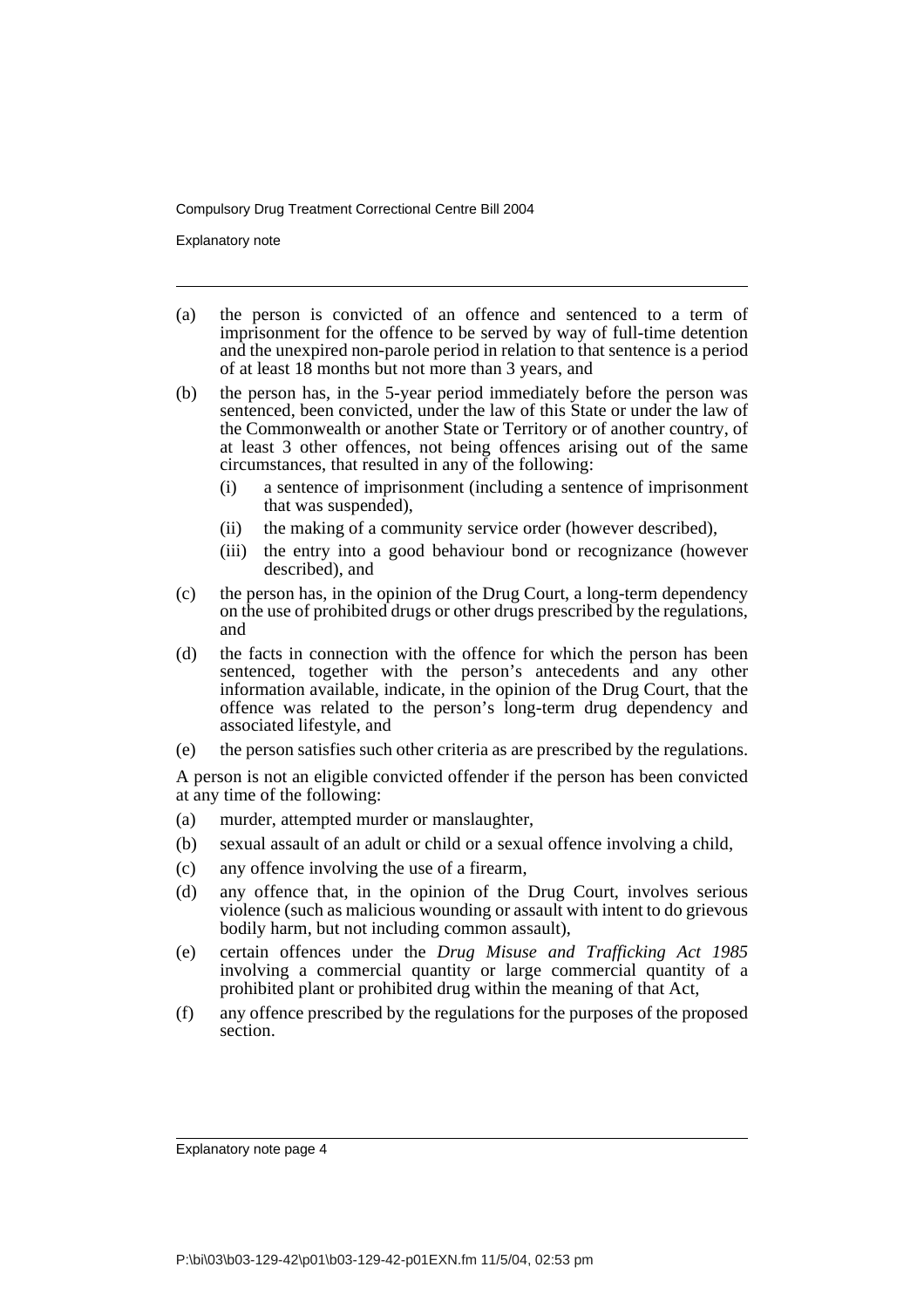Explanatory note

Further, a person is not an eligible convicted offender if:

- (a) the person suffers from a mental condition, illness or disorder that:
	- (i) is serious, or
	- (ii) leads to the person being violent, and
- (b) the mental condition, illness or disorder could prevent or restrict the person's active participation in a drug treatment program.

**Schedule 1 [6]** inserts proposed Part 2A into the *Drug Court Act 1998*.

Division 1 of Part 2A contains certain definitions for the purposes of the proposed Part.

Division 2 of Part 2A provides that it is the duty of certain prescribed courts that sentence persons to imprisonment:

- (a) to ascertain whether there are grounds on which the Drug Court might find the person to be an eligible convicted offender, and
- (b) if so, to refer the person to the Drug Court to determine whether the person should be the subject of a compulsory drug treatment order.

Division 3 of Part 2A contains provisions relating to making of compulsory drug treatment orders by the Drug Court, including restrictions on the making of those orders and the requirement for certain assessments to be made before making those orders.

Division 4 of Part 2A contains miscellaneous provisions dealing with certain consequences of making compulsory drug treatment orders.

**Schedule 1 [7] and [8]** make certain consequential amendments.

**Schedule 1 [9] and [10]** make amendments relating to savings and transitional matters, including allowing the Drug Court to make compulsory drug treatment orders in relation to certain persons currently imprisoned.

## **Schedule 2 Amendment of Crimes (Sentencing Procedure) Act 1999**

**Schedule 2** makes amendments to the *Crimes (Sentencing Procedure) Act 1999* to give effect to the Overview above. The amendments insert provisions into the *Crimes (Sentencing Procedure) Act 1999* to point to the ability of the Drug Court to make orders for imprisonment by way of compulsory drug treatment detention as an alternative to imprisonment by way of full-time detention. The Schedule also amends the heading to Division 2 of Part 2 so that it better describes the custodial sentencing options under the Part.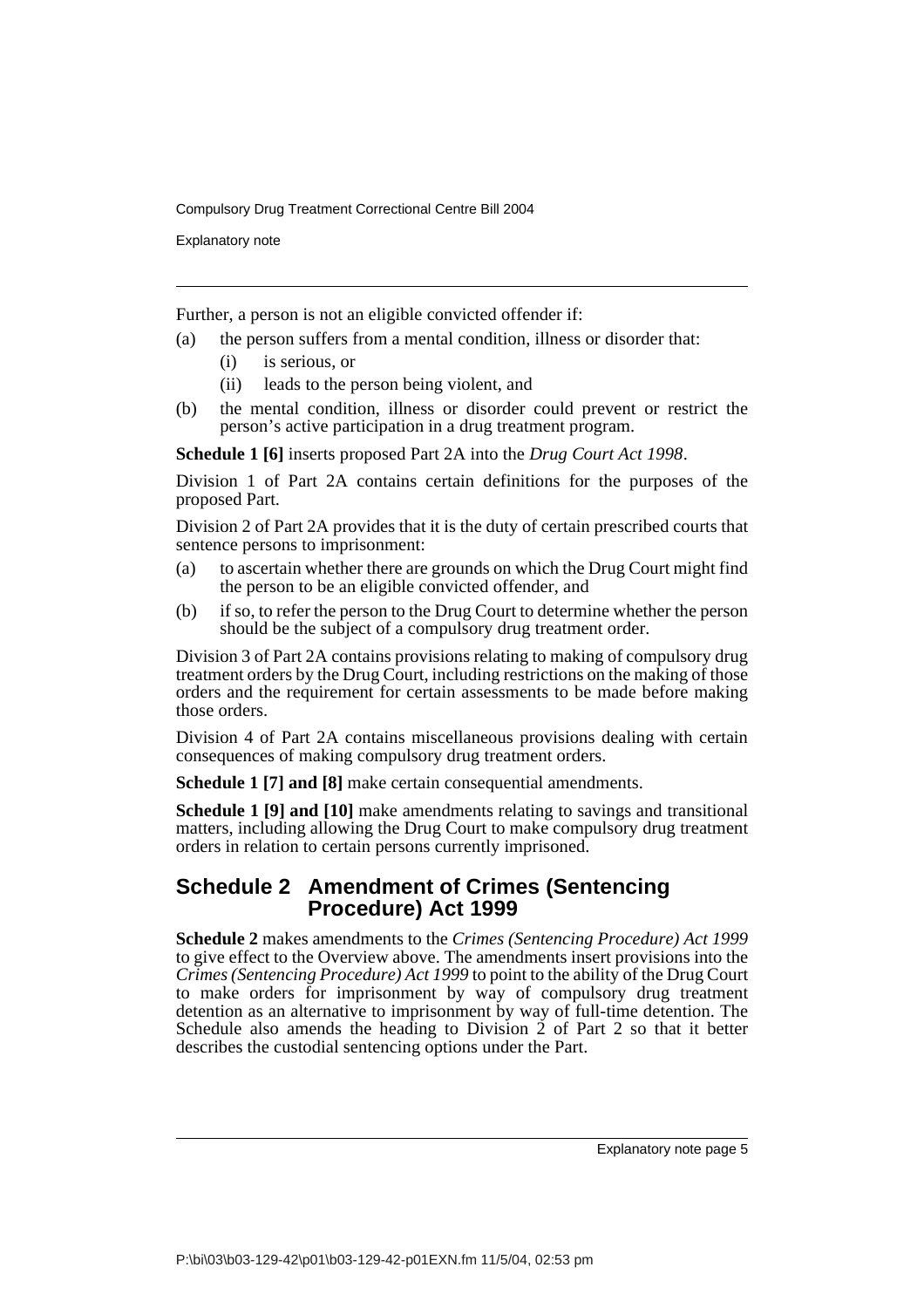Explanatory note

# **Schedule 3 Amendment of Crimes (Administration of Sentences) Act 1999**

**Schedule 3** makes amendments to the *Crimes (Administration of Sentences) Act 1999* to give effect to the Overview above relating to the administration of offenders serving sentences by way of compulsory drug treatment detention.

**Schedule 3 [1]–[3]** insert certain definitions into section 3 (Interpretation) of the *Crimes (Administration of Sentences) Act 1999*, and amend another definition in that section, for the purposes of the proposed compulsory drug treatment scheme.

**Schedule 3 [4]** inserts proposed Part 4A into the *Crimes (Administration of Sentences) Act 1999*.

Division 1 of Part 4A contains certain definitions for the purposes of the proposed Part. The proposed Division also sets out the objects of compulsory drug treatment, the obligations of offenders serving sentences by way of compulsory drug treatment detention and the stages and duration of compulsory drug treatment detention.

Division 2 of Part 4A deals with compulsory drug treatment personal plans, sanctions and rewards for non-compliance and compliance with those personal plans, progression and regression between stages of detention, community supervision orders and the power of the Commissioner of Corrective Services to make certain regression and removal orders.

Division 3 of Part 4A deals with the revocation of compulsory drug treatment orders.

Division 4 of Part 4A provides that the Drug Court is the authority that will determine whether an offender serving a sentence by way of compulsory drug treatment detention is to be released on parole. The proposed Division also makes it clear that after release on parole (and the consequent expiry of the offender's compulsory drug treatment order), the Parole Board is responsible for the supervision and revocation of any parole order made in relation to the offender.

Division 5 of Part 4A contains miscellaneous provisions dealing with the administration of persons in compulsory drug treatment detention. The proposed Division includes provisions relating to the provision of information to the Drug Court and the Director of the Compulsory Drug Treatment Correctional Centre by persons (such as health professionals) relating to an offender's drug treatment.

Explanatory note page 6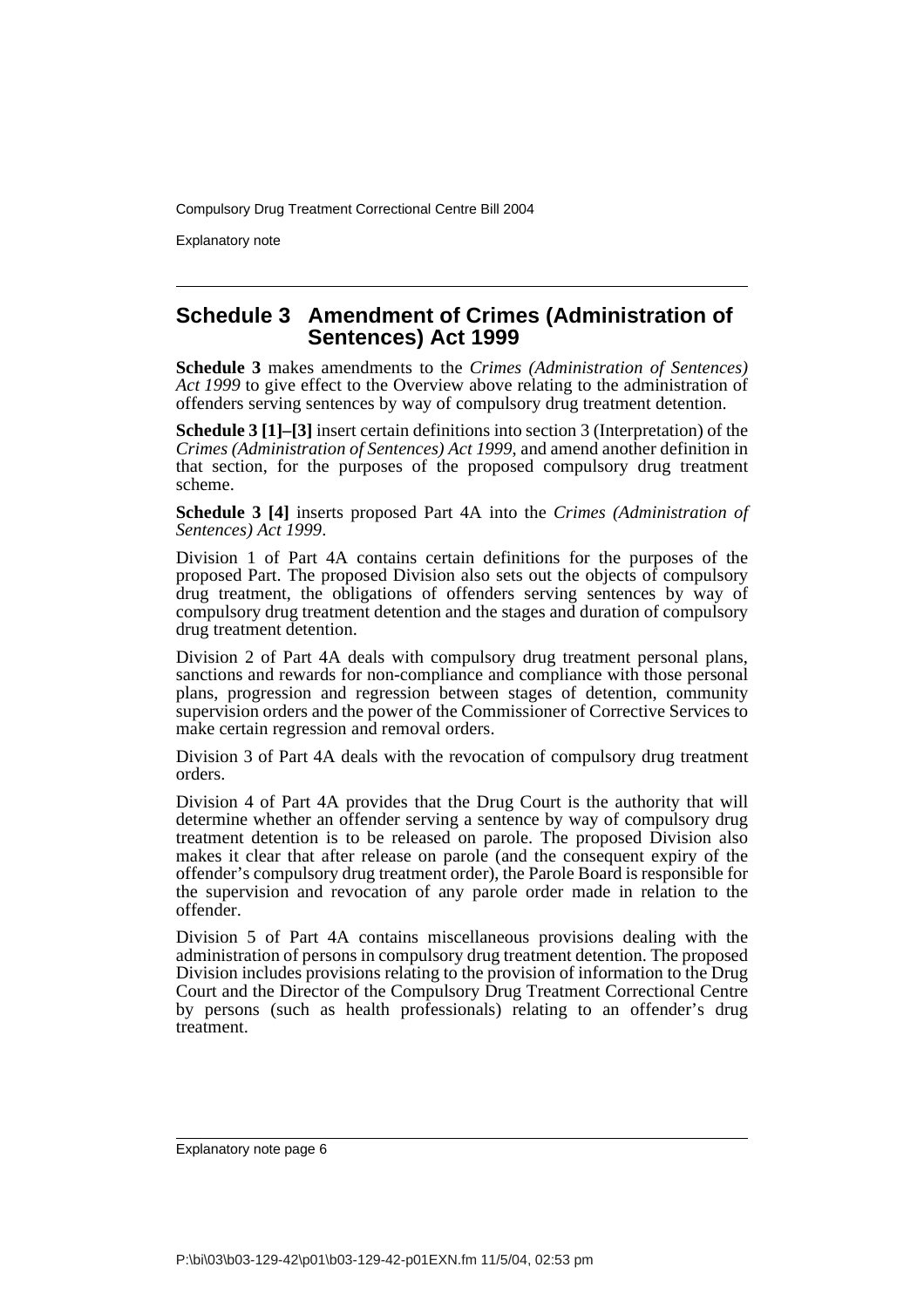Explanatory note

**Schedule 3 [5]** makes an amendment to section 135 of the *Crimes (Administration of Sentences) Act 1999* to require the Parole Board in deciding whether to make a parole order to have regard to the circumstances of any decision by the Drug Court to decline to make a compulsory drug treatment order in relation to an offender's sentence on the ground that the offender's participation in the program might damage the program or any other person's participation in it.

**Schedule 3 [6]** makes an amendment to enable regulations of a savings or transitional nature consequent on the amendment of the *Crimes (Administration of Sentences) Act 1999* by the proposed Act to be made.

Explanatory note page 7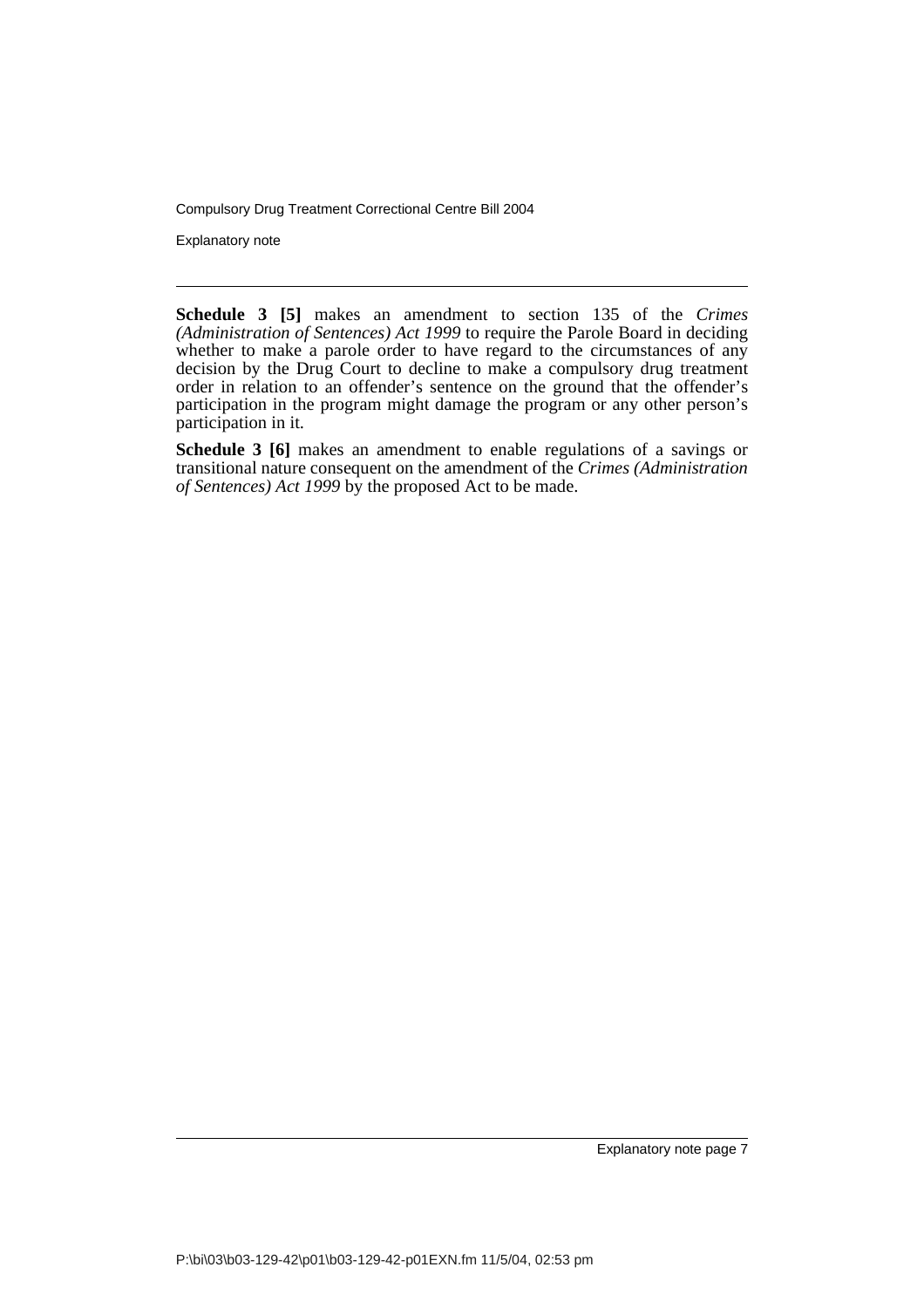Explanatory note

Explanatory note page 8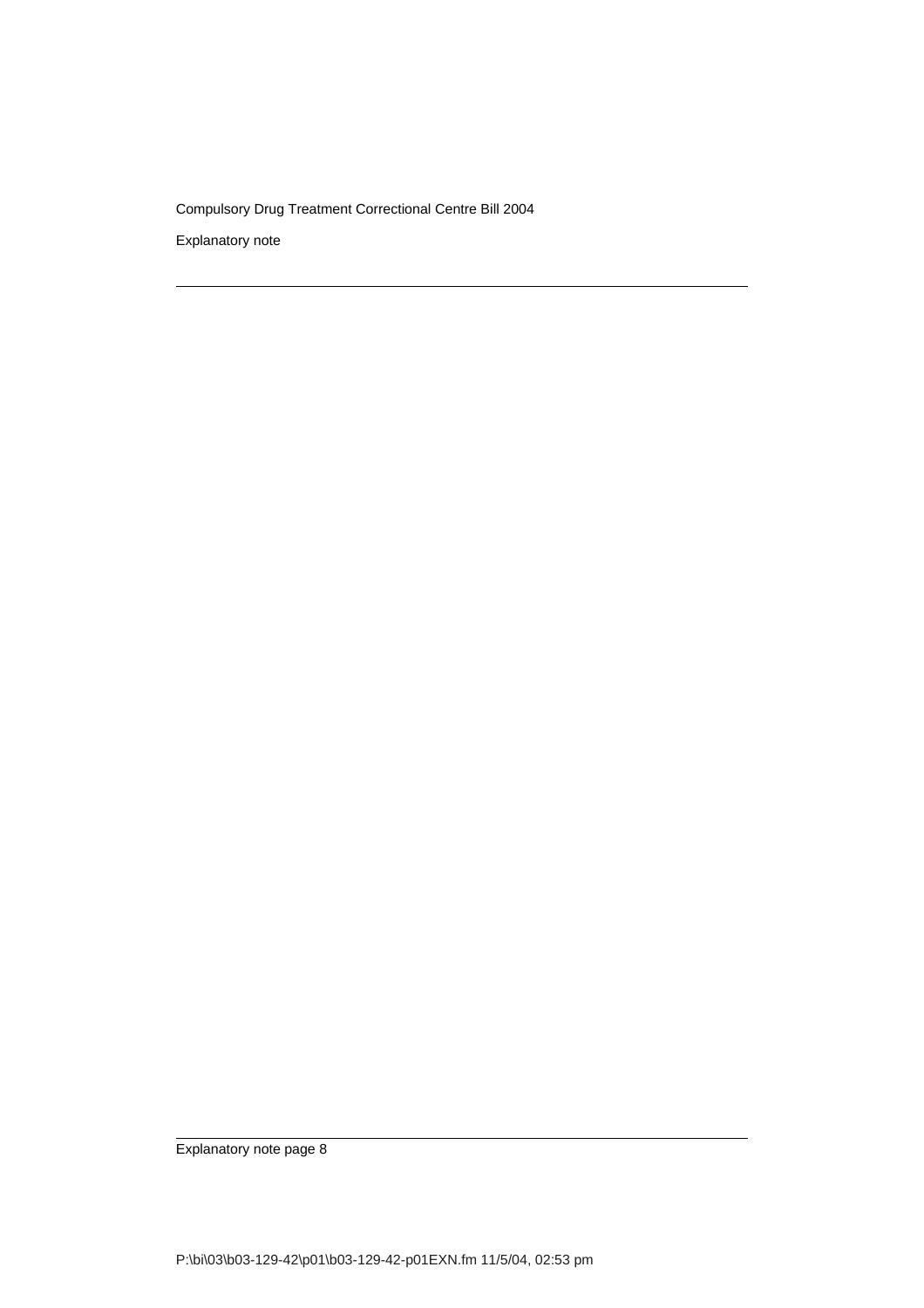First print



New South Wales

# **Compulsory Drug Treatment Correctional Centre Bill 2004**

# **Contents**

|                                                                     | Page                                              |
|---------------------------------------------------------------------|---------------------------------------------------|
| Name of Act                                                         |                                                   |
| Commencement                                                        | 2                                                 |
| Amendment of Drug Court Act 1998 No 150                             | 2                                                 |
| Amendment of Crimes (Sentencing Procedure) Act 1999<br>No 92        | 2                                                 |
| Amendment of Crimes (Administration of Sentences)<br>Act 1999 No 93 | 2                                                 |
| Amendment of Drug Court Act 1998                                    | 3                                                 |
| Amendment of Crimes (Sentencing Procedure) Act 1999                 | 12                                                |
| Act 1999                                                            | 13                                                |
|                                                                     | Amendment of Crimes (Administration of Sentences) |

b03-129-42.p01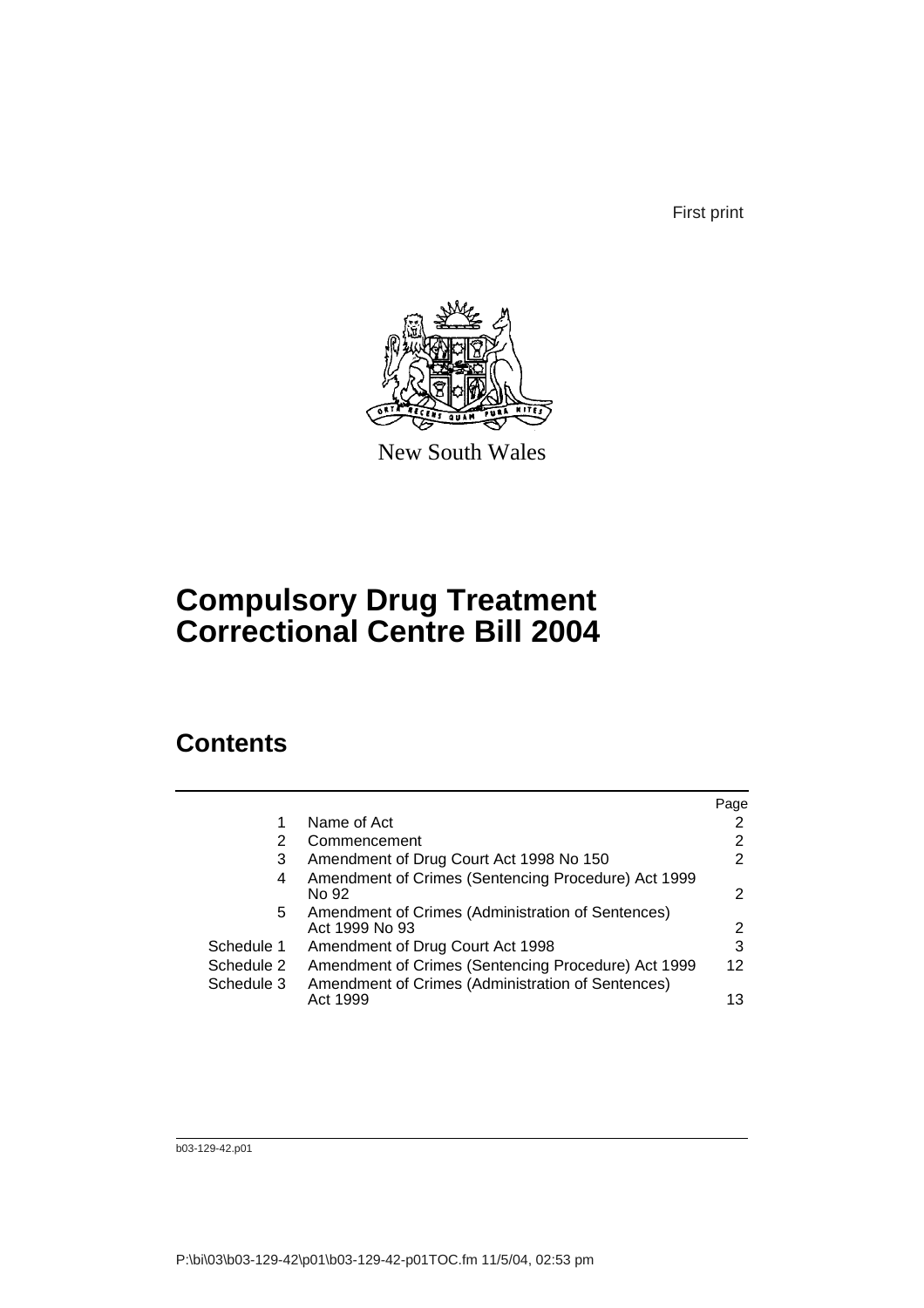**Contents** 

Page

Contents page 2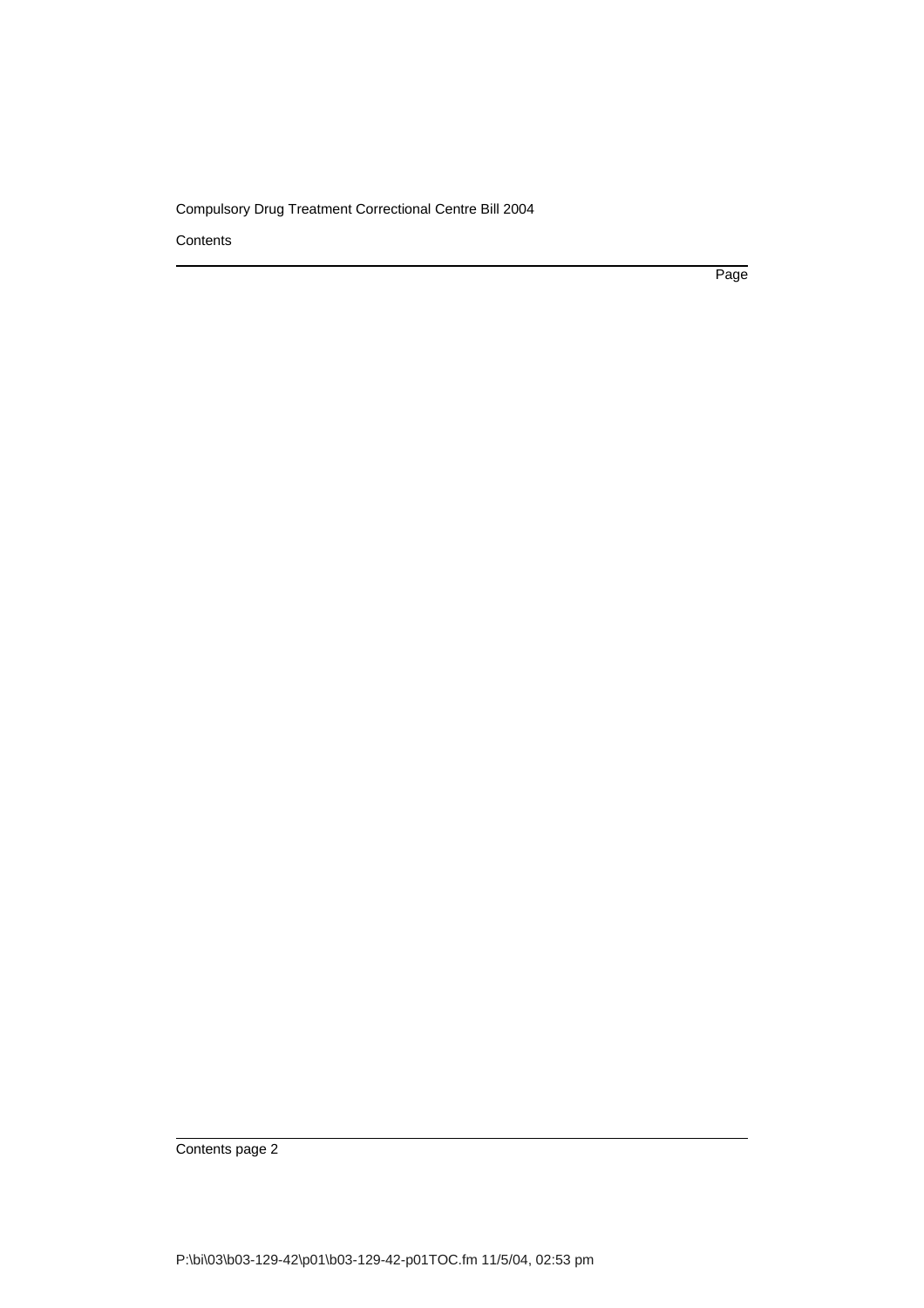

New South Wales

# **Compulsory Drug Treatment Correctional Centre Bill 2004**

No , 2004

## **A Bill for**

An Act to amend the *Drug Court Act 1998*, the *Crimes (Sentencing Procedure) Act 1999* and the *Crimes (Administration of Sentences) Act 1999* to provide for the compulsory treatment and rehabilitation of recidivist drug offenders; and for related purposes.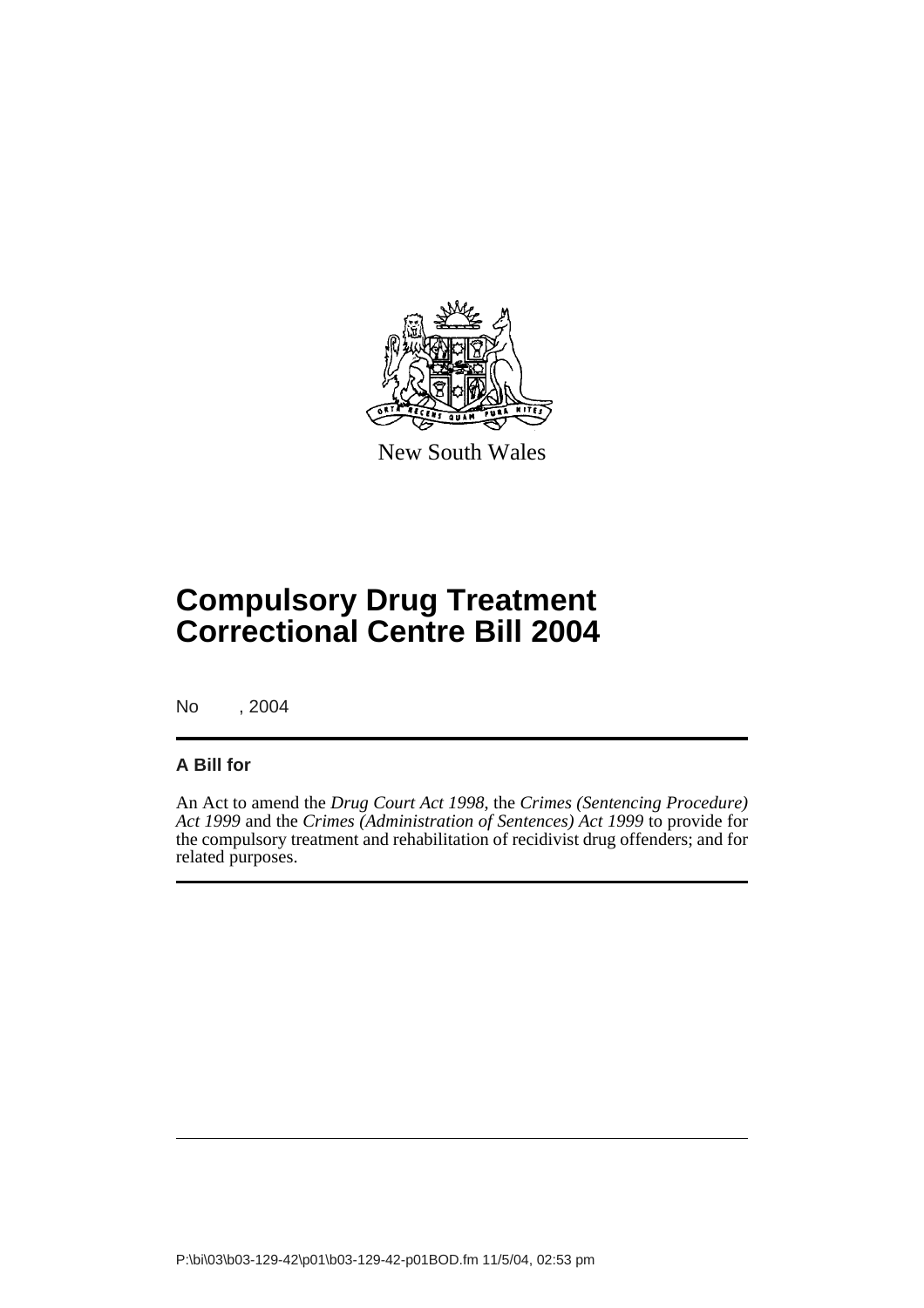<span id="page-11-4"></span><span id="page-11-3"></span><span id="page-11-2"></span><span id="page-11-1"></span><span id="page-11-0"></span>

| The Legislature of New South Wales enacts: |                                                                                           |                     |  |  |  |
|--------------------------------------------|-------------------------------------------------------------------------------------------|---------------------|--|--|--|
| 1                                          | Name of Act                                                                               | 2                   |  |  |  |
|                                            | This Act is the <i>Compulsory Drug Treatment Correctional Centre</i><br>Act 2004.         | 3<br>$\overline{4}$ |  |  |  |
| $\mathbf{2}$                               | <b>Commencement</b>                                                                       | 5                   |  |  |  |
|                                            | This Act commences on a day or days to be appointed by<br>proclamation.                   | 6<br>$\overline{7}$ |  |  |  |
| 3                                          | <b>Amendment of Drug Court Act 1998 No 150</b>                                            | 8                   |  |  |  |
|                                            | The Drug Court Act 1998 is amended as set out in Schedule 1.                              | 9                   |  |  |  |
| 4                                          | Amendment of Crimes (Sentencing Procedure) Act 1999 No 92                                 | 10                  |  |  |  |
|                                            | The Crimes (Sentencing Procedure) Act 1999 is amended as set out<br>in Schedule 2.        | 11<br>12            |  |  |  |
| 5                                          | Amendment of Crimes (Administration of Sentences) Act 1999 No 93                          | 13                  |  |  |  |
|                                            | The Crimes (Administration of Sentences) Act 1999 is amended as<br>set out in Schedule 3. | 14<br>15            |  |  |  |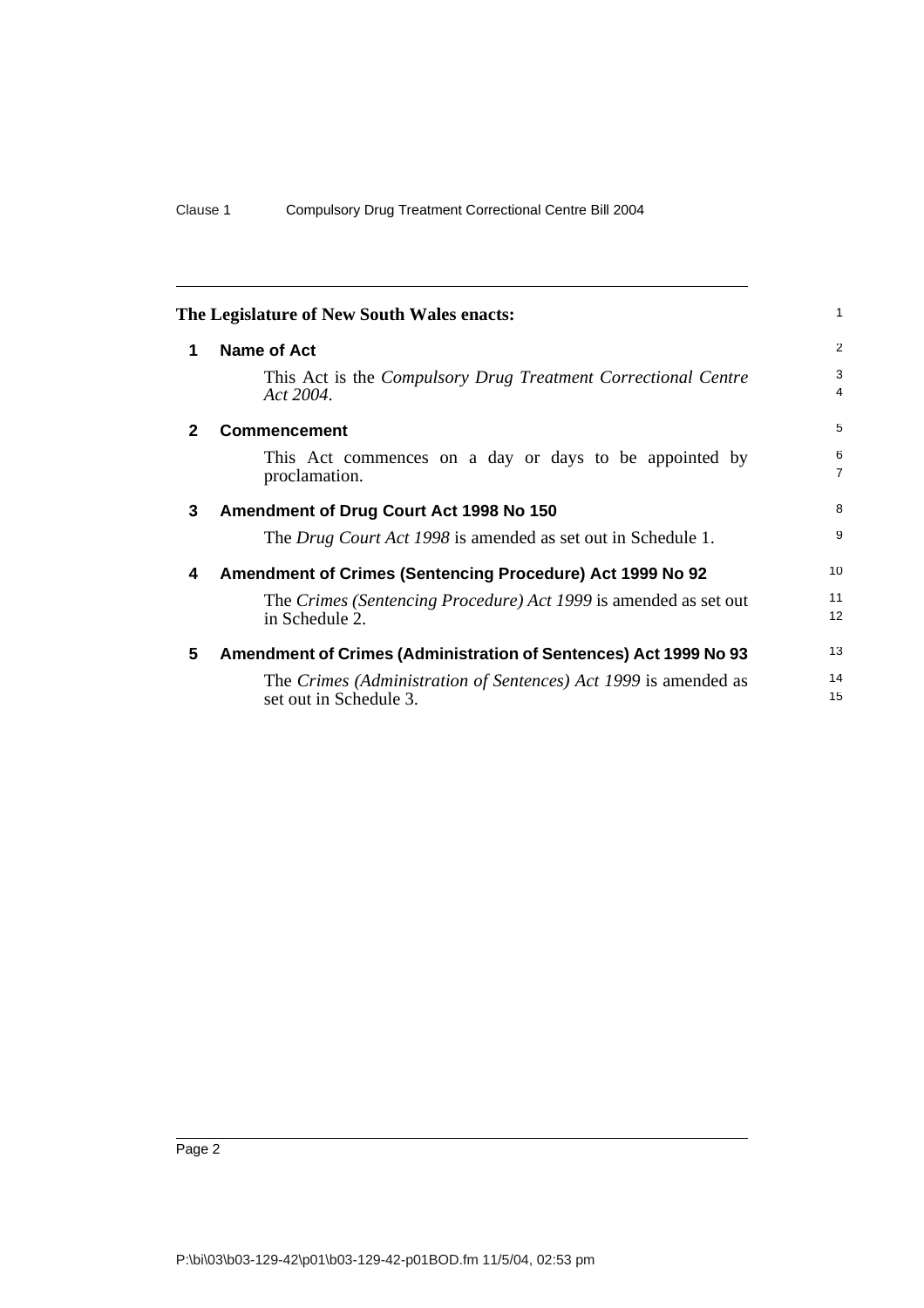Amendment of Drug Court Act 1998 Schedule 1

<span id="page-12-0"></span>

|     |           |                     | <b>Schedule 1 Amendment of Drug Court Act 1998</b><br>(Section 3)                                                                                                                                | 1<br>$\overline{c}$  |
|-----|-----------|---------------------|--------------------------------------------------------------------------------------------------------------------------------------------------------------------------------------------------|----------------------|
| [1] |           |                     | <b>Section 3 Objects</b>                                                                                                                                                                         | 3                    |
|     |           | section $3(1)(a)$ . | Insert "and eligible convicted offenders" after "eligible persons" in                                                                                                                            | 4<br>5               |
| [2] |           | Section 3 (2)       |                                                                                                                                                                                                  | 6                    |
|     |           |                     | Insert "in relation to eligible persons" after "objects".                                                                                                                                        | 7                    |
| [3] |           | Section 3 (2A)      |                                                                                                                                                                                                  | 8                    |
|     |           |                     | Insert after section $3(2)$ :                                                                                                                                                                    | 9                    |
|     |           | (2A)                | This Act achieves its objects in relation to eligible convicted<br>offenders by establishing a scheme for compulsory drug<br>treatment and rehabilitation for certain drug dependent<br>persons. | 10<br>11<br>12<br>13 |
| [4] |           |                     | <b>Section 4 Definitions</b>                                                                                                                                                                     | 14                   |
|     |           |                     | Insert in alphabetical order in section $4(1)$ :                                                                                                                                                 | 15                   |
|     |           |                     | <b>Compulsory Drug Treatment Correctional Centre has the</b><br>same meaning as in Part 4A of the Crimes (Administration of<br>Sentences) Act 1999.                                              | 16<br>17<br>18       |
|     |           |                     | compulsory drug treatment detention means detention in<br>accordance with Part 4A of the Crimes (Administration of<br>Sentences) Act 1999.                                                       | 19<br>20<br>21       |
|     |           |                     | <i>compulsory drug treatment order</i> means an order made under<br>section 18C.                                                                                                                 | 22<br>23             |
|     |           |                     | <i>eligible convicted offender</i> is defined in section 5A.                                                                                                                                     | 24                   |
| [5] |           | <b>Section 5A</b>   |                                                                                                                                                                                                  | 25                   |
|     |           |                     | Insert after section 5:                                                                                                                                                                          | 26                   |
|     | <b>5A</b> |                     | Definition of "eligible convicted offender"                                                                                                                                                      | 27                   |
|     |           | (1)                 | A person is an eligible convicted offender if:                                                                                                                                                   | 28                   |
|     |           |                     | the person is convicted of an offence, other than an<br>(a)<br>offence referred to in subsection (2), and                                                                                        | 29<br>30             |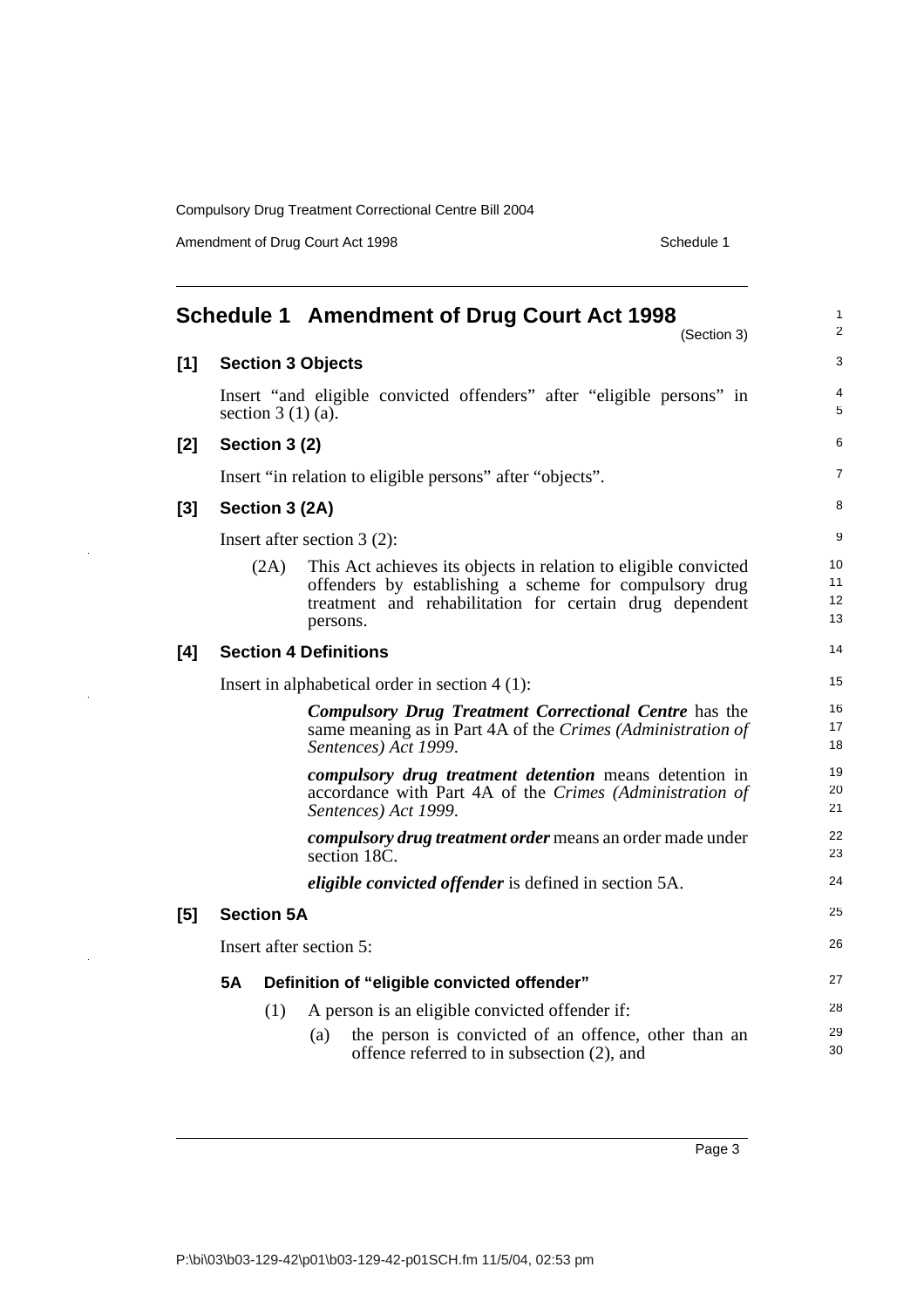Schedule 1 Amendment of Drug Court Act 1998

|     | (b) | the person has been sentenced to a term of<br>imprisonment for the offence to be served by way of<br>full-time detention and the unexpired non-parole period<br>in relation to that sentence is a period of at least<br>18 months but not more than 3 years, and                                                                                                                 | $\mathbf 1$<br>$\overline{\mathbf{c}}$<br>3<br>4<br>5 |
|-----|-----|----------------------------------------------------------------------------------------------------------------------------------------------------------------------------------------------------------------------------------------------------------------------------------------------------------------------------------------------------------------------------------|-------------------------------------------------------|
|     | (c) | the person has, in the 5-year period immediately before<br>the person was sentenced, been convicted, under a law<br>of this State or under a law of the Commonwealth or<br>another State or Territory or of another country, of at<br>least 3 other offences, not being offences arising out of<br>the same circumstances, that resulted in any one or<br>more of the following: | 6<br>$\overline{7}$<br>8<br>9<br>10<br>11<br>12       |
|     |     | (i)<br>a sentence of imprisonment (including a sentence<br>of imprisonment that was suspended),                                                                                                                                                                                                                                                                                  | 13<br>14                                              |
|     |     | the making of a community service order<br>(ii)<br>(however described),                                                                                                                                                                                                                                                                                                          | 15<br>16                                              |
|     |     | the entry into a good behaviour bond or<br>(iii)<br>recognizance (however described), and                                                                                                                                                                                                                                                                                        | 17<br>18                                              |
|     | (d) | in the opinion of the Drug Court, the person has a long-<br>term dependency on the use of prohibited drugs (within<br>the meaning of the Drug Misuse and Trafficking Act<br>1985) or other drugs prescribed by the regulations, and                                                                                                                                              | 19<br>20<br>21<br>22                                  |
|     | (e) | in the opinion of the Drug Court, the facts in connection<br>with the offence for which the person has been<br>sentenced, together with the person's antecedents and<br>any other information available, indicate that the<br>offence was related to the person's long-term drug<br>dependency and associated lifestyle, and                                                     | 23<br>24<br>25<br>26<br>27<br>28                      |
|     | (f) | the person satisfies such other criteria as are prescribed<br>by the regulations.                                                                                                                                                                                                                                                                                                | 29<br>30                                              |
| (2) |     | A person is not an eligible convicted offender if the person<br>has been convicted at any time of the following:                                                                                                                                                                                                                                                                 | 31<br>32                                              |
|     | (a) | murder, attempted murder or manslaughter,                                                                                                                                                                                                                                                                                                                                        | 33                                                    |
|     | (b) | sexual assault of an adult or child or a sexual offence<br>involving a child,                                                                                                                                                                                                                                                                                                    | 34<br>35                                              |
|     | (c) | any offence involving the use of a firearm,                                                                                                                                                                                                                                                                                                                                      | 36                                                    |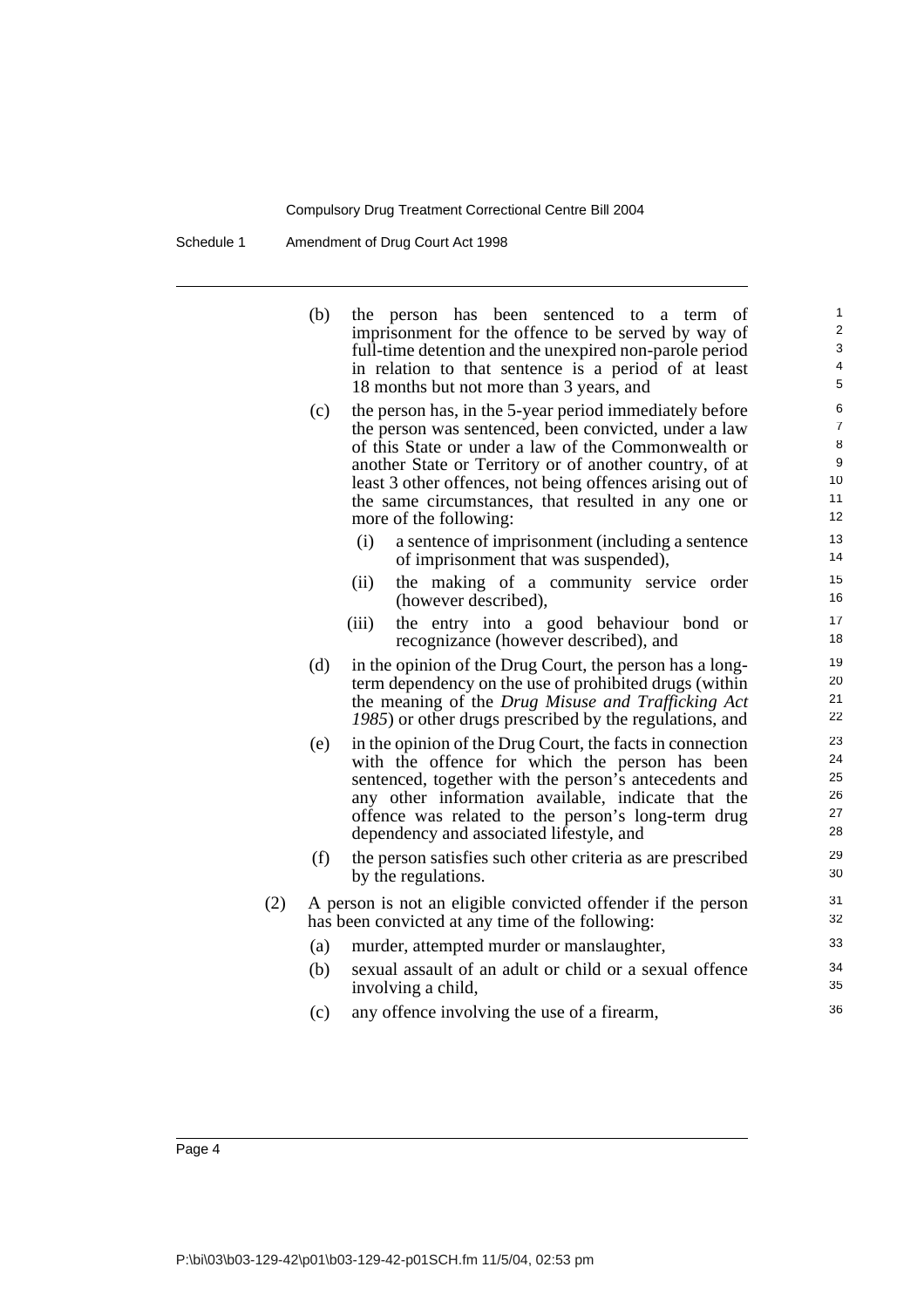Amendment of Drug Court Act 1998 Schedule 1

|     |                      | (d)                | any offence that, in the opinion of the Drug Court,<br>involves serious violence (such as malicious wounding<br>or assault with intent to do grievous bodily harm, but<br>not including common assault),                                                    | $\mathbf{1}$<br>2<br>3<br>4        |
|-----|----------------------|--------------------|-------------------------------------------------------------------------------------------------------------------------------------------------------------------------------------------------------------------------------------------------------------|------------------------------------|
|     |                      | (e)                | an offence under section 23 (2), 24 (2), 25 (2), 26, 27 or<br>28 of the Drug Misuse and Trafficking Act 1985<br>involving a commercial quantity or large commercial<br>quantity of a prohibited plant or prohibited drug within<br>the meaning of that Act, | 5<br>6<br>$\overline{7}$<br>8<br>9 |
|     |                      | (f)                | any offence prescribed by the regulations for the<br>purposes of this section.                                                                                                                                                                              | 10<br>11                           |
|     | (3)                  |                    | A person is not an eligible convicted offender if, in the<br>opinion of the Drug Court:                                                                                                                                                                     | 12 <sup>°</sup><br>13              |
|     |                      | (a)                | the person suffers from a mental condition, illness or<br>disorder that:                                                                                                                                                                                    | 14<br>15                           |
|     |                      |                    | is serious, or<br>(i)                                                                                                                                                                                                                                       | 16                                 |
|     |                      |                    | leads to the person being violent, and<br>(ii)                                                                                                                                                                                                              | 17                                 |
|     |                      | (b)                | the mental condition, illness or disorder could prevent<br>or restrict the person's active participation in a drug<br>treatment program.                                                                                                                    | 18<br>19<br>20                     |
| [6] | Part 2A              |                    |                                                                                                                                                                                                                                                             | 21                                 |
|     | Insert after Part 2: |                    |                                                                                                                                                                                                                                                             | 22                                 |
|     | Part 2A              |                    | <b>Compulsory drug treatment detention</b>                                                                                                                                                                                                                  | 23                                 |
|     | <b>Division 1</b>    |                    | <b>Preliminary</b>                                                                                                                                                                                                                                          | 24                                 |
|     | 18A                  | <b>Definitions</b> |                                                                                                                                                                                                                                                             | 25                                 |
|     |                      |                    | In this Part:                                                                                                                                                                                                                                               | 26                                 |
|     |                      |                    | <b>assessment report</b> means a report prepared under Division 3.                                                                                                                                                                                          | 27                                 |
|     |                      |                    | <i>multi-disciplinary team</i> means a team comprised of:                                                                                                                                                                                                   | 28                                 |
|     |                      | (a)                | the Director of the Compulsory Drug Treatment<br>Correctional Centre (or a person nominated by the<br>Director), who is to be the team leader, and                                                                                                          | 29<br>30<br>31                     |
|     |                      | (b)                | a probation and parole officer appointed by the<br>Commissioner of Corrective Services, and                                                                                                                                                                 | 32<br>33                           |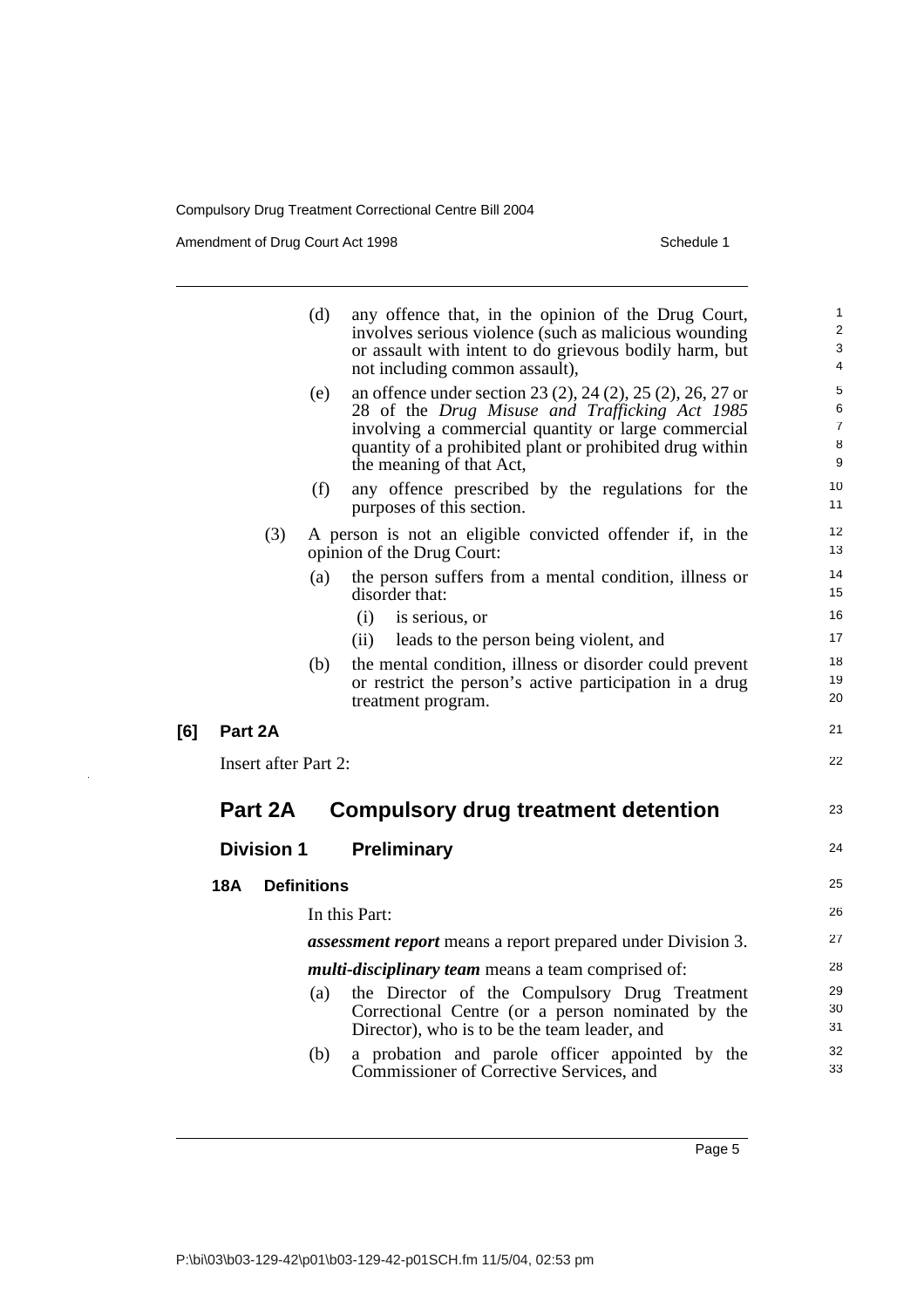Schedule 1 Amendment of Drug Court Act 1998

|     |                   | (c)        | a person appointed by the Chief Executive Officer,<br>Corrections Health Service, and                                                                                                                                                                                                | 1<br>$\overline{c}$                                   |
|-----|-------------------|------------|--------------------------------------------------------------------------------------------------------------------------------------------------------------------------------------------------------------------------------------------------------------------------------------|-------------------------------------------------------|
|     |                   | (d)        | such other persons as are prescribed by the regulations.                                                                                                                                                                                                                             | 3                                                     |
|     |                   |            | offender's obligations under a compulsory drug treatment<br>order means the obligations that the offender has under<br>section 106C of the Crimes (Administration of Sentences)<br>Act 1999 as a consequence of the making of the order.                                             | $\overline{\mathcal{A}}$<br>5<br>$6\phantom{1}6$<br>7 |
|     |                   |            | <i>probation and parole officer</i> has the same meaning as in the<br>Crimes (Administration of Sentences) Act 1999.                                                                                                                                                                 | 8<br>9                                                |
|     | <b>Division 2</b> |            | Referral of eligible convicted offenders to<br><b>Drug Court</b>                                                                                                                                                                                                                     | 10<br>11                                              |
| 18B |                   |            | Courts to refer eligible convicted offenders to Drug Court                                                                                                                                                                                                                           | 12                                                    |
|     | (1)               |            | This section applies to such courts as are prescribed by the<br>regulations.                                                                                                                                                                                                         | 13<br>14                                              |
|     | (2)               |            | It is the duty of a court to which this section applies that<br>sentences a person to imprisonment or which, on determining<br>an appeal, confirms a sentence of imprisonment imposed on<br>the person by some other court (whether or not on the same<br>terms as the other court): | 15<br>16<br>17<br>18<br>19                            |
|     |                   | (a)        | to ascertain whether there are grounds on which the<br>Drug Court might find the person to be an eligible<br>convicted offender, and                                                                                                                                                 | 20<br>21<br>22                                        |
|     |                   | (b)        | if so, to refer the person to the Drug Court to determine<br>whether the person should be the subject of a<br>compulsory drug treatment order.                                                                                                                                       | 23<br>24<br>25                                        |
|     | (3)               |            | The duty imposed on a court by this section is to be exercised<br>as soon as practicable after the person is sentenced to<br>imprisonment or the appeal is dealt with.                                                                                                               | 26<br>27<br>28                                        |
|     | (4)               | registrar. | The registrar or clerk of a court that refers a person to the Drug<br>Court under this section must give to the registrar of the Drug<br>Court such documents and materials prescribed by the<br>regulations relating to the person as are requested by that                         | 29<br>30<br>31<br>32<br>33                            |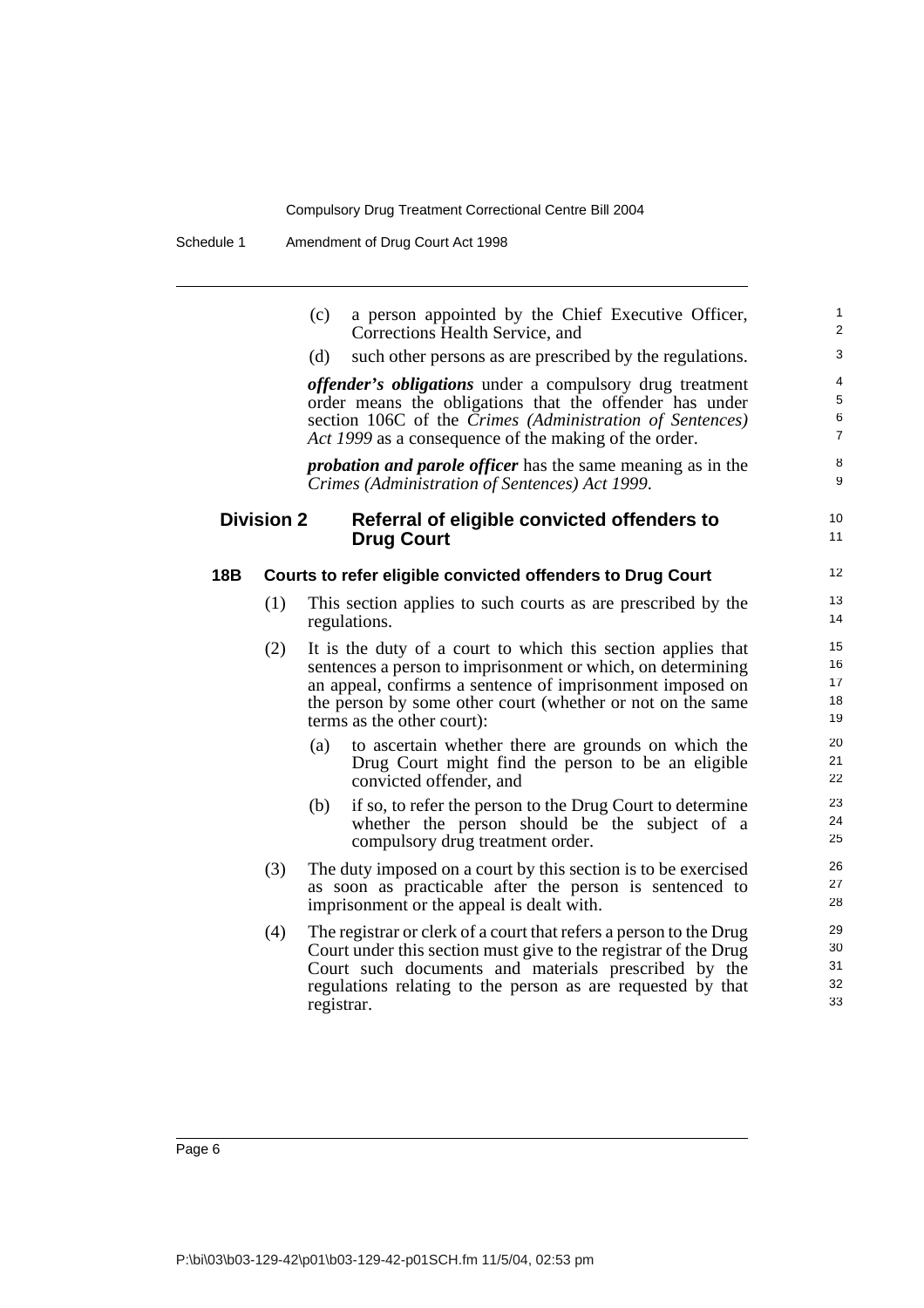Amendment of Drug Court Act 1998 Schedule 1

|            | <b>Division 3</b> |         |                  | <b>Making compulsory drug treatment orders</b>                                                                                                                                                                                                                                                           | 1                                |
|------------|-------------------|---------|------------------|----------------------------------------------------------------------------------------------------------------------------------------------------------------------------------------------------------------------------------------------------------------------------------------------------------|----------------------------------|
| <b>18C</b> |                   |         |                  | <b>Compulsory drug treatment detention</b>                                                                                                                                                                                                                                                               | $\overline{2}$                   |
|            |                   |         | detention.       | The Drug Court may make an order directing that an eligible<br>convicted offender serve the offender's sentence of<br>imprisonment by way of compulsory drug treatment                                                                                                                                   | 3<br>4<br>5<br>6                 |
| <b>18D</b> |                   |         | treatment orders | Restriction on power of Drug Court to make compulsory drug                                                                                                                                                                                                                                               | $\overline{7}$<br>8              |
|            | (1)               | unless: |                  | The Drug Court must not make a compulsory drug treatment<br>order with respect to an offender's sentence of imprisonment                                                                                                                                                                                 | 9<br>10<br>11                    |
|            |                   | (a)     |                  | the Drug Court has referred the offender to the multi-<br>disciplinary team for assessment as to the eligibility and<br>suitability of the offender for compulsory drug<br>treatment detention and has had regard to the contents<br>of the assessment report made by the team under<br>section 18E, and | 12<br>13<br>14<br>15<br>16<br>17 |
|            |                   | (b)     |                  | the Drug Court is satisfied:                                                                                                                                                                                                                                                                             | 18                               |
|            |                   |         | (i)              | that the offender is of or above the age of 18<br>years, and                                                                                                                                                                                                                                             | 19<br>20                         |
|            |                   |         | (ii)             | that the offender is an eligible convicted<br>offender, and                                                                                                                                                                                                                                              | 21<br>22                         |
|            |                   |         | (iii)            | that the offender is a suitable person to serve the<br>sentence by way of compulsory drug treatment<br>detention, and                                                                                                                                                                                    | 23<br>24<br>25                   |
|            |                   |         | (iv)             | that it is appropriate in all of the circumstances<br>that the sentence be served by way of compulsory<br>drug treatment detention, and                                                                                                                                                                  | 26<br>27<br>28                   |
|            |                   |         | (v)              | that there is accommodation available (or is<br>likely to be available within 14 days) at the<br><b>Compulsory Drug Treatment Correctional Centre</b><br>for the offender to serve the sentence by way of<br>compulsory drug treatment detention, and                                                    | 29<br>30<br>31<br>32<br>33       |
|            |                   |         | (vi)             | that the offender's participation in the program<br>will not damage the program or any other<br>person's participation in it.                                                                                                                                                                            | 34<br>35<br>36                   |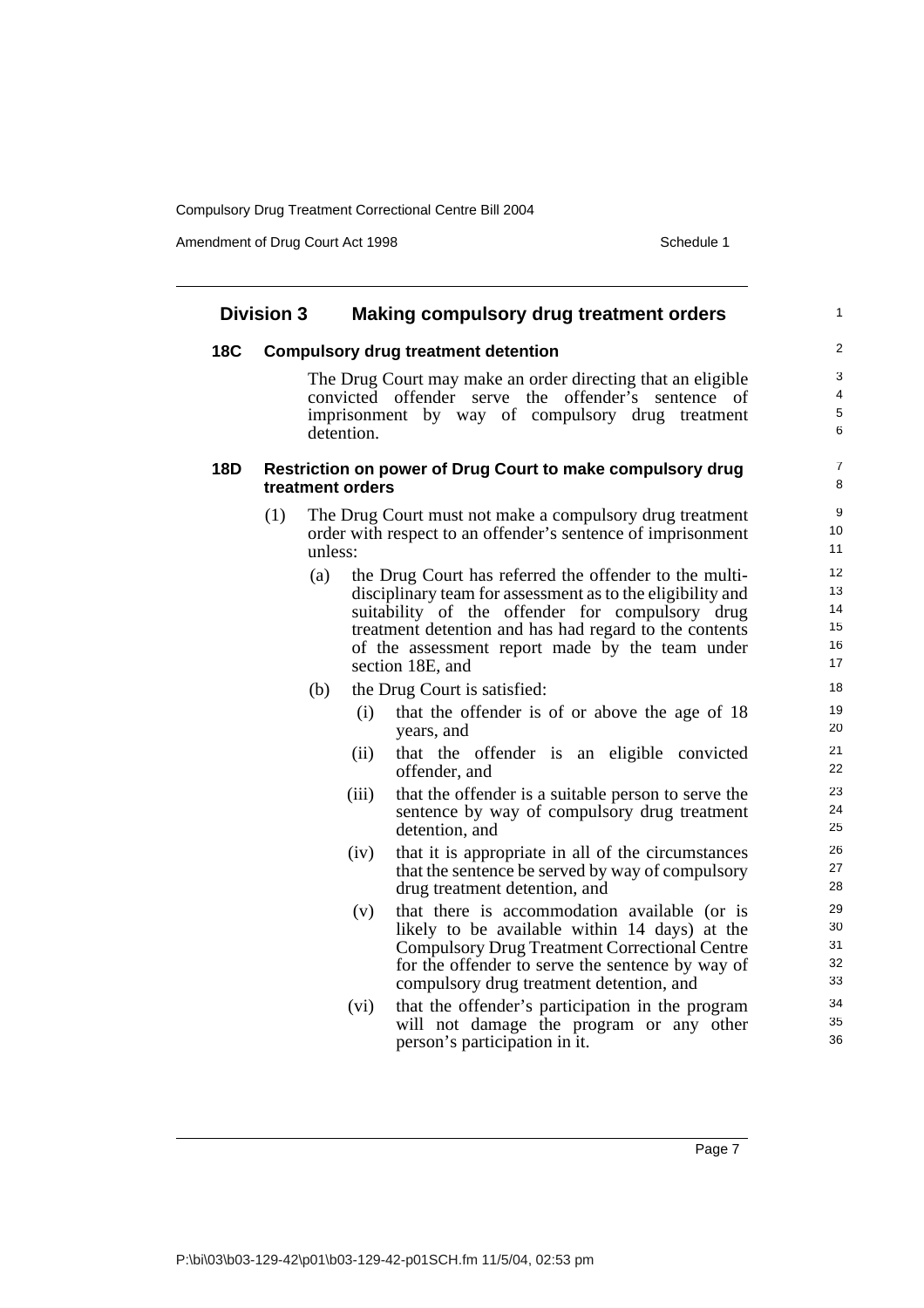Schedule 1 Amendment of Drug Court Act 1998

(2) If the Drug Court declines to make a compulsory drug treatment order in relation to an eligible convicted offender's sentence on the ground that the offender's participation in the program will damage the program or any other person's participation in it (as referred to in subsection (1) (b) (vi)), the Drug Court may: (a) revoke any parole order made under section 50 of the *Crimes (Sentencing Procedure) Act 1999* in relation to the offender, and (b) notify the Parole Board of the decision to decline to make the order and the circumstances in which it was made. (3) The Drug Court may, for any reason it considers sufficient, decline to make a compulsory drug treatment order despite the contents of an assessment report. (4) No appeal lies against the Drug Court's decision to make or not to make a compulsory drug treatment order. **18E Assessment of eligibility and suitability by the multidisciplinary team** (1) When an offender is referred to the multi-disciplinary team for assessment, the multi-disciplinary team is to investigate and report to the Drug Court on the matters referred to in sections 5A and 18D (1) (b) (i)–(vi). (2) When assessing whether an offender is a suitable person to serve a sentence by way of compulsory drug treatment detention (being the ground referred to in section 18D (1) (b) (iii)), the multi-disciplinary team is to have regard to the following matters: (a) the offender's level of motivation and attitude to the compulsory drug treatment program, (b) the offender's drug treatment history, 1  $\overline{2}$ 3 4 5 6 7 8 9 10 11 12 13 14 15 16 17 18 19  $20$ 21 22 23 24 25 26 27 28 29 30 31 32

(c) the likelihood that the offender will commit a domestic violence offence (within the meaning of the *Crimes Act 1900*) during community custody (Stage 3) (within the meaning of Part 4A of the *Crimes (Administration of Sentences) Act 1999*),

(d) any other matter prescribed by the regulations.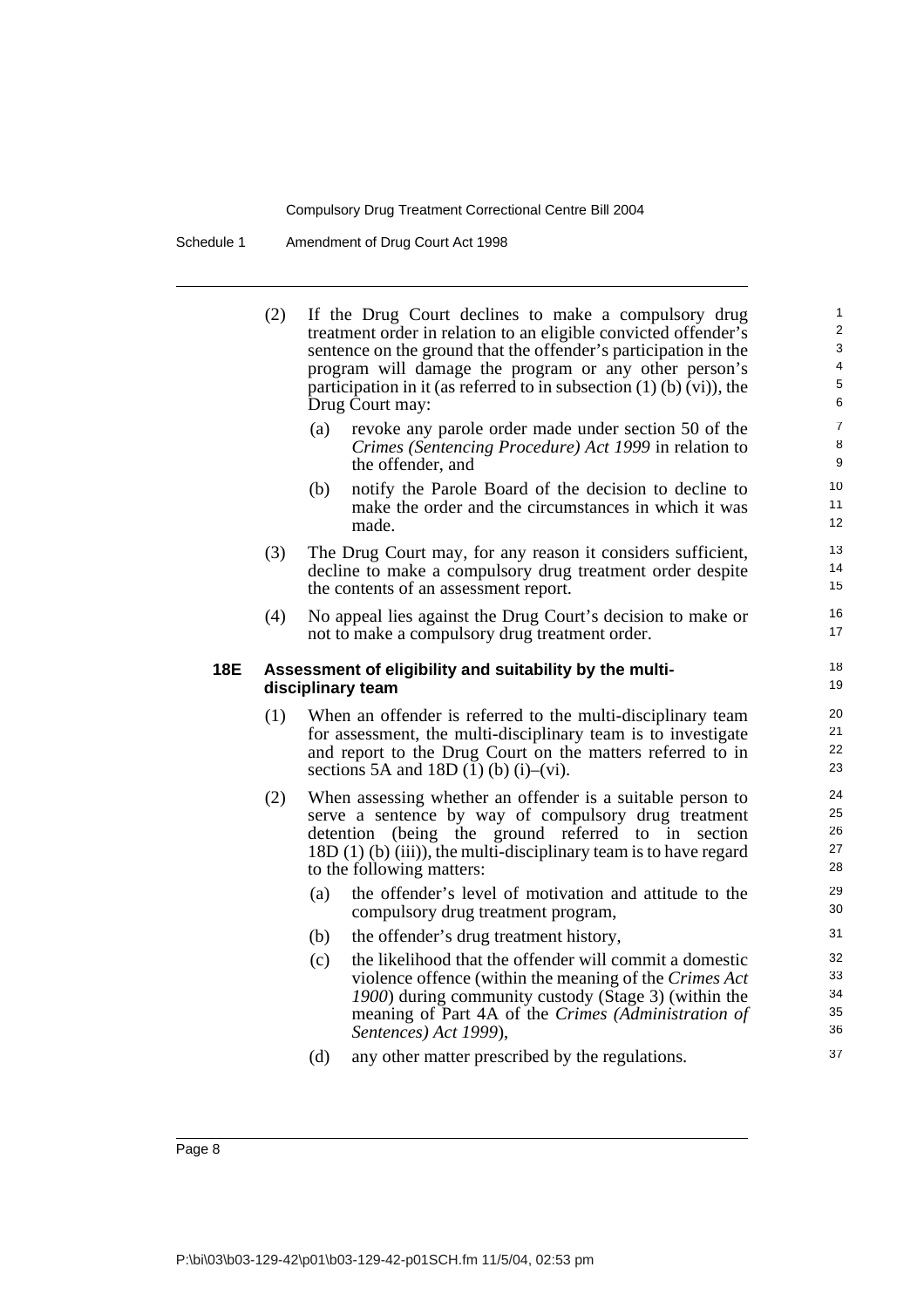Amendment of Drug Court Act 1998 Schedule 1

|            | (3)               | The regulations may make provision for or with respect to the<br>conduct of investigations and the preparation of reports for<br>the purposes of this Part.                                                                                                                                                                                 | $\mathbf{1}$<br>$\overline{2}$<br>3 |
|------------|-------------------|---------------------------------------------------------------------------------------------------------------------------------------------------------------------------------------------------------------------------------------------------------------------------------------------------------------------------------------------|-------------------------------------|
| <b>18F</b> |                   | <b>Concurrent and consecutive sentences</b>                                                                                                                                                                                                                                                                                                 | 4                                   |
|            | (1)               | A compulsory drug treatment order may be made in respect of<br>two or more sentences of imprisonment that are being served<br>concurrently or consecutively (or partly concurrently and<br>partly consecutively).                                                                                                                           | 5<br>6<br>$\overline{7}$<br>8       |
|            | (2)               | A reference in this Part to a sentence of imprisonment<br>includes a reference to two<br>or more<br>sentences<br>οf<br>that<br>are being<br>served concurrently<br>imprisonment<br><sub>or</sub><br>partly concurrently<br>consecutively<br>(or<br>and<br>partly<br>consecutively).                                                         | 9<br>10<br>11<br>12<br>13           |
|            | (3)               | A reference in section 5A $(1)$ (b) to an unexpired non-parole<br>period in relation to a sentence includes a reference to a<br>cumulative unexpired non-parole period in relation to two or<br>more sentences of imprisonment that are being served<br>concurrently or consecutively (or partly concurrently and<br>partly consecutively). | 14<br>15<br>16<br>17<br>18<br>19    |
|            | <b>Division 4</b> | <b>Miscellaneous</b>                                                                                                                                                                                                                                                                                                                        | 20                                  |
| 18G        |                   | Effect of compulsory drug treatment order                                                                                                                                                                                                                                                                                                   | 21                                  |
|            |                   | A compulsory drug treatment order has the effect of:                                                                                                                                                                                                                                                                                        | 22                                  |
|            |                   | cancelling the warrant of commitment issued under<br>(a)<br>section 62 of the Crimes (Sentencing Procedure)<br>Act 1999 in relation to the offender, and                                                                                                                                                                                    | 23<br>24<br>25                      |
|            |                   | revoking any parole order made under section 50 of the<br>(b)<br>Crimes (Sentencing Procedure) Act 1999 in relation to<br>the offender, and                                                                                                                                                                                                 | 26<br>27<br>28                      |
|            |                   | requiring the eligible convicted offender to comply<br>(c)<br>with the compulsory drug treatment personal plan to be<br>set for the person under section 106F of the Crimes<br>(Administration of Sentences) Act 1999.                                                                                                                      | 29<br>30<br>31<br>32                |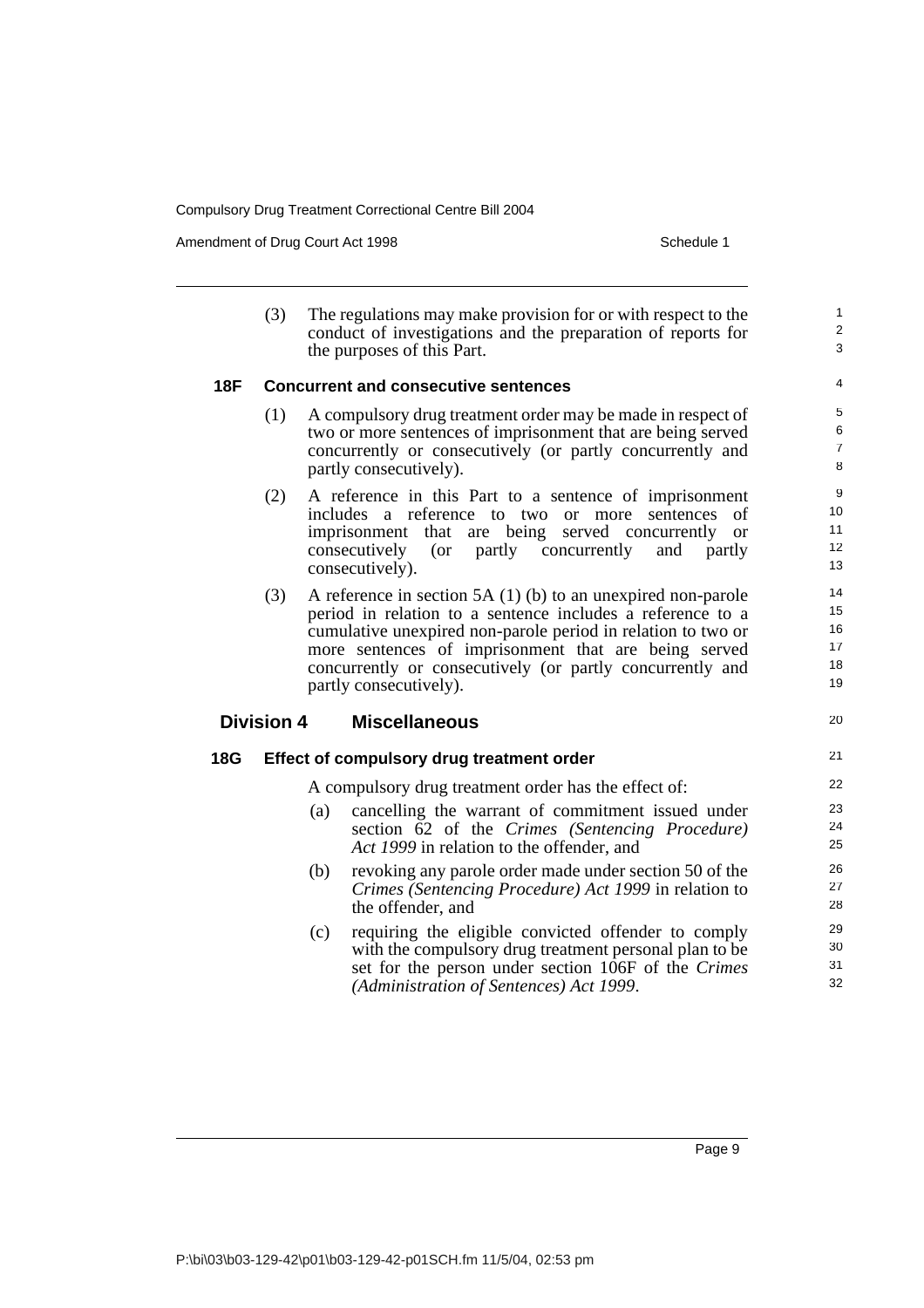Schedule 1 Amendment of Drug Court Act 1998

|       | 18H        |     | Explanation of compulsory drug treatment order to offender                                                                                                                                                                                                                              | 1                                                                  |
|-------|------------|-----|-----------------------------------------------------------------------------------------------------------------------------------------------------------------------------------------------------------------------------------------------------------------------------------------|--------------------------------------------------------------------|
|       |            | (1) | Before making a compulsory drug treatment order in relation<br>to an eligible convicted offender's sentence of imprisonment,<br>the Drug Court must ensure that all reasonable steps are taken<br>to explain to the offender (in language that the offender can<br>readily understand): | $\overline{\mathbf{c}}$<br>3<br>$\overline{\mathcal{L}}$<br>5<br>6 |
|       |            |     | (a)<br>the offender's obligations under the compulsory drug<br>treatment order, and                                                                                                                                                                                                     | $\overline{7}$<br>8                                                |
|       |            |     | the consequences that may follow if the offender fails to<br>(b)<br>comply with those obligations.                                                                                                                                                                                      | 9<br>10                                                            |
|       |            | (2) | A compulsory drug treatment order is not invalidated by a<br>failure to comply with this section.                                                                                                                                                                                       | 11<br>12                                                           |
|       | <b>18I</b> |     | Preparation and service of written notice of compulsory drug<br>treatment order                                                                                                                                                                                                         | 13<br>14                                                           |
|       |            | (1) | As soon as practicable after making a compulsory drug<br>treatment order, the Drug Court must cause written notice of<br>the order to be given to the eligible convicted offender and to<br>the Commissioner of Corrective Services.                                                    | 15<br>16<br>17<br>18                                               |
|       |            | (2) | A compulsory drug treatment order is not invalidated by a<br>failure to comply with this section.                                                                                                                                                                                       | 19<br>20                                                           |
|       | 18J        |     | <b>Warrant of commitment</b>                                                                                                                                                                                                                                                            | 21                                                                 |
|       |            |     | As soon as practicable after making a compulsory drug<br>treatment order, the Drug Court must issue a warrant for the<br>committal of the eligible convicted offender to the<br><b>Compulsory Drug Treatment Correctional Centre.</b>                                                   | 22<br>23<br>24<br>25                                               |
| $[7]$ |            |     | <b>Section 26 Court proceedings</b>                                                                                                                                                                                                                                                     | 26                                                                 |
|       |            |     | Insert "or the Crimes (Administration of Sentences) Act 1999" after "this<br>Act" in section $26(1)$ .                                                                                                                                                                                  | 27<br>28                                                           |
| [8]   |            |     | Section 26 (2) (b)                                                                                                                                                                                                                                                                      | 29                                                                 |
|       |            |     | Omit "this Act and the regulations".                                                                                                                                                                                                                                                    | 30                                                                 |
|       |            |     | Insert "this Act, the Crimes (Administration of Sentences) Act 1999 and<br>any regulations made under those Acts".                                                                                                                                                                      | 31<br>32                                                           |
|       |            |     |                                                                                                                                                                                                                                                                                         |                                                                    |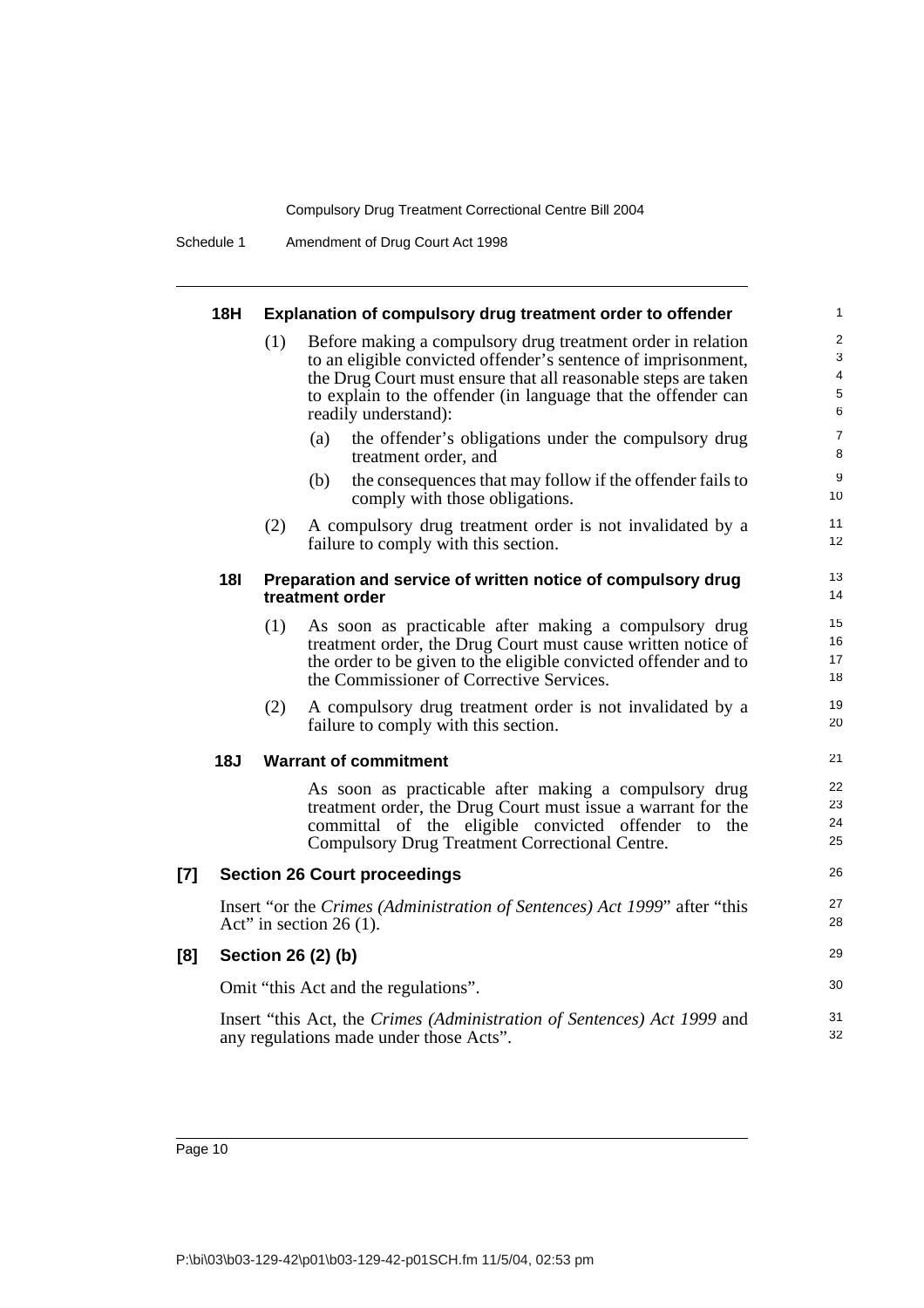Amendment of Drug Court Act 1998 Schedule 1

| [9]    |                   |     | Schedule 2 Savings, transitional and other provisions                                                                                                                                                                                                                       | 1                          |
|--------|-------------------|-----|-----------------------------------------------------------------------------------------------------------------------------------------------------------------------------------------------------------------------------------------------------------------------------|----------------------------|
|        |                   |     | Insert at the end of clause $1(1)$ :                                                                                                                                                                                                                                        | $\overline{\mathbf{c}}$    |
|        |                   |     | Compulsory Drug Treatment Correctional Centre Act 2004<br>(but only to the extent that it amends this Act)                                                                                                                                                                  | 3<br>4                     |
| $[10]$ | <b>Schedule 2</b> |     |                                                                                                                                                                                                                                                                             | 5                          |
|        |                   |     | Insert at the end of the Schedule with appropriate Part and clause numbers:                                                                                                                                                                                                 | 6                          |
|        | <b>Part</b>       |     | Provision consequent on enactment of<br><b>Compulsory Drug Treatment</b><br><b>Correctional Centre Act 2004</b>                                                                                                                                                             | 7<br>8<br>9                |
|        |                   |     | Compulsory drug treatment order may be made in relation to<br>certain existing inmates                                                                                                                                                                                      | 10<br>11                   |
|        | (1)               |     | Subject to subclause (2), Part 2A does not apply to a person<br>who was sentenced before the commencement of this clause.                                                                                                                                                   | 12<br>13                   |
|        | (2)               |     | The Drug Court may make a compulsory drug treatment order<br>in relation to a person who:                                                                                                                                                                                   | 14<br>15                   |
|        |                   | (a) | was convicted of an offence, other than an offence<br>referred to in section $5A(2)$ , and was sentenced to serve<br>a term of imprisonment by way of full-time detention<br>for that offence within the period of 12 months before<br>the commencement of this clause, and | 16<br>17<br>18<br>19<br>20 |
|        |                   | (b) | would be an eligible convicted offender if section<br>5A (1) (a) and (b) were disregarded,                                                                                                                                                                                  | 21<br>22                   |
|        |                   |     | but only if:                                                                                                                                                                                                                                                                | 23                         |
|        |                   | (c) | the unexpired non-parole period in relation to that<br>sentence is a period of at least 18 months but not more<br>than 3 years at the time the Drug Court makes the order,<br>and                                                                                           | 24<br>25<br>26<br>27       |
|        |                   | (d) | the person would, but for the sentence of imprisonment,<br>be ordinarily a resident of a local government area<br>prescribed by the regulations.                                                                                                                            | 28<br>29<br>30             |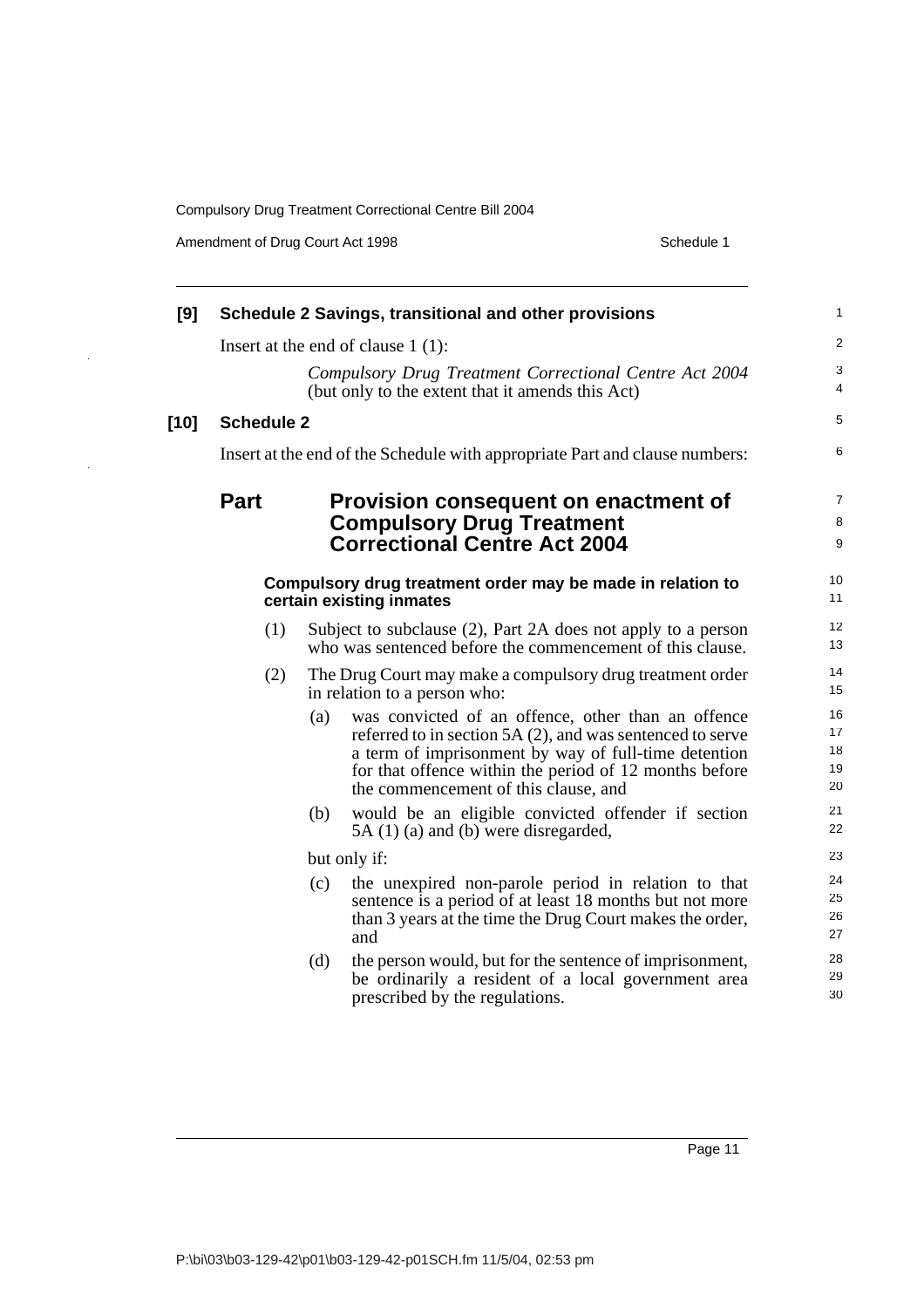1

Schedule 2 Amendment of Crimes (Sentencing Procedure) Act 1999

# <span id="page-21-0"></span>**Schedule 2 Amendment of Crimes (Sentencing Procedure) Act 1999**

|       | <b>Procedure) Act 1999</b>                                                                                                                                                                                                                                              | 2                          |  |  |  |  |
|-------|-------------------------------------------------------------------------------------------------------------------------------------------------------------------------------------------------------------------------------------------------------------------------|----------------------------|--|--|--|--|
|       | (Section 4)                                                                                                                                                                                                                                                             | 3                          |  |  |  |  |
| [1]   | <b>Section 3 Interpretation</b>                                                                                                                                                                                                                                         | $\overline{4}$             |  |  |  |  |
|       | Insert in alphabetical order in section $3(1)$ :                                                                                                                                                                                                                        | 5                          |  |  |  |  |
|       | <i>compulsory drug treatment detention</i> means detention in<br>accordance with Part 4A of the Crimes (Administration of<br>Sentences) Act 1999.                                                                                                                       | 6<br>$\overline{7}$<br>8   |  |  |  |  |
|       | <b>Drug Court</b> means the Drug Court of New South Wales<br>constituted under the Drug Court Act 1998.                                                                                                                                                                 | 9<br>10                    |  |  |  |  |
| [2]   | Part 2, Division 2, heading                                                                                                                                                                                                                                             | 11                         |  |  |  |  |
|       | Insert after section 4:                                                                                                                                                                                                                                                 |                            |  |  |  |  |
|       | <b>Division 2</b><br><b>Custodial sentences</b>                                                                                                                                                                                                                         | 13                         |  |  |  |  |
| $[3]$ | <b>Section 5A</b>                                                                                                                                                                                                                                                       | 14                         |  |  |  |  |
|       | Insert after section 5:                                                                                                                                                                                                                                                 | 15                         |  |  |  |  |
|       | <b>5A</b><br><b>Compulsory drug treatment detention</b>                                                                                                                                                                                                                 | 16                         |  |  |  |  |
|       | The Drug Court may make an order under Part 2A of the Drug<br>Court Act 1998 directing that an offender, who is an eligible<br>convicted offender within the meaning of that Act, serve a<br>sentence of imprisonment by way of compulsory drug<br>treatment detention. | 17<br>18<br>19<br>20<br>21 |  |  |  |  |
| [4]   | Part 2, Division 2, heading                                                                                                                                                                                                                                             | 22                         |  |  |  |  |
|       | Omit the heading occurring before section 6.                                                                                                                                                                                                                            | 23                         |  |  |  |  |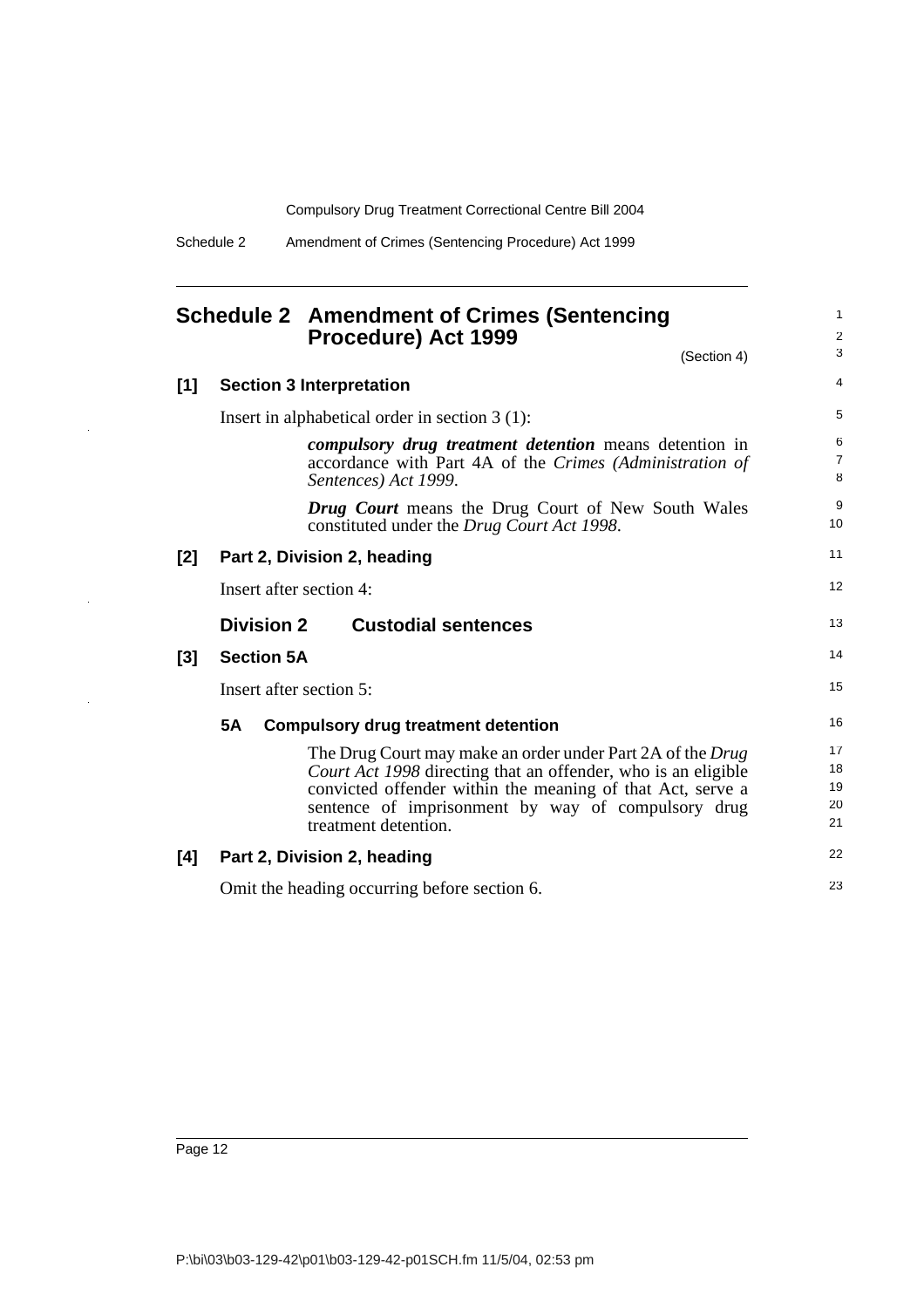Amendment of Crimes (Administration of Sentences) Act 1999 Schedule 3

<span id="page-22-0"></span>

|       |                             | <b>Schedule 3 Amendment of Crimes (Administration of</b><br><b>Sentences) Act 1999</b>                              |                     |  |  |
|-------|-----------------------------|---------------------------------------------------------------------------------------------------------------------|---------------------|--|--|
|       |                             | (Section 5)                                                                                                         | 3                   |  |  |
| $[1]$ |                             | <b>Section 3 Interpretation</b>                                                                                     | 4                   |  |  |
|       |                             | Insert in alphabetical order in section $3(1)$ :                                                                    | 5                   |  |  |
|       |                             | <i>compulsory drug treatment detention</i> means detention in<br>accordance with Part 4A.                           | 6<br>$\overline{7}$ |  |  |
|       |                             | <i>compulsory drug treatment order</i> means an order in force<br>under section 18C of the Drug Court Act 1998.     | 8<br>9              |  |  |
|       |                             | <b>Drug Court</b> means the Drug Court of New South Wales<br>constituted under the Drug Court Act 1998.             | 10<br>11            |  |  |
| [2]   |                             | Section 3 (1), definition of "offender"                                                                             | 12                  |  |  |
|       |                             | Insert ", 4A" after "Part 3, 4".                                                                                    | 13                  |  |  |
| $[3]$ |                             | Section 3 (1), definition of "offender"                                                                             | 14                  |  |  |
|       |                             | Omit "Part 3 or 4". Insert instead "Part 3, 4 or 4A".                                                               | 15                  |  |  |
| [4]   | Part 4A                     |                                                                                                                     | 16                  |  |  |
|       | <b>Insert after Part 4:</b> |                                                                                                                     | 17                  |  |  |
|       | Part 4A                     | Imprisonment by way of compulsory<br>drug treatment detention                                                       | 18<br>19            |  |  |
|       | <b>Division 1</b>           | <b>Preliminary</b>                                                                                                  | 20                  |  |  |
|       | 106A                        | <b>Definitions</b>                                                                                                  | 21                  |  |  |
|       |                             | In this Part:                                                                                                       | 22                  |  |  |
|       |                             | <i>community supervision order</i> means an order by the Drug                                                       | 23                  |  |  |
|       |                             | Court that imposes conditions on the offender in relation to<br>the periods of time when the offender is not in the | 24<br>25            |  |  |
|       |                             | <b>Compulsory Drug Treatment Correctional Centre.</b>                                                               | 26                  |  |  |
|       |                             | Note. See section 106O.                                                                                             | 27                  |  |  |
|       |                             | <b>Compulsory Drug Treatment Correctional Centre means the</b>                                                      | 28                  |  |  |
|       |                             | correctional centre given that name by a proclamation under<br>section 225.                                         | 29<br>30            |  |  |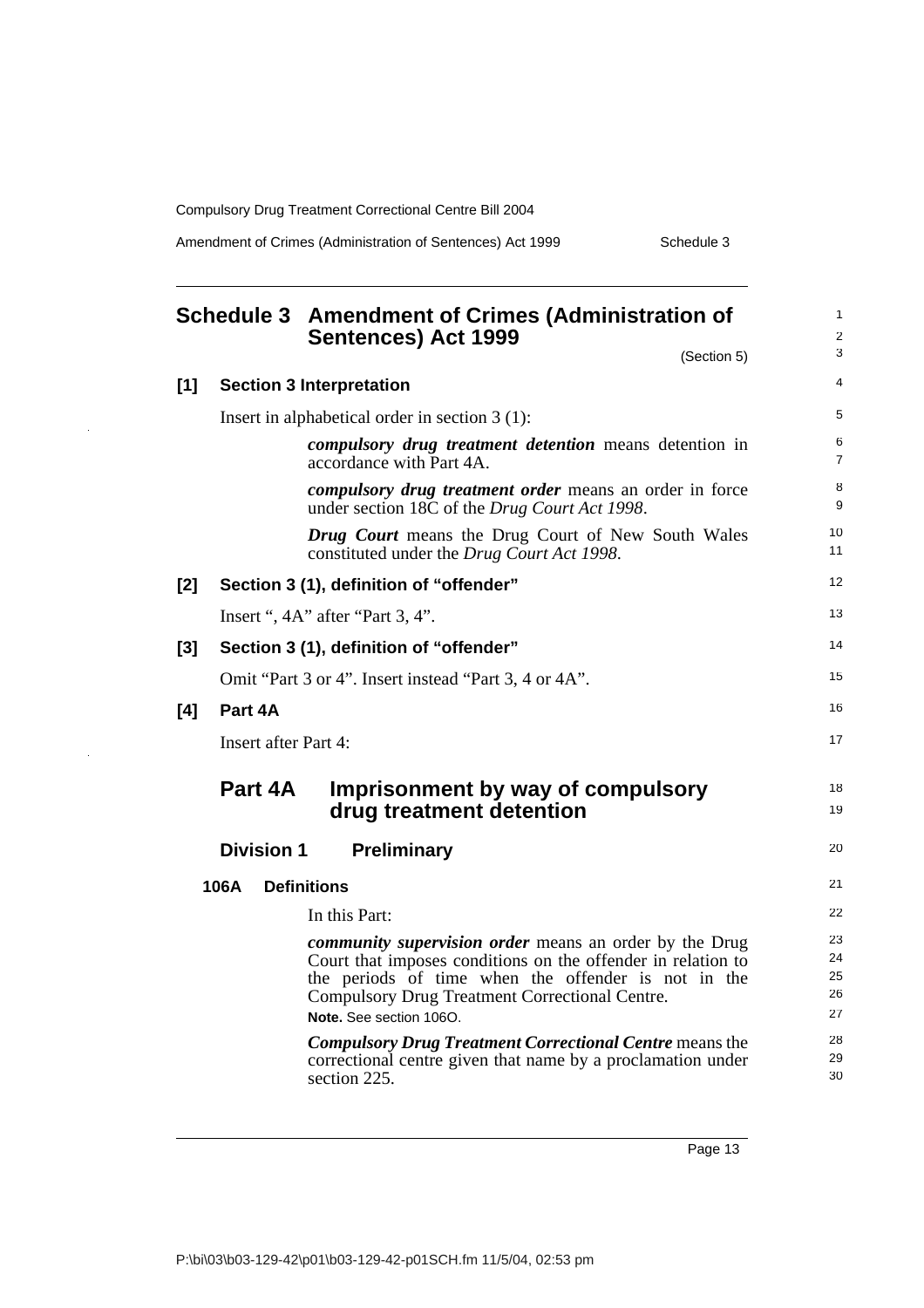|      | centre. | Director or Director of the Compulsory Drug Treatment<br><b>Correctional Centre</b> means the governor of that correctional                                                                                             | $\mathbf{1}$<br>$\overline{2}$<br>3 |
|------|---------|-------------------------------------------------------------------------------------------------------------------------------------------------------------------------------------------------------------------------|-------------------------------------|
|      |         | <i>offender</i> means a person in respect of whom a compulsory<br>drug treatment order is in force.                                                                                                                     | 4<br>5                              |
|      |         | <i>progression order</i> means an order by the Drug Court that an<br>offender progress from one stage of compulsory drug<br>treatment detention to a higher stage.<br>Note. See sections 106D and 106M.                 | 6<br>$\overline{7}$<br>8<br>9       |
|      |         | <i>regression order</i> means an order by the Drug Court that an<br>offender regress from one stage of compulsory drug treatment<br>detention to a lower stage.<br>Note. See sections 106D and 106M.                    | 10<br>11<br>12<br>13                |
|      |         | <i>revocation order</i> means an order by the Drug Court that<br>revokes an offender's compulsory drug treatment order.<br>Note. See section 106Q.                                                                      | 14<br>15<br>16                      |
| 106B |         | Objects of compulsory drug treatment                                                                                                                                                                                    | 17                                  |
|      |         | The objects of compulsory drug treatment are:                                                                                                                                                                           | 18                                  |
|      | (a)     | to provide a comprehensive program of compulsory<br>treatment and rehabilitation under judicial supervision<br>for drug dependent persons who repeatedly resort to<br>criminal activity to support that dependency, and | 19<br>20<br>21<br>22                |
|      | (b)     | to effectively treat those persons for drug dependency,<br>eliminating their illicit drug use while in the program<br>and reducing the likelihood of relapse on release, and                                            | 23<br>24<br>25                      |
|      | (c)     | to promote the re-integration of those persons into the<br>community, and                                                                                                                                               | 26<br>27                            |
|      | (d)     | to prevent and reduce crime by reducing those persons'<br>need to resort to criminal activity to support their<br>dependency.                                                                                           | 28<br>29<br>30                      |
| 106C |         | <b>Obligations of offender</b>                                                                                                                                                                                          | 31                                  |
|      |         | The obligations of an offender while serving a sentence by<br>way of compulsory drug treatment detention are:                                                                                                           | 32<br>33                            |
|      | (a)     | to comply with such requirements of this Part and the<br>regulations as apply to the offender, and                                                                                                                      | 34<br>35                            |
|      |         |                                                                                                                                                                                                                         |                                     |

**106C**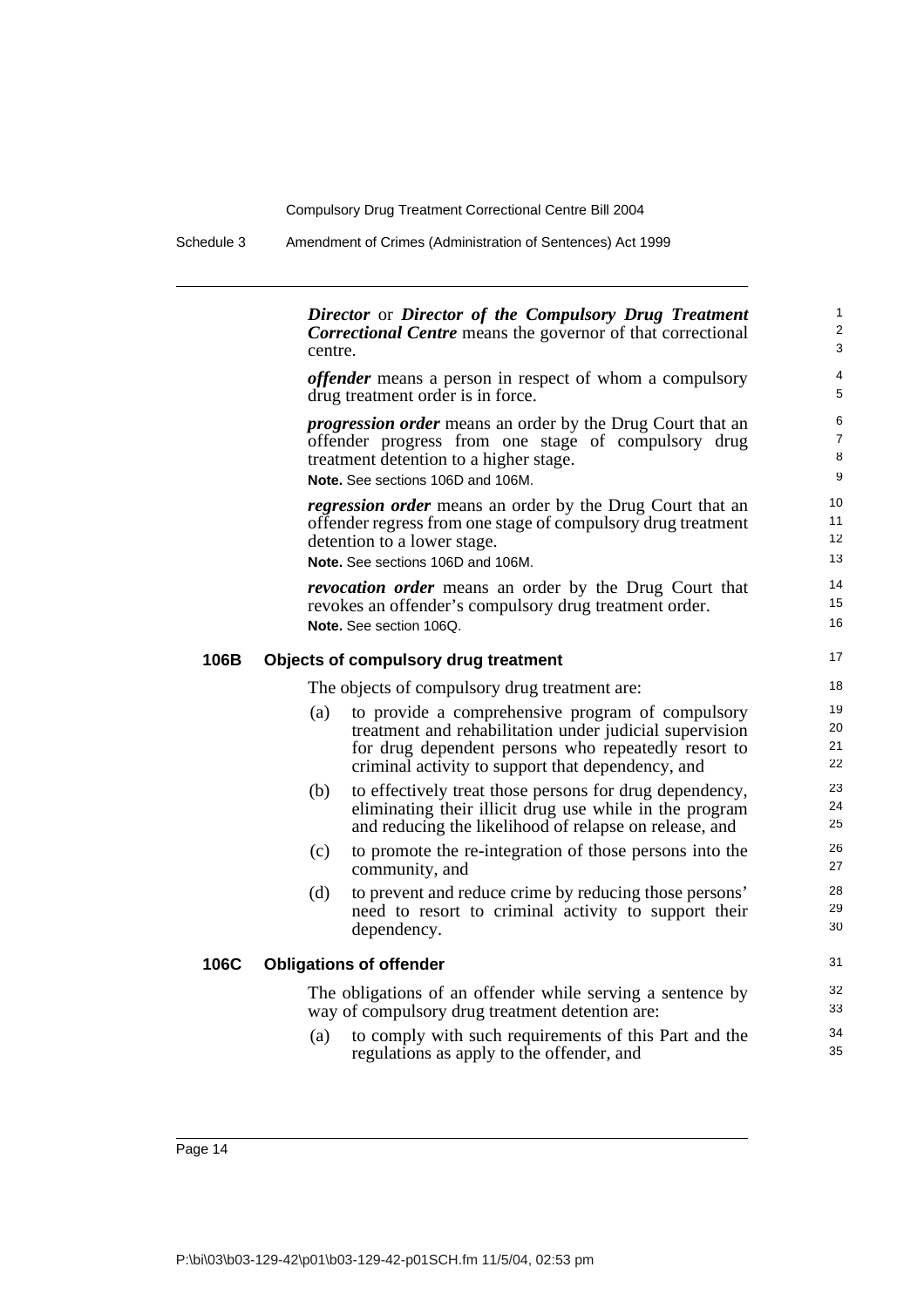|      |     | (b)<br>to comply with the requirements of any compulsory<br>drug treatment personal plan applying to the offender<br>under this Part, and                                                                                                                                                          | $\mathbf{1}$<br>$\overline{2}$<br>3 |
|------|-----|----------------------------------------------------------------------------------------------------------------------------------------------------------------------------------------------------------------------------------------------------------------------------------------------------|-------------------------------------|
|      |     | to comply with the provisions of any other Part of this<br>(c)<br>Act or the regulations applying to the offender under<br>section 106V.                                                                                                                                                           | 4<br>5<br>6                         |
| 106D |     | Stages of compulsory drug treatment detention                                                                                                                                                                                                                                                      | $\overline{7}$                      |
|      | (1) | There are 3 stages of compulsory drug treatment detention:                                                                                                                                                                                                                                         | 8                                   |
|      |     | closed detention (Stage 1), and<br>(a)                                                                                                                                                                                                                                                             | 9                                   |
|      |     | (b)<br>semi-open detention (Stage 2), and                                                                                                                                                                                                                                                          | 10                                  |
|      |     | (c)<br>community custody (Stage 3).                                                                                                                                                                                                                                                                | 11                                  |
|      | (2) | Under closed detention (Stage 1), the offender is to be kept in<br>full-time custody at the Compulsory Drug Treatment<br>Correctional Centre.                                                                                                                                                      | 12<br>13<br>14                      |
|      | (3) | Under semi-open detention (Stage 2), the offender is to be<br>kept in the Compulsory Drug Treatment Correctional Centre<br>and may be allowed to attend employment, training or social<br>programs outside the Centre (as specified in the offender's<br>compulsory drug treatment personal plan). | 15<br>16<br>17<br>18<br>19          |
|      | (4) | Under community custody (Stage 3), the offender may reside<br>outside the Compulsory Drug Treatment Correctional Centre<br>at accommodation approved by the Drug Court under<br>intensive supervision.                                                                                             | 20<br>21<br>22<br>23                |
|      | (5) | An offender allocated to, or by order progressed or regressed<br>to, a stage of detention is in that stage of detention.                                                                                                                                                                           | 24<br>25                            |
| 106E |     | Duration of compulsory drug treatment order                                                                                                                                                                                                                                                        | 26                                  |
|      |     | Unless sooner revoked, an offender's compulsory drug<br>treatment order expires:                                                                                                                                                                                                                   | 27<br>28                            |
|      |     | at the end of the term of the sentence to which it relates,<br>(a)<br>$\alpha$                                                                                                                                                                                                                     | 29<br>30                            |
|      |     | (b)<br>when the offender is released on parole,                                                                                                                                                                                                                                                    | 31                                  |
|      |     | whichever occurs first.                                                                                                                                                                                                                                                                            | 32                                  |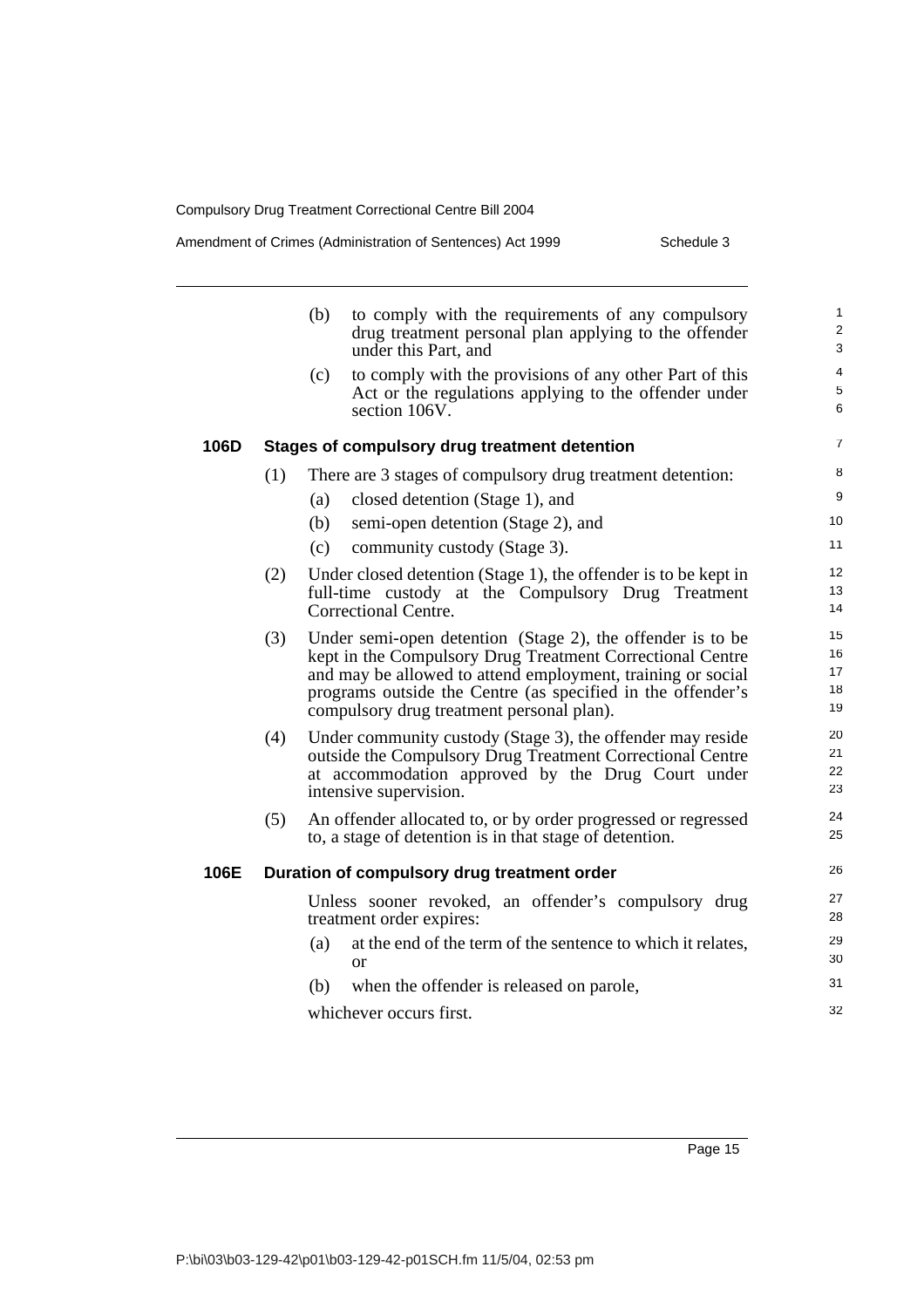Schedule 3 Amendment of Crimes (Administration of Sentences) Act 1999

### **Division 2 Administration of compulsory drug treatment orders**

#### **Subdivision 1 Compulsory drug treatment personal plans**

1  $\mathfrak{p}$ 

3 4

#### **106F Compulsory drug treatment personal plans**

- (1) The Commissioner must, as soon as practicable after the making of a compulsory drug treatment order in relation to an offender, prepare a plan that imposes conditions on the offender regarding the offender's drug treatment and rehabilitation during the period of operation of that order (the offender's *compulsory drug treatment personal plan*).
- (2) An offender's compulsory drug treatment personal plan comes into operation when it is approved by the Drug Court.
- (3) The Commissioner, when preparing a compulsory drug treatment personal plan, must consult the Chief Executive Officer, Corrections Health Service or the Chief Executive Officer's delegate.
- (4) The Drug Court may make recommendations to the Commissioner regarding the conditions to be included in an offender's compulsory drug treatment personal plan.
- (5) A compulsory drug treatment personal plan may be approved by the Drug Court in the absence of the offender in respect of whom it is made.
- (6) The kinds of conditions that may be imposed on an offender in a compulsory drug treatment personal plan are as follows:
	- (a) conditions relating to conduct and good behaviour,
	- (b) conditions relating to attendance for counselling or other treatment,
	- (c) conditions relating to the management of the offender in the Compulsory Drug Treatment Correctional Centre,
	- (d) conditions relating to periodic drug testing that the offender must undergo,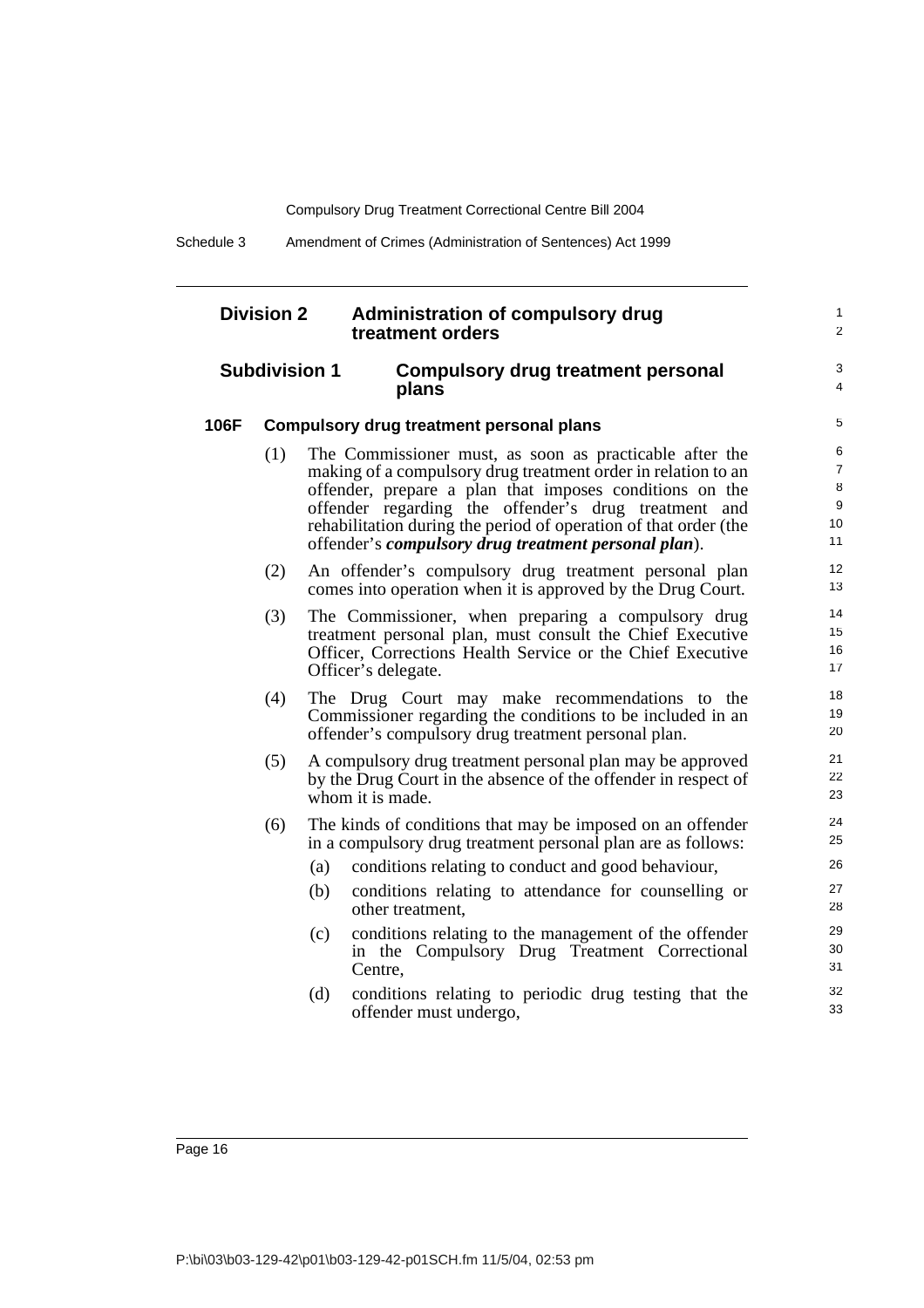|     | (e) | conditions relating to involvement in activities,<br>courses, training or employment for the purpose of<br>promoting the re-integration of the offender into the<br>community,                                 | 1<br>2<br>3<br>$\overline{\mathcal{L}}$ |
|-----|-----|----------------------------------------------------------------------------------------------------------------------------------------------------------------------------------------------------------------|-----------------------------------------|
|     | (f) | any other kinds of conditions that may be prescribed by<br>the regulations,                                                                                                                                    | 5<br>6                                  |
|     | (g) | such other conditions as the Commissioner considers<br>appropriate in the circumstances,                                                                                                                       | $\overline{7}$<br>8                     |
|     | (h) | such other conditions as the Drug Court considers<br>appropriate in the circumstances.                                                                                                                         | 9<br>10                                 |
| (7) |     | The regulations referred to in subsection $(6)$ (f) may deal with<br>the following:                                                                                                                            | 11<br>12                                |
|     | (a) | the form of compulsory drug treatment,                                                                                                                                                                         | 13                                      |
|     | (b) | the provision of integrated case management services to<br>the offender,                                                                                                                                       | 14<br>15                                |
|     | (c) | the key elements of non-pharmacotherapy<br>drug<br>treatment programs.                                                                                                                                         | 16<br>17                                |
| (8) |     | The regulations may make provision for or with respect to the<br>following:                                                                                                                                    | 18<br>19                                |
|     | (a) | the preparation and implementation of compulsory<br>personal<br>plans<br><i>(including)</i><br>drug<br>treatment<br>comprehensive individual assessments of offenders<br>before the making of any such plans), | 20<br>21<br>22<br>23                    |
|     | (b) | the role and responsibilities of an offender under the<br>offender's compulsory drug treatment personal plan,                                                                                                  | 24<br>25                                |
|     | (c) | the role and responsibilities of persons responsible for<br>the offender's care and treatment,                                                                                                                 | 26<br>27                                |
|     | (d) | ongoing review and regular updating of compulsory<br>drug treatment personal plans,                                                                                                                            | 28<br>29                                |
|     | (e) | informing the Drug Court of the contents of offenders'<br>compulsory drug treatment personal plans.                                                                                                            | 30<br>31                                |
| (9) |     | The conditions of an offender's compulsory drug treatment<br>personal plan relating to periodic drug testing do not prevent<br>any random drug testing of the offender.                                        | 32<br>33<br>34                          |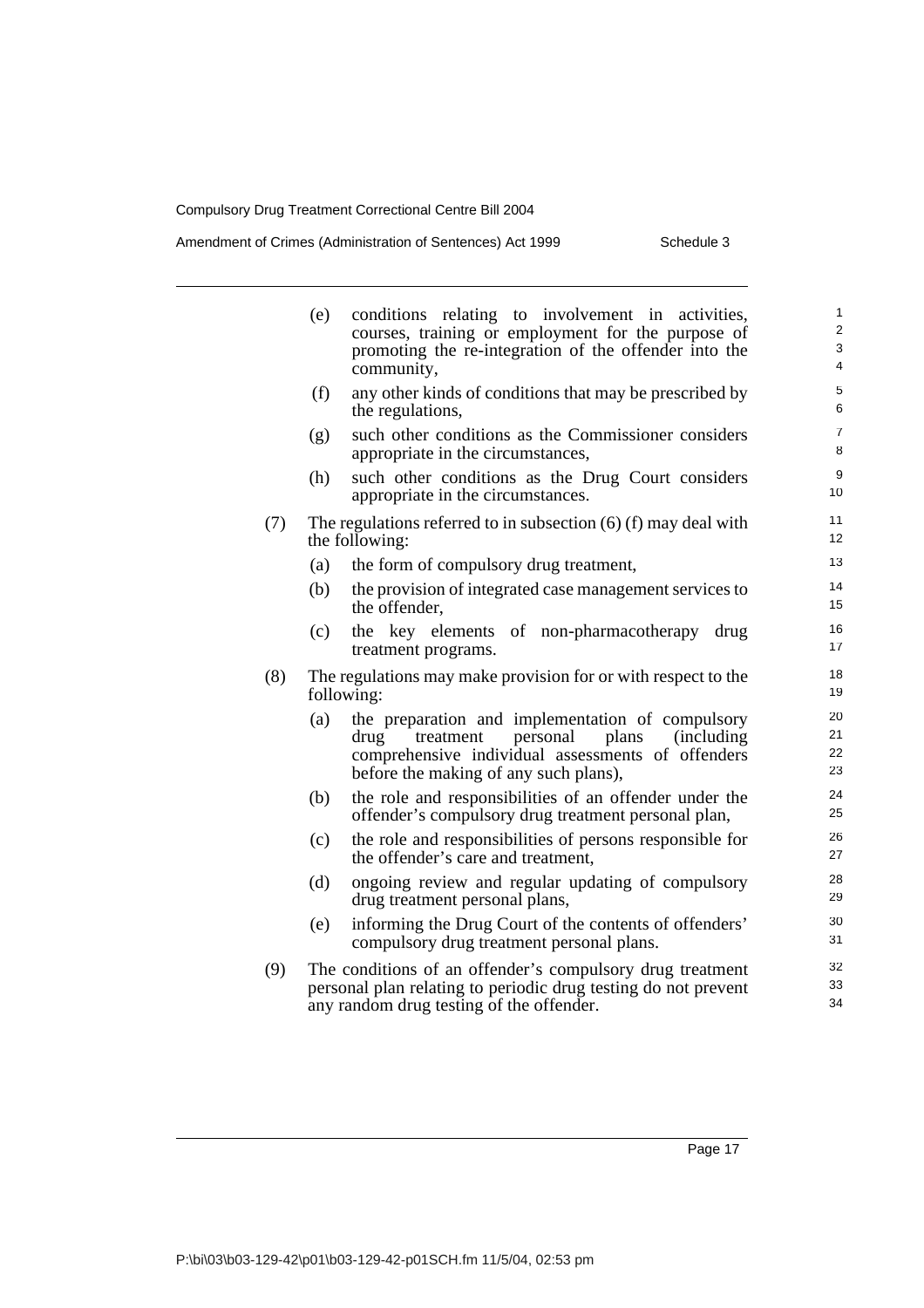Schedule 3 Amendment of Crimes (Administration of Sentences) Act 1999

| 106G        | Variation of conditions of personal plan                                                                                                   |                                                                                                                                                                                                                     |                               |  |  |  |  |  |
|-------------|--------------------------------------------------------------------------------------------------------------------------------------------|---------------------------------------------------------------------------------------------------------------------------------------------------------------------------------------------------------------------|-------------------------------|--|--|--|--|--|
|             | (1)                                                                                                                                        | The Commissioner may from time to time prepare a variation<br>to an offender's compulsory drug treatment personal plan that<br>adds new conditions to, or varies or revokes existing<br>conditions of, the plan.    | $\overline{2}$<br>3<br>4<br>5 |  |  |  |  |  |
|             | A variation of an offender's compulsory drug treatment<br>(2)<br>personal plan comes into effect when it is approved by the<br>Drug Court. |                                                                                                                                                                                                                     |                               |  |  |  |  |  |
|             | (3)                                                                                                                                        | The Commissioner, when preparing a variation to a<br>compulsory drug treatment personal plan, must consult the<br>Chief Executive Officer, Corrections Health Service or the<br>Chief Executive Officer's delegate. | 9<br>10<br>11<br>12           |  |  |  |  |  |
|             | (4)                                                                                                                                        | A variation to a compulsory drug treatment personal plan may<br>be approved by the Drug Court in the absence of the offender<br>in respect of whom it relates.                                                      | 13<br>14<br>15                |  |  |  |  |  |
| 106H        |                                                                                                                                            | Mandatory conditions of all personal plans                                                                                                                                                                          | 16                            |  |  |  |  |  |
|             |                                                                                                                                            | It is a condition of each compulsory drug treatment personal<br>plan that the offender:                                                                                                                             | 17<br>18                      |  |  |  |  |  |
|             |                                                                                                                                            | must not use any drug other than a drug prescribed by a<br>(a)<br>registered medical practitioner or registered dentist, and                                                                                        | 19<br>20                      |  |  |  |  |  |
|             |                                                                                                                                            | must not resort to violence or make any threat of<br>(b)<br>violence, and                                                                                                                                           | 21<br>22                      |  |  |  |  |  |
|             |                                                                                                                                            | must comply with any community supervision order<br>(c)<br>made in relation to the offender, and                                                                                                                    | 23<br>24                      |  |  |  |  |  |
|             |                                                                                                                                            | (d)<br>must not commit any further offences.                                                                                                                                                                        | 25                            |  |  |  |  |  |
|             |                                                                                                                                            | Note. The term drug is defined in section 3 of this Act to mean:                                                                                                                                                    | 26                            |  |  |  |  |  |
|             |                                                                                                                                            | a prohibited drug or prohibited plant within the meaning of the<br>(a)<br>Drug Misuse and Trafficking Act 1985, or                                                                                                  | 27<br>28                      |  |  |  |  |  |
|             |                                                                                                                                            | any other substance declared by the regulations to be a drug for<br>(b)<br>the purposes of this Act.                                                                                                                | 29<br>30                      |  |  |  |  |  |
| <b>1061</b> |                                                                                                                                            | Sanctions for non-compliance with personal plan                                                                                                                                                                     | 31                            |  |  |  |  |  |
|             | (1)                                                                                                                                        | If the Commissioner is satisfied that an offender has failed to                                                                                                                                                     | 32                            |  |  |  |  |  |
|             |                                                                                                                                            | comply with any condition of the offender's compulsory drug                                                                                                                                                         | 33                            |  |  |  |  |  |
|             |                                                                                                                                            | treatment personal plan, the Commissioner may impose any                                                                                                                                                            | 34                            |  |  |  |  |  |
|             |                                                                                                                                            | one or more of the sanctions specified in subsection $(2)$ .                                                                                                                                                        | 35                            |  |  |  |  |  |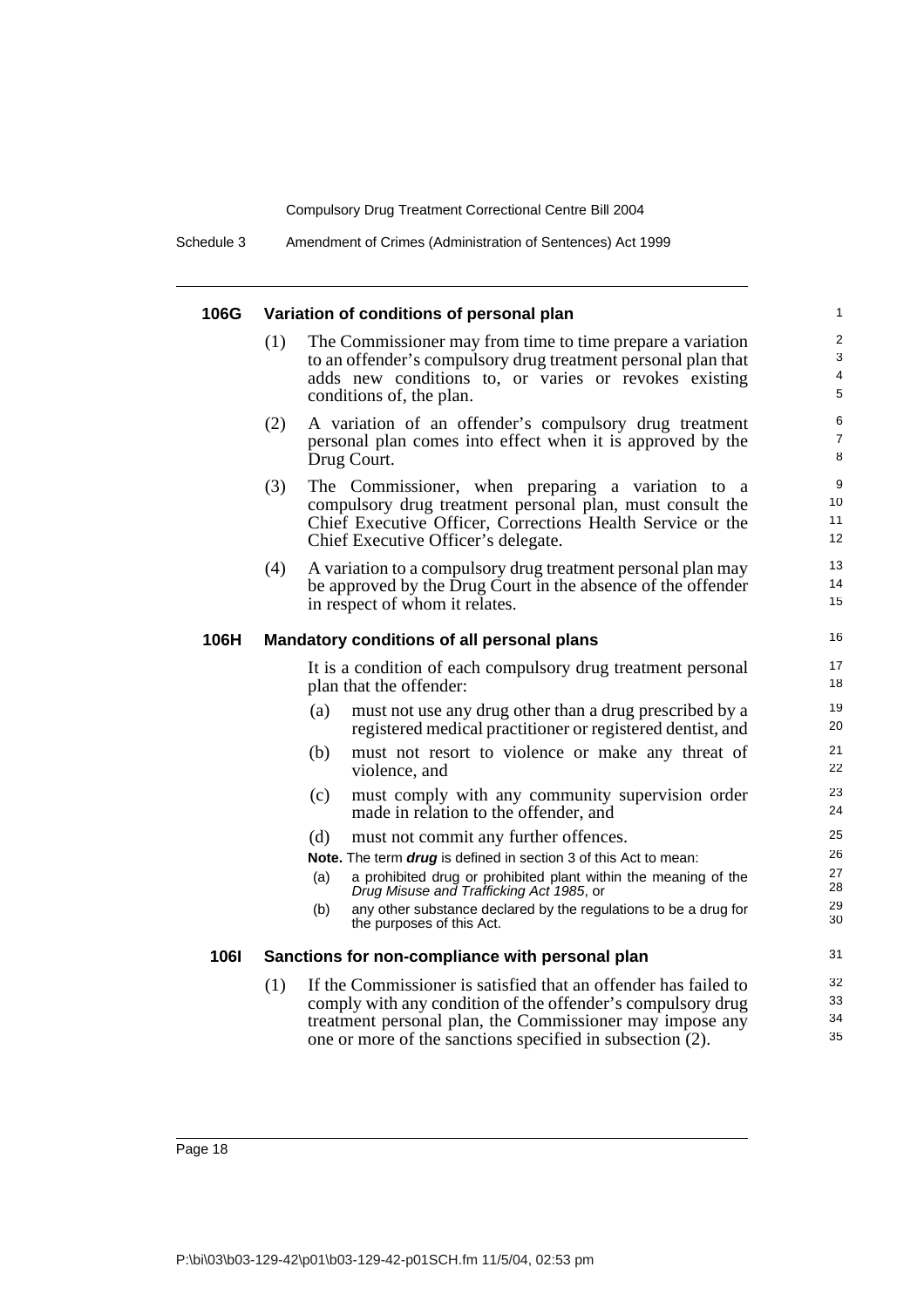| (2) |     | The following kinds of sanctions may be imposed on an<br>offender under this section:                                                                                                                                                                                                                                           | $\mathbf{1}$<br>$\overline{2}$   |
|-----|-----|---------------------------------------------------------------------------------------------------------------------------------------------------------------------------------------------------------------------------------------------------------------------------------------------------------------------------------|----------------------------------|
|     | (a) | withdrawal of privileges granted to the offender under<br>section 106J $(2)$ $(a)$ ,                                                                                                                                                                                                                                            | 3<br>4                           |
|     | (b) | an increase in the level of the management of the<br>offender in the Compulsory Drug<br>Treatment<br>Correctional Centre,                                                                                                                                                                                                       | 5<br>6<br>$\overline{7}$         |
|     | (c) | an application to the Drug Court to vary any community<br>supervision order applying to the offender to increase<br>the level of supervision to which the offender is subject,                                                                                                                                                  | 8<br>9<br>10                     |
|     | (d) | an application to the Drug Court to vary the offender's<br>compulsory drug treatment personal plan to increase<br>the frequency with which the offender must undergo<br>periodic testing for drugs.                                                                                                                             | 11<br>12<br>13<br>14             |
| (3) |     | The Commissioner must refer an offender to the Drug Court<br>if the Commissioner is of the opinion that the offender's<br>failure to comply with any condition of the offender's<br>compulsory drug treatment personal plan is of such a serious<br>nature that it might warrant the Drug Court making any of the<br>following: | 15<br>16<br>17<br>18<br>19<br>20 |
|     | (a) | a regression order,                                                                                                                                                                                                                                                                                                             | 21                               |
|     | (b) | a revocation order,                                                                                                                                                                                                                                                                                                             | 22                               |
|     | (c) | a variation of any community supervision order<br>applying to the offender to increase the level of<br>supervision to which the offender is subject.                                                                                                                                                                            | 23<br>24<br>25                   |
| (4) |     | Without affecting the other circumstances in which an<br>offender is taken to have failed to comply with his or her<br>compulsory drug treatment personal plan, if an offender is<br>charged before a court with an offence referred to in section<br>5A (2) of the <i>Drug Court Act 1998</i> :                                | 26<br>27<br>28<br>29<br>30       |
|     | (a) | the offender is taken to have failed to comply with his<br>or her compulsory drug treatment personal plan and that<br>failure is taken to be of a serious nature, and                                                                                                                                                           | 31<br>32<br>33                   |
|     | (b) | the Commissioner must refer the offender to the Drug<br>Court.                                                                                                                                                                                                                                                                  | 34<br>35                         |
| (5) |     | Nothing in this section prevents:                                                                                                                                                                                                                                                                                               | 36                               |
|     | (a) | the Commissioner from referring an offender to the                                                                                                                                                                                                                                                                              | 37<br>38                         |

Page 19

Drug Court for any other reason, or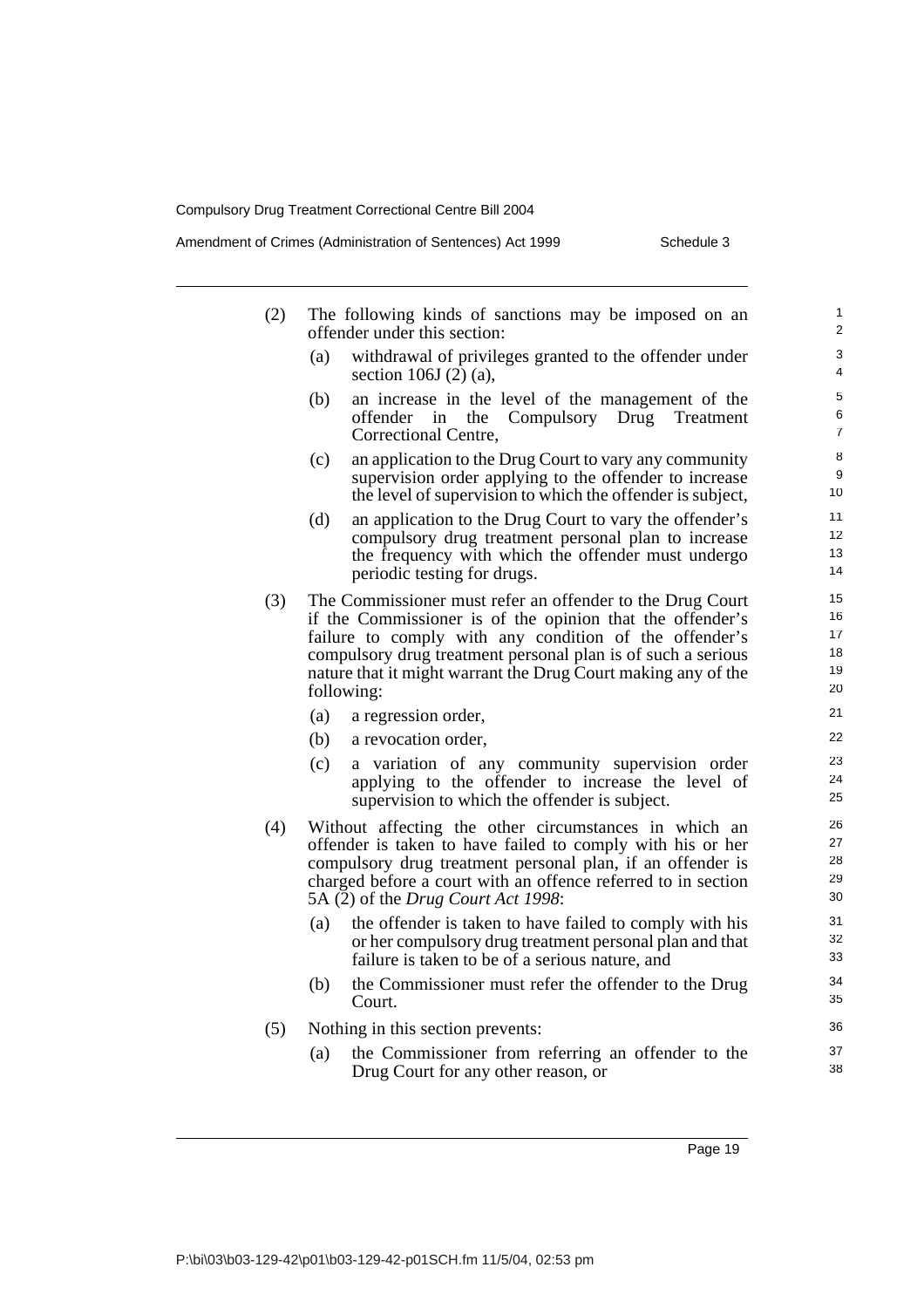|                                                                                                                     |     | (b)<br>the Drug Court from dealing with an offender as it sees<br>fit, including making any order under this Part.                                                                                                                                                | 1<br>$\overline{2}$   |  |  |
|---------------------------------------------------------------------------------------------------------------------|-----|-------------------------------------------------------------------------------------------------------------------------------------------------------------------------------------------------------------------------------------------------------------------|-----------------------|--|--|
| 106J                                                                                                                |     | Rewards for compliance with personal plan                                                                                                                                                                                                                         | 3                     |  |  |
|                                                                                                                     | (1) | If the Commissioner is satisfied that an offender has<br>maintained a satisfactory level of compliance with the<br>offender's compulsory drug treatment personal plan, the<br>Commissioner may grant any one or more of the rewards<br>specified in this section. | 4<br>5<br>6<br>7<br>8 |  |  |
|                                                                                                                     | (2) | The following kinds of rewards may be granted to an offender<br>under this section:                                                                                                                                                                               | 9<br>10               |  |  |
|                                                                                                                     |     | conferral of privileges,<br>(a)                                                                                                                                                                                                                                   | 11                    |  |  |
|                                                                                                                     |     | a decrease in the level of the management of the<br>(b)<br>the Compulsory Drug Treatment<br>offender in<br>Correctional Centre,                                                                                                                                   | 12<br>13<br>14        |  |  |
|                                                                                                                     |     | an application to the Drug Court to vary any community<br>(c)<br>supervision order applying to the offender to decrease<br>the level of supervision to which the offender is subject,                                                                             | 15<br>16<br>17        |  |  |
|                                                                                                                     |     | an application to the Drug Court to vary the offender's<br>(d)<br>compulsory drug treatment personal plan to decrease<br>the frequency with which the offender must undergo<br>periodic testing for drugs.                                                        | 18<br>19<br>20<br>21  |  |  |
| 106K                                                                                                                |     | No appeal from decisions of Drug Court or Commissioner                                                                                                                                                                                                            | 22                    |  |  |
|                                                                                                                     |     | No appeal lies against the Drug Court or the Commissioner in<br>relation to any decision made by the Drug Court or the<br>Commissioner under this Subdivision.                                                                                                    | 23<br>24<br>25        |  |  |
| <b>Subdivision 2</b><br>Initial allocation and movement between<br>stages of compulsory drug treatment<br>detention |     |                                                                                                                                                                                                                                                                   |                       |  |  |
| 106L                                                                                                                |     | New offenders in compulsory drug treatment detention<br>allocated to Stage 1                                                                                                                                                                                      | 29<br>30              |  |  |
|                                                                                                                     |     | On the making of a compulsory drug treatment order in<br>relation to the offender's sentence of imprisonment, the<br>offender is automatically allocated to closed detention<br>(Stage 1).                                                                        | 31<br>32<br>33<br>34  |  |  |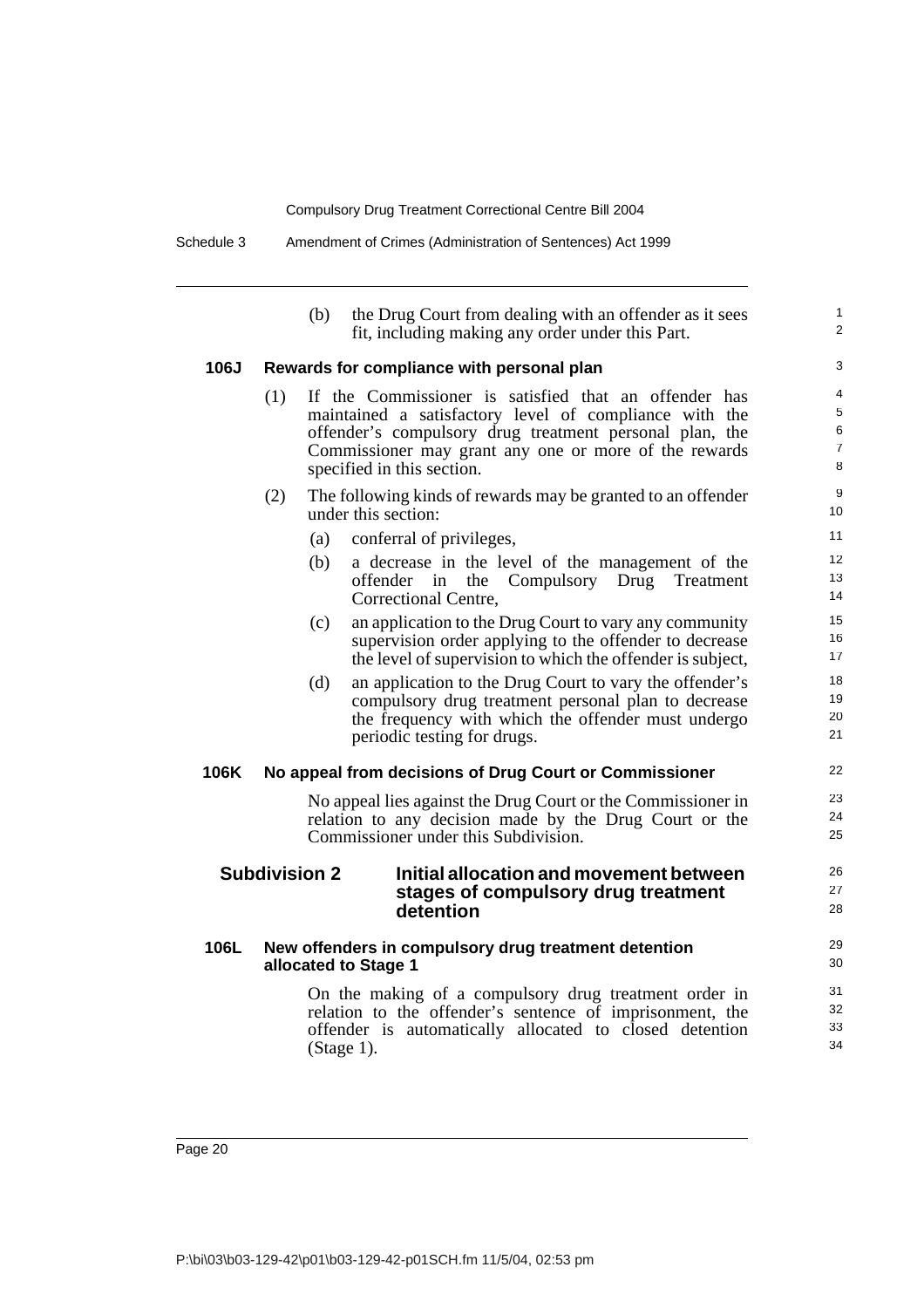| 106M | Progression and regression between stages of detention |                                                                                                                                                                                                                                                               |                                        |  |  |  |  |
|------|--------------------------------------------------------|---------------------------------------------------------------------------------------------------------------------------------------------------------------------------------------------------------------------------------------------------------------|----------------------------------------|--|--|--|--|
|      | (1)                                                    | After an offender has served his or her sentence in closed<br>detention (Stage 1) for a period of at least 6 months, the Drug<br>Court may order that the offender progress to semi-open<br>detention (Stage 2).                                              | $\overline{\mathbf{c}}$<br>3<br>4<br>5 |  |  |  |  |
|      | (2)                                                    | After an offender has served his or her sentence in semi-open<br>detention (Stage 2) for a period of at least 6 months, the Drug<br>Court may order that the offender progress to community<br>custody (Stage 3).                                             | 6<br>7<br>8<br>9                       |  |  |  |  |
|      | (3)                                                    | If the Drug Court is satisfied, on the balance of probabilities,<br>that an offender has failed to comply in a serious respect with<br>any condition of the offender's compulsory drug treatment<br>personal plan, the Drug Court may order that an offender: | 10<br>11<br>12<br>13<br>14             |  |  |  |  |
|      |                                                        | serving a sentence in semi-open detention (Stage 2)<br>(a)<br>regress to closed detention (Stage 1), or                                                                                                                                                       | 15                                     |  |  |  |  |
|      |                                                        | (b)<br>serving a sentence in community custody (Stage 3)<br>regress to closed detention (Stage 1) or semi-open<br>detention (Stage 2), as the Drug Court sees fit.                                                                                            | 16<br>17<br>18                         |  |  |  |  |
|      | (4)                                                    | The regulations may make provision for or with respect to the<br>criteria to be used by the Drug Court in determining whether<br>to make a progression or regression order under this section.                                                                | 19<br>20<br>21                         |  |  |  |  |
|      | (5)                                                    | No appeal lies against the Drug Court's decision to make a<br>progression or regression order under this section.                                                                                                                                             | 22<br>23                               |  |  |  |  |
| 106N |                                                        | <b>Assessment reports</b>                                                                                                                                                                                                                                     | 24                                     |  |  |  |  |
|      | (1)                                                    | Before the Drug Court makes a progression order in relation<br>to an offender, the Court is to have regard to the following<br>reports prepared in relation to the offender:                                                                                  | 25<br>26<br>27                         |  |  |  |  |
|      |                                                        | (a)<br>an assessment report prepared by the Director of the<br><b>Compulsory Drug Treatment Correctional Centre,</b>                                                                                                                                          | 28<br>29                               |  |  |  |  |
|      |                                                        | in relation to a progression order that would progress an<br>(b)<br>offender to community custody (Stage 3),<br>an<br>assessment report prepared by a probation and parole<br>officer,                                                                        | 30<br>31<br>32<br>33                   |  |  |  |  |
|      |                                                        | any other report that the Drug Court considers relevant.<br>(c)                                                                                                                                                                                               | 34                                     |  |  |  |  |
|      | (2)                                                    | The Drug Court may, at any time, order that an assessment<br>report on an offender be prepared.                                                                                                                                                               | 35<br>36                               |  |  |  |  |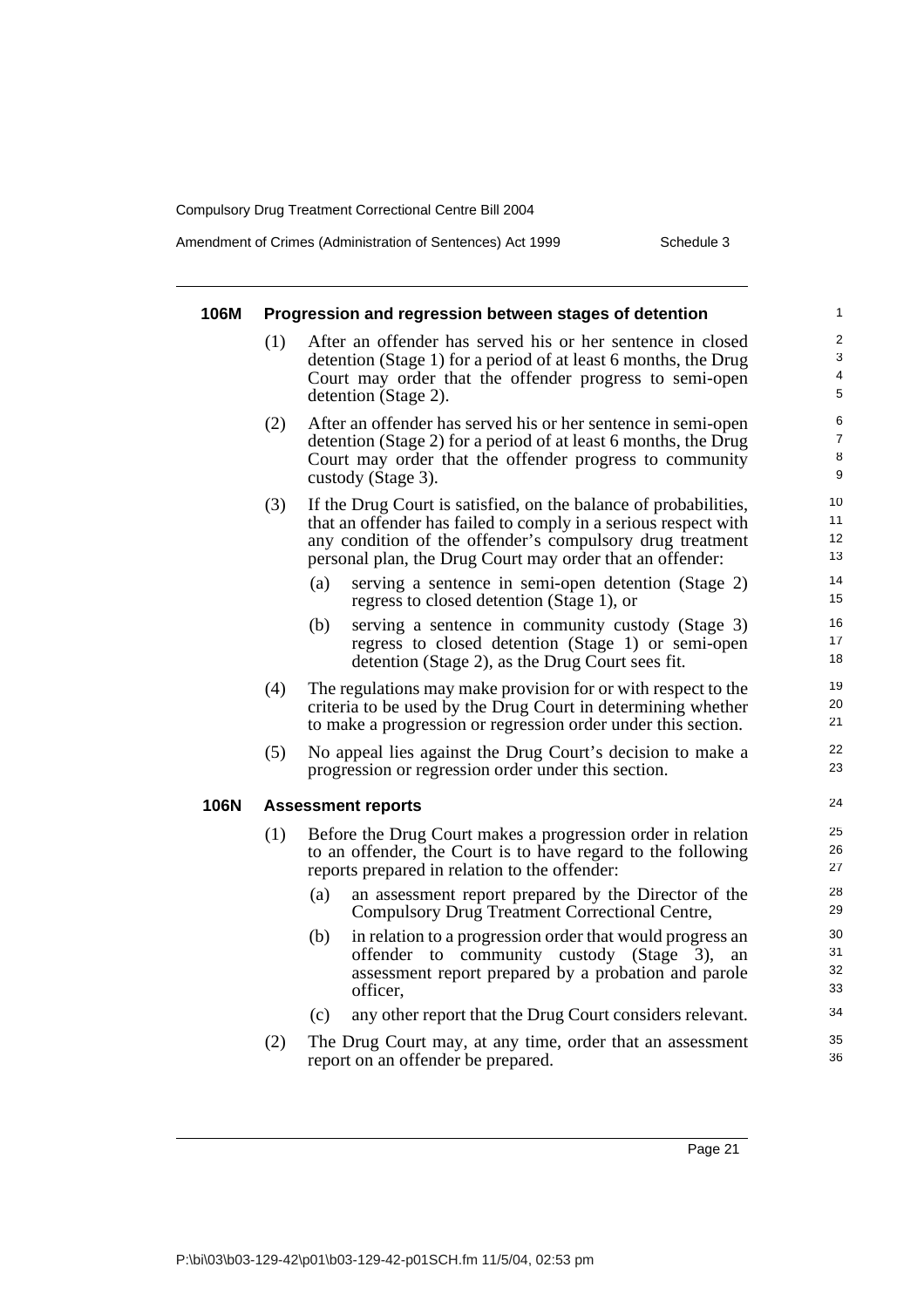Schedule 3 Amendment of Crimes (Administration of Sentences) Act 1999

| (3) | The regulations may make provision for or with respect to the<br>conduct of investigations and the preparation of reports for<br>the purposes of this Part.                     | 1<br>2<br>3                                                                                                                                                                      |                |  |  |  |
|-----|---------------------------------------------------------------------------------------------------------------------------------------------------------------------------------|----------------------------------------------------------------------------------------------------------------------------------------------------------------------------------|----------------|--|--|--|
|     |                                                                                                                                                                                 | <b>Community supervision orders</b>                                                                                                                                              | 4              |  |  |  |
| (1) |                                                                                                                                                                                 | On the making of a progression order in relation to an<br>offender, the Drug Court must make an order (a <i>community</i><br>supervision order) that:                            | 5<br>6<br>7    |  |  |  |
|     | (a)                                                                                                                                                                             | allows the offender to be absent from the Compulsory<br>Drug Treatment Correctional Centre, and                                                                                  | 8<br>9         |  |  |  |
|     | (b)                                                                                                                                                                             | imposes conditions on the offender in relation to the<br>periods of time when the offender is not in the<br>Compulsory Drug Treatment Correctional Centre.                       | 10<br>11<br>12 |  |  |  |
| (2) |                                                                                                                                                                                 | The kinds of conditions that the Drug Court may impose on<br>the offender under this section are as follows:                                                                     | 13<br>14       |  |  |  |
|     | (a)                                                                                                                                                                             | conditions relating to conduct and good behaviour,                                                                                                                               | 15             |  |  |  |
|     | (b)                                                                                                                                                                             | conditions relating to the supervision of the offender<br>outside the Compulsory Drug Treatment Correctional<br>Centre,                                                          | 16<br>17<br>18 |  |  |  |
|     | (c)                                                                                                                                                                             | conditions relating to drug testing that the offender<br>must undergo,                                                                                                           | 19<br>20       |  |  |  |
|     | (d)                                                                                                                                                                             | conditions relating to residence, association with other<br>persons or attendance at specified locations,                                                                        | 21<br>22       |  |  |  |
|     | (e)                                                                                                                                                                             | any other kinds of conditions that may be prescribed by<br>the regulations,                                                                                                      | 23<br>24       |  |  |  |
|     | (f)                                                                                                                                                                             | such other conditions as the Drug Court considers<br>appropriate in the circumstances.                                                                                           | 25<br>26       |  |  |  |
| (3) | The Drug Court when imposing any condition on an offender<br>under this section is to have regard to and give substantial<br>weight to any recommendations of the Commissioner. |                                                                                                                                                                                  |                |  |  |  |
| (4) |                                                                                                                                                                                 | The Drug Court may from time to time vary an offender's<br>community supervision order by adding new conditions to, or<br>varying or revoking existing conditions of, the order. | 30<br>31<br>32 |  |  |  |
| (5) | No appeal lies against the Drug Court in relation to a decision                                                                                                                 |                                                                                                                                                                                  |                |  |  |  |

(5) No appeal lies against the Drug Court in relation to a decision regarding an order under this section.

34

**106O Community supervision orders**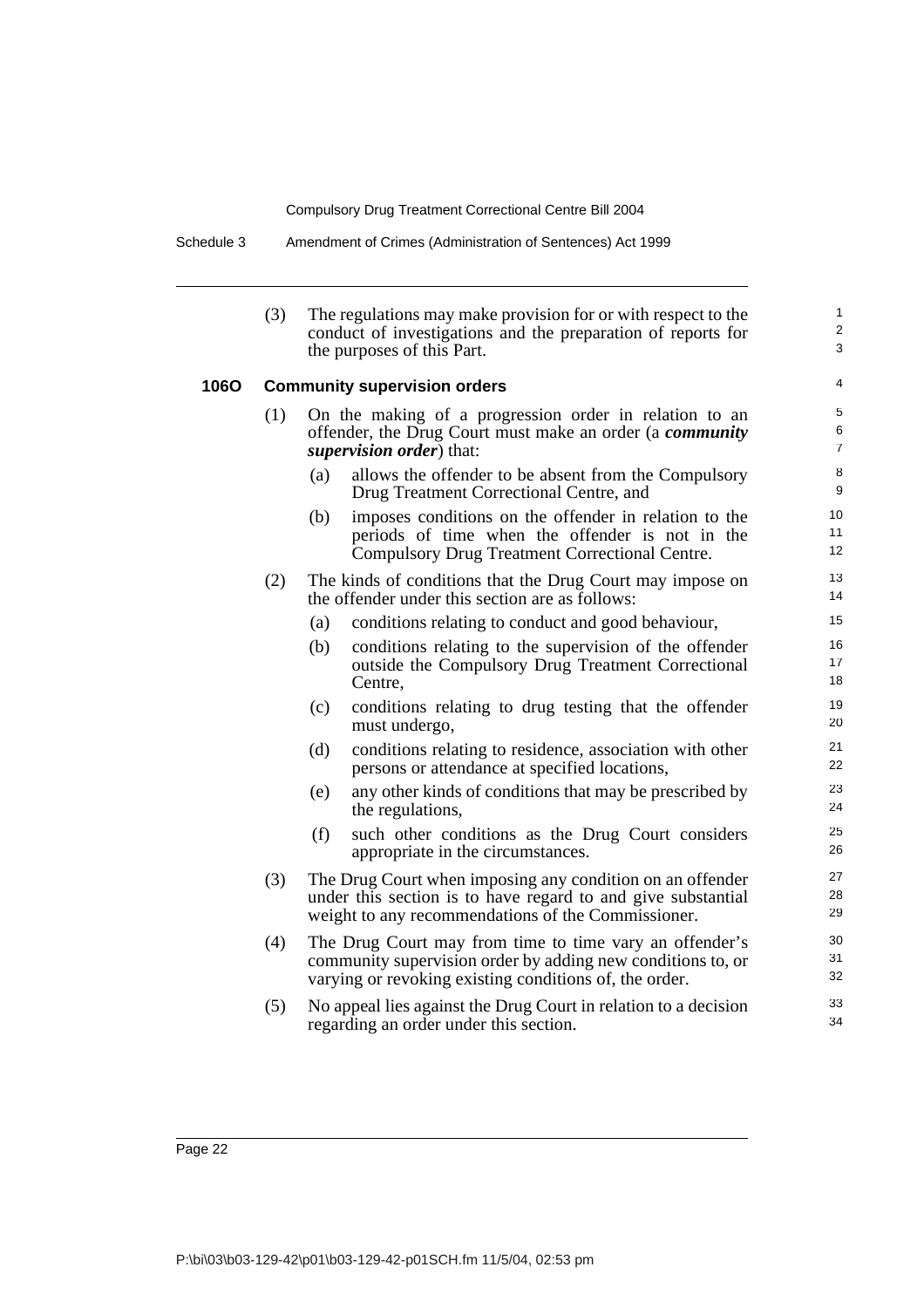| 106P | <b>Commissioner of Corrective Services may make regression</b><br>and removal orders in special circumstances |        |                                                                                                                                                                                                                                                                                                |                            |  |  |  |
|------|---------------------------------------------------------------------------------------------------------------|--------|------------------------------------------------------------------------------------------------------------------------------------------------------------------------------------------------------------------------------------------------------------------------------------------------|----------------------------|--|--|--|
|      | (1)                                                                                                           |        | The Commissioner may order that an offender serving his or<br>her sentence:                                                                                                                                                                                                                    | 3<br>4                     |  |  |  |
|      |                                                                                                               | (a)    | in semi-open detention (Stage 2) regress to closed<br>detention (Stage 1), or                                                                                                                                                                                                                  | $\overline{5}$<br>6        |  |  |  |
|      |                                                                                                               | (b)    | in community custody (Stage 3) regress to closed<br>detention (Stage 1), or                                                                                                                                                                                                                    | $\overline{7}$<br>8        |  |  |  |
|      |                                                                                                               | (c)    | in community custody (Stage 3) regress to semi-open<br>detention (Stage 2).                                                                                                                                                                                                                    | 9<br>10                    |  |  |  |
|      | (2)                                                                                                           |        | The Commissioner may order that an offender serving his or<br>her sentence in closed detention (Stage 1) or semi-open<br>detention (Stage 2) be removed from the Compulsory Drug<br>Treatment Correctional Centre<br>and taken to another<br>correctional centre and held in separate custody. | 11<br>12<br>13<br>14<br>15 |  |  |  |
|      | (3)                                                                                                           |        | The Commissioner may make an order referred to in<br>subsection $(1)$ or $(2)$ only if the Commissioner believes, on<br>reasonable grounds, that:                                                                                                                                              | 16<br>17<br>18             |  |  |  |
|      |                                                                                                               | (a)    | the security of the community is threatened, or                                                                                                                                                                                                                                                | 19                         |  |  |  |
|      |                                                                                                               | (b)    | the good order and discipline of a correctional centre<br>may be jeopardised if the offender is not regressed or<br>removed, or                                                                                                                                                                | 20<br>21<br>22             |  |  |  |
|      |                                                                                                               | (c)    | the offender may be about to commit an offence, or                                                                                                                                                                                                                                             | 23                         |  |  |  |
|      |                                                                                                               | (d)    | another reason exists to regress or remove the offender.                                                                                                                                                                                                                                       | 24                         |  |  |  |
|      | (4)                                                                                                           | order. | The Commissioner must immediately notify the Drug Court<br>if the Commissioner makes an order under this section and<br>must give the Drug Court his or her reasons for making the                                                                                                             | 25<br>26<br>27<br>28       |  |  |  |
|      | (5)                                                                                                           |        | Within 21 days (or such other period determined by the Drug<br>Court) after receiving the notification of the Commissioner,<br>the Drug Court must review the Commissioner's order and<br>make an order:                                                                                       | 29<br>30<br>31<br>32       |  |  |  |
|      |                                                                                                               | (a)    | revoking the Commissioner's order, or                                                                                                                                                                                                                                                          | 33                         |  |  |  |
|      |                                                                                                               | (b)    | confirming the Commissioner's order, or                                                                                                                                                                                                                                                        | 34                         |  |  |  |
|      |                                                                                                               | (c)    | confirming the Commissioner's order, but amending its<br>terms, or                                                                                                                                                                                                                             | 35<br>36                   |  |  |  |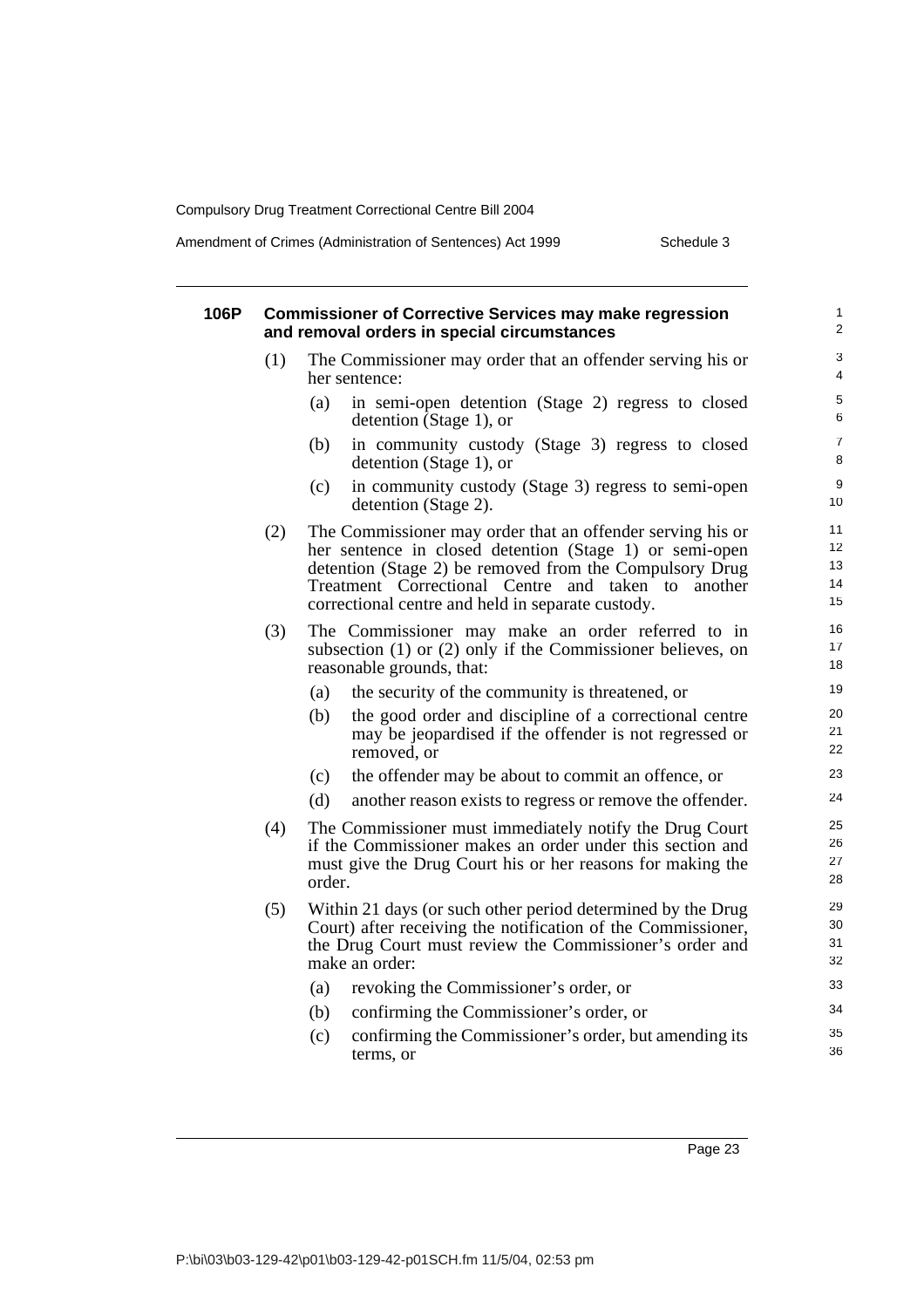|                   |     | (d) |           |     | revoking, in accordance with section 106Q, the<br>offender's compulsory drug treatment order.                                                                                | $\mathbf{1}$<br>$\overline{2}$                   |
|-------------------|-----|-----|-----------|-----|------------------------------------------------------------------------------------------------------------------------------------------------------------------------------|--------------------------------------------------|
|                   | (6) |     |           |     | The Drug Court when reviewing a Commissioner's order<br>under subsection (5) is to have regard to and give substantial<br>weight to any recommendations of the Commissioner. | $\ensuremath{\mathsf{3}}$<br>$\overline{4}$<br>5 |
|                   | (7) |     |           |     | No appeal lies against the Drug Court in relation to a decision<br>regarding an order under subsection (5).                                                                  | 6<br>$\overline{7}$                              |
| <b>Division 3</b> |     |     | order     |     | Revocation of compulsory drug treatment                                                                                                                                      | 8<br>9                                           |
| 106Q              |     |     |           |     | Revocation of compulsory drug treatment order                                                                                                                                | 10                                               |
|                   | (1) |     |           |     | The Drug Court may by order revoke an offender's<br>compulsory drug treatment order:                                                                                         | 11<br>12                                         |
|                   |     | (a) | if:       |     |                                                                                                                                                                              | 13                                               |
|                   |     |     | (i)       |     | the offender has failed to comply with a condition                                                                                                                           | 14                                               |
|                   |     |     |           |     | of the offender's compulsory drug treatment                                                                                                                                  | 15                                               |
|                   |     |     |           |     | personal plan, and                                                                                                                                                           | 16                                               |
|                   |     |     | (ii)      |     | that failure is of a serious nature, and                                                                                                                                     | 17<br>18                                         |
|                   |     |     | (iii)     |     | in the opinion of the Drug Court, the offender:                                                                                                                              |                                                  |
|                   |     |     |           | (A) | is unlikely to make any further progress in<br>the offender's compulsory drug treatment                                                                                      | 19<br>20                                         |
|                   |     |     |           |     | program, or                                                                                                                                                                  | 21                                               |
|                   |     |     |           | (B) | unacceptable risk<br>the<br>poses<br>an<br>to<br>community of re-offending, or                                                                                               | 22<br>23                                         |
|                   |     |     |           | (C) | poses a significant risk of harming others<br>or himself or herself, or                                                                                                      | 24<br>25                                         |
|                   |     | (b) |           |     | if the non-parole period for the offender's sentence has                                                                                                                     | 26                                               |
|                   |     |     |           |     | expired or is about to expire and the offender is serving<br>his or her sentence in closed detention (Stage 1) or                                                            | 27<br>28                                         |
|                   |     |     |           |     | semi-open detention (Stage 2), or                                                                                                                                            | 29                                               |
|                   |     | (c) |           |     | if the offender ceases to be an eligible convicted                                                                                                                           | 30                                               |
|                   |     |     | 1998), or |     | offender (within the meaning of the Drug Court Act                                                                                                                           | 31<br>32                                         |
|                   |     | (d) |           |     | for any other reason the Drug Court sees fit.                                                                                                                                | 33                                               |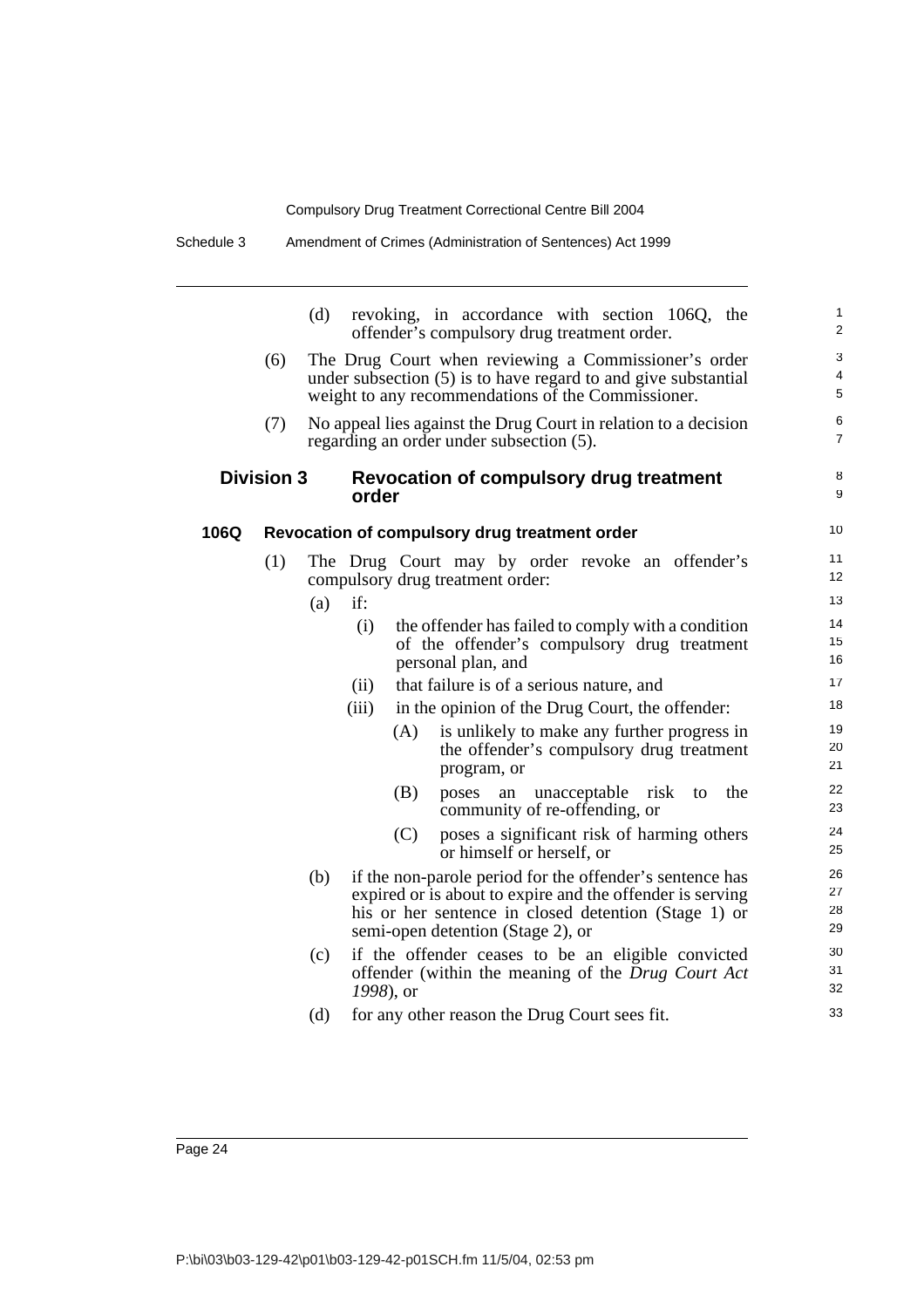## Amendment of Crimes (Administration of Sentences) Act 1999 Schedule 3

|      | (2) | In making a decision under Part 6 as to whether to make a<br>parole order for an offender whose compulsory drug<br>treatment order has been revoked under this section, the<br>Parole Board is to have regard to the circumstances that led to<br>the revocation.                       | $\mathbf{1}$<br>$\overline{2}$<br>3<br>4<br>5 |
|------|-----|-----------------------------------------------------------------------------------------------------------------------------------------------------------------------------------------------------------------------------------------------------------------------------------------|-----------------------------------------------|
|      | (3) | No appeal lies against the Drug Court's revocation of a<br>compulsory drug treatment order.                                                                                                                                                                                             | 6<br>$\overline{7}$                           |
| 106R |     | <b>Effect of revocation order</b>                                                                                                                                                                                                                                                       | 8                                             |
|      | (1) | A revocation order takes effect, or is taken to have taken<br>effect, on the day on which it is made or on such earlier day<br>as the Drug Court thinks fit.                                                                                                                            | 9<br>10<br>11                                 |
|      | (2) | If an offender is not taken into custody until after the day on<br>which the revocation order takes effect:                                                                                                                                                                             | 12<br>13                                      |
|      |     | the term of the offender's sentence, and<br>(a)                                                                                                                                                                                                                                         | 14                                            |
|      |     | (b)<br>if the order takes effect during a non-parole period of<br>the sentence, the non-parole period of the sentence,                                                                                                                                                                  | 15<br>16                                      |
|      |     | are, by this subsection, extended by the number of days the<br>offender was at large after the order took effect.                                                                                                                                                                       | 17<br>18                                      |
| 106S |     | Warrants committing offenders to correctional centres                                                                                                                                                                                                                                   | 19                                            |
|      | (1) | If the Drug Court revokes a compulsory drug treatment order,<br>it is to issue a warrant committing the offender to a<br>correctional centre to serve the remainder of the sentence to<br>which the order relates by way of full-time detention.                                        | 20<br>21<br>22<br>23                          |
|      | (2) | A warrant under this section is sufficient authority:                                                                                                                                                                                                                                   | 24                                            |
|      |     | for any police officer to arrest, or to have custody of, the<br>(a)<br>offender named in the warrant, to convey the offender<br>to the correctional centre specified in the warrant and to<br>deliver the offender into the custody of the governor of<br>that correctional centre, and | 25<br>26<br>27<br>28<br>29                    |
|      |     | (b)<br>for the governor of the correctional centre specified in<br>the warrant to have custody of the offender named in<br>the warrant for the remainder of the sentence to which<br>the warrant relates.                                                                               | 30<br>31<br>32<br>33                          |
|      | (3) | The regulations may make provision for or with respect to the<br>form of any warrants issued for the purposes of this section.                                                                                                                                                          | 34<br>35                                      |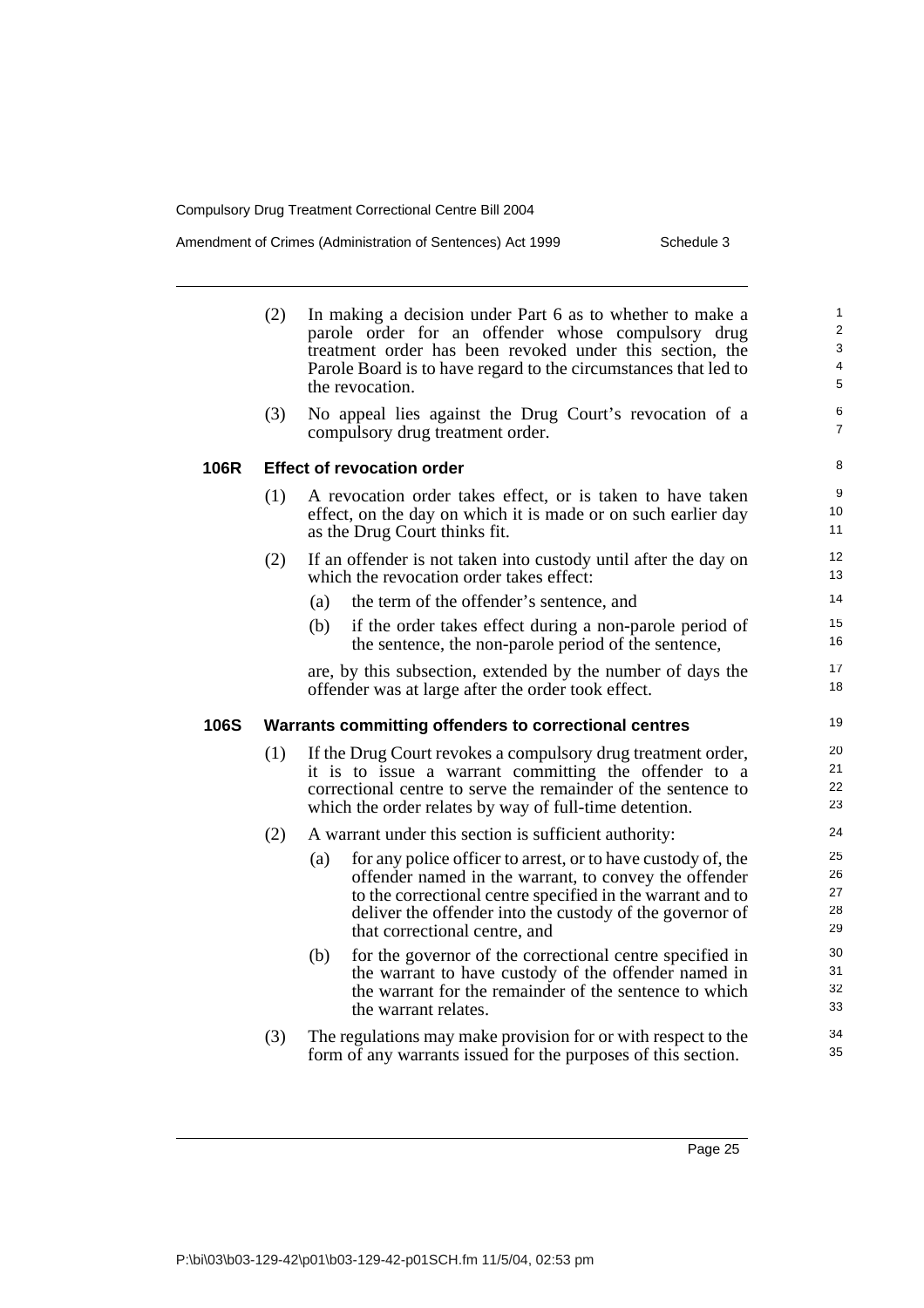#### **Division 4 Parole for offenders in compulsory drug treatment detention**

#### **106T Drug Court is parole authority for offenders in compulsory drug treatment detention**

- (1) Part 6 applies to an offender who is serving a sentence by way of compulsory drug treatment detention, subject to the following:
	- (a) references to the Parole Board are taken to be references to the Drug Court,
	- (b) references to the Chairperson of the Parole Board are taken to be references to the Senior Judge of the Drug Court,
	- (c) references to the Secretary of the Parole Board are taken to be references to the registrar of the Drug Court,
	- (d) any modifications of those provisions prescribed by the regulations.
- (2) On the release of an offender on parole under a parole order made by the Drug Court under Part 6 as applied in accordance with this section (and the consequent expiry of the offender's compulsory drug treatment order under section 106E (b)), Part 7 applies to the offender in the same way as it applies to other offenders released on parole.

**Note.** This section provides that the Drug Court is the authority that will determine whether an offender serving a sentence by way of compulsory drug treatment detention is to be released on parole. Subsection (2) makes it clear that after release on parole (and the consequent expiry of the offender's compulsory drug treatment order), the Parole Board is responsible for the supervision and revocation of any parole order made in relation to the offender.

#### **Division 5 Miscellaneous**

30

1 2

#### **106U Formal assessment by Director**

- (1) The Director is to cause regular assessment reports to be prepared setting out the progress of each offender's drug treatment and rehabilitation and the offender's compliance with his or her compulsory drug treatment personal plan.
- (2) An assessment report under this section is to be prepared in consultation with the Chief Executive Officer, Corrections Health Service and the Drug Court.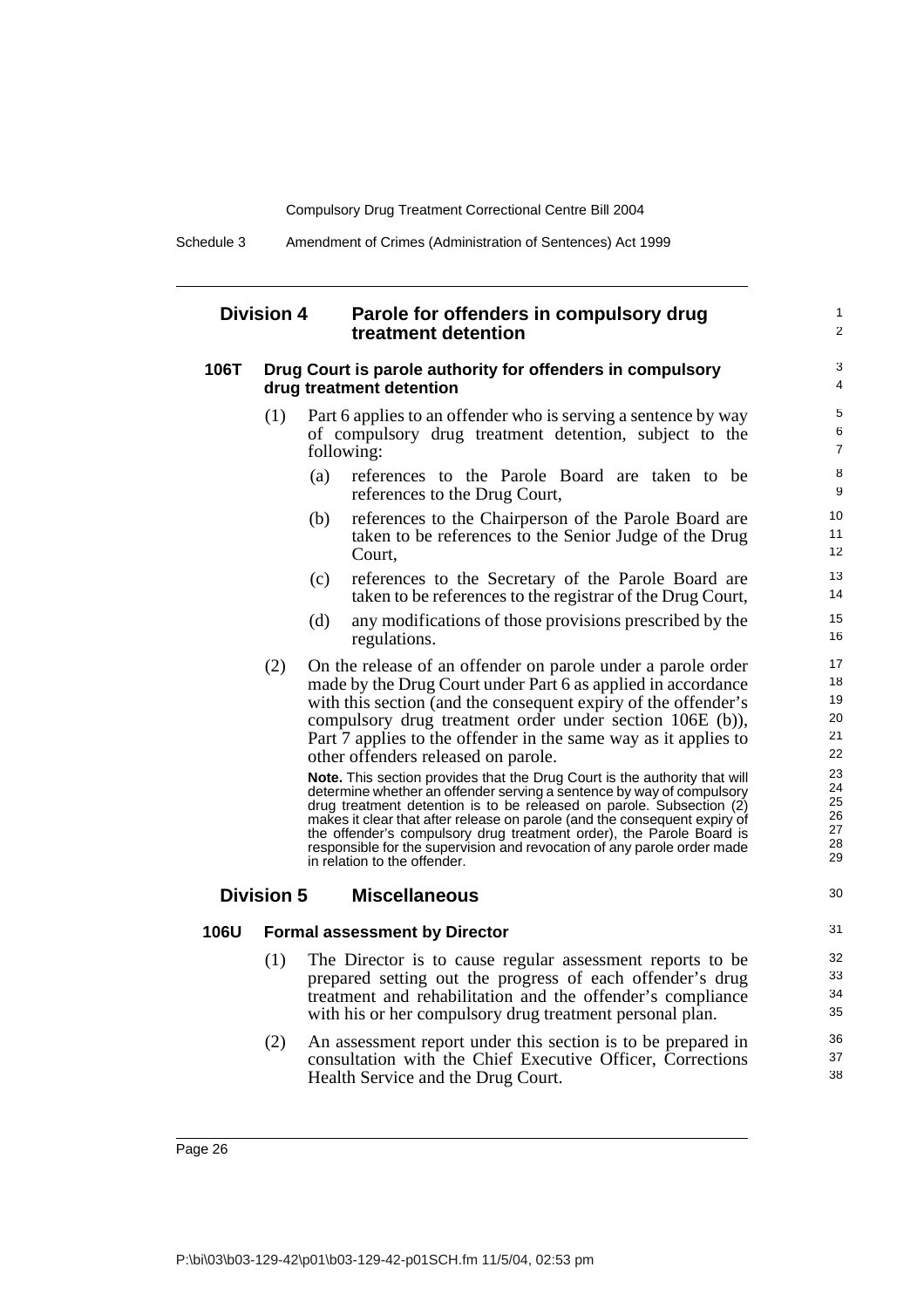|             | (3) | The regulations may make provision for or with respect to<br>assessment reports under this section, including but not<br>limited to:                                                                                                                                                                                                                                   | 1<br>2<br>3                      |
|-------------|-----|------------------------------------------------------------------------------------------------------------------------------------------------------------------------------------------------------------------------------------------------------------------------------------------------------------------------------------------------------------------------|----------------------------------|
|             |     | the frequency of such reports, and<br>(a)                                                                                                                                                                                                                                                                                                                              | 4                                |
|             |     | the procedures that must be followed with respect to<br>(b)<br>assessment of offenders.                                                                                                                                                                                                                                                                                | 5<br>6                           |
| 106V        |     | Application of Part 2 to Stages 1 and 2 compulsory drug<br>treatment detention                                                                                                                                                                                                                                                                                         | $\overline{7}$<br>8              |
|             | (1) | Part 2 and the provisions of any regulations made under that<br>Part, subject to any modifications prescribed by the<br>regulations under this section, apply to and in respect of an<br>offender who is in closed detention (Stage 1) or semi-open<br>detention (Stage 2).                                                                                            | 9<br>10<br>11<br>12<br>13        |
|             | (2) | Any provision of Part 2 or of the regulations under that Part<br>that is so applied has effect as if it formed part of this Part.                                                                                                                                                                                                                                      | 14<br>15                         |
| <b>106W</b> |     | Conviction and sentencing of offenders for old offences while<br>compulsory drug treatment order is in force                                                                                                                                                                                                                                                           | 16<br>17                         |
|             | (1) | If an offender is convicted and sentenced to a term of<br>imprisonment (a <b>new sentence</b> ) for an offence that occurred<br>before the offender's compulsory drug treatment order was<br>made, the court that sentenced that offender is to refer the<br>offender to the Drug Court to determine whether the<br>offender's compulsory drug treatment order should: | 18<br>19<br>20<br>21<br>22<br>23 |
|             |     | (a)<br>be varied so as to apply also in relation to the new<br>sentence, or                                                                                                                                                                                                                                                                                            | 24<br>25                         |
|             |     | be revoked.<br>(b)                                                                                                                                                                                                                                                                                                                                                     | 26                               |
|             | (2) | The Drug Court may vary a compulsory drug treatment order<br>so as to direct an offender to serve a new sentence of<br>imprisonment by way of compulsory drug treatment<br>detention.                                                                                                                                                                                  | 27<br>28<br>29<br>30             |
|             | (3) | Subject to subsection (4), the Drug Court must not vary a<br>compulsory drug treatment order under this section unless the<br>offender is an eligible convicted offender (within the meaning<br>of the Drug Court Act 1998).                                                                                                                                           | 31<br>32<br>33<br>34             |
|             | (4) | Despite section 5A (1) (b) of the <i>Drug Court Act 1998</i> , the<br>Drug Court may vary a compulsory drug treatment order<br>under this section if the cumulative unexpired non-parole                                                                                                                                                                               | 35<br>36<br>37                   |
|             |     |                                                                                                                                                                                                                                                                                                                                                                        |                                  |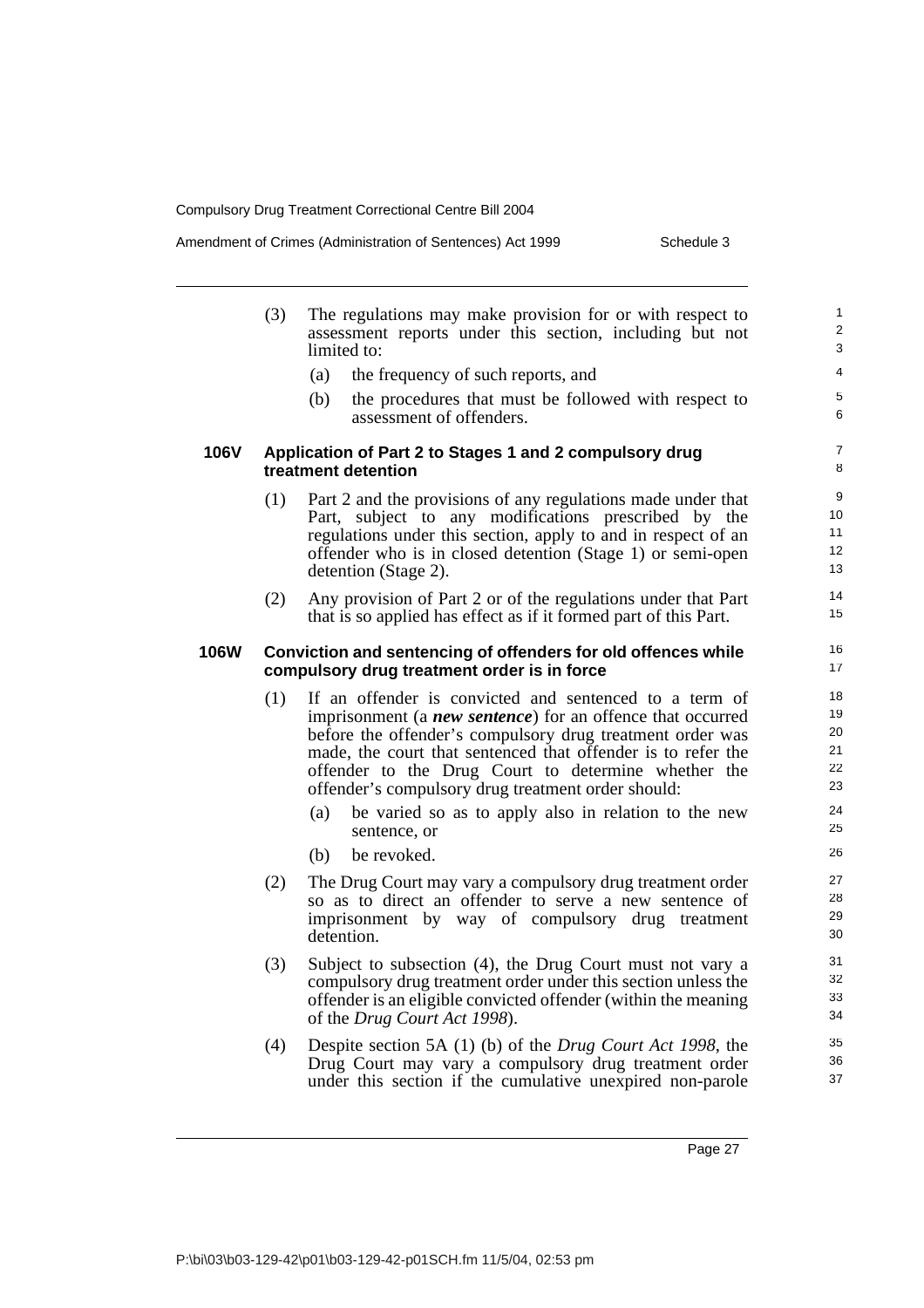Schedule 3 Amendment of Crimes (Administration of Sentences) Act 1999

period for the offender's term of imprisonment under all sentences in force is greater than 3 years but not more than 4 years.

1  $\overline{2}$ 3

#### **106X Arrest warrants**

- (1) If it suspects that an offender who is not serving the offender's sentence of imprisonment in the Compulsory Drug Treatment Correctional Centre may have failed to comply with his or her compulsory drug treatment personal plan, the Drug Court may issue a warrant for the offender's arrest.
- (2) A warrant under this section authorises any police officer to arrest the offender and to bring the offender before the Drug Court to be dealt with under this Act.
- (3) The *Bail Act 1978* does not apply to an offender who is arrested on the authority of a warrant under this section.
- (4) The Drug Court's functions under this section may be exercised by the registrar of the Drug Court.

#### **106Y Provision of information relating to offenders**

- (1) This section applies to such persons as are prescribed by the regulations for the purposes of this section, being persons who are involved in the administration of, or who provide services in connection with, an offender's drug treatment under this Part.
- (2) It is the duty of a person to whom this section applies:
	- (a) to promptly notify the registrar of the Drug Court or the Commissioner of any failure by an offender to comply with the offender's compulsory drug treatment personal plan, and
	- (b) to promptly comply with the requirements of the regulations with respect to the giving of information to the registrar.
- (3) The following provisions apply to and in respect of any information (*protected information*) relating to an offender that is provided to the Drug Court or the Commissioner, or to any person to whom this section applies, by a person to whom this section applies: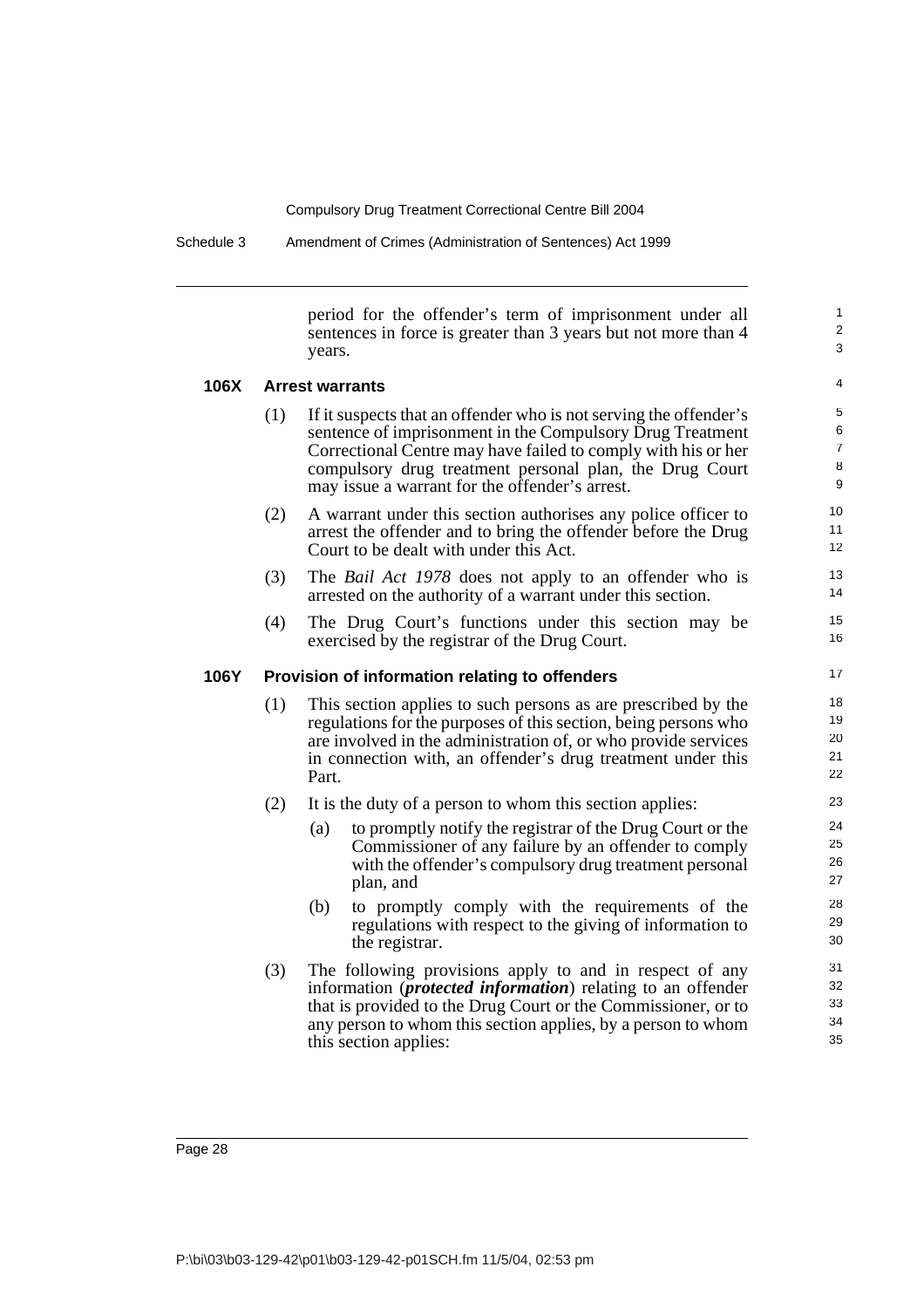|     | (a)                                                                                                                          | the provision of the information does not constitute a<br>breach of professional etiquette or ethics or a departure<br>from accepted standards of professional conduct,                           | 1<br>$\overline{2}$<br>3                            |
|-----|------------------------------------------------------------------------------------------------------------------------------|---------------------------------------------------------------------------------------------------------------------------------------------------------------------------------------------------|-----------------------------------------------------|
|     | (b)                                                                                                                          | the provision of the information does not constitute a<br>contravention of the Health Records and Information<br>Privacy Act 2002 or the Privacy and Personal<br>Information Protection Act 1998, | $\overline{\mathbf{4}}$<br>5<br>6<br>$\overline{7}$ |
|     | (c)                                                                                                                          | no liability for defamation is incurred because of the<br>provision of the information,                                                                                                           | 8<br>9                                              |
|     | (d)                                                                                                                          | the provision of the information does not constitute a<br>ground for civil proceedings for malicious prosecution<br>or for conspiracy,                                                            | 10<br>11<br>12                                      |
|     | (e)                                                                                                                          | the information is not admissible in evidence in any<br>proceedings before a court, tribunal or committee,                                                                                        | 13<br>14                                            |
|     | (f)                                                                                                                          | a person is not compellable in any proceedings before a<br>court, tribunal or committee to disclose the information<br>or to produce<br>any document that contains<br>the<br>information.         | 15<br>16<br>17<br>18                                |
| (4) | The provisions of subsection $(3)$ (e) and $(f)$ do not apply to or<br>in respect of the provision of protected information: |                                                                                                                                                                                                   |                                                     |
|     | (a)                                                                                                                          | in proceedings before the Drug Court or any court<br>hearing or determining an appeal from a decision of the<br>Drug Court, or                                                                    | 21<br>22<br>23                                      |
|     | (b)                                                                                                                          | in proceedings before the Parole Board or any court<br>hearing or determining an application in relation to a<br>decision of the Parole Board, or                                                 | 24<br>25<br>26                                      |
|     | (c)                                                                                                                          | in support of, or in answer to, any charge or allegation<br>made in proceedings against a person in relation to the<br>person's exercise of functions under this Act.                             | 27<br>28<br>29                                      |
| (5) | An offender is taken to have authorised the communication of<br>protected information:                                       |                                                                                                                                                                                                   |                                                     |
|     | (a)                                                                                                                          | from any person to whom this section applies to the<br>registrar of the Drug Court, and                                                                                                           | 32<br>33                                            |
|     | (b)                                                                                                                          | from the registrar of the Drug Court to any person to<br>whom this section applies, and                                                                                                           | 34<br>35                                            |
|     | (c)                                                                                                                          | from any member of staff of the Drug Court to any<br>other member of staff of the Drug Court.                                                                                                     | 36<br>37                                            |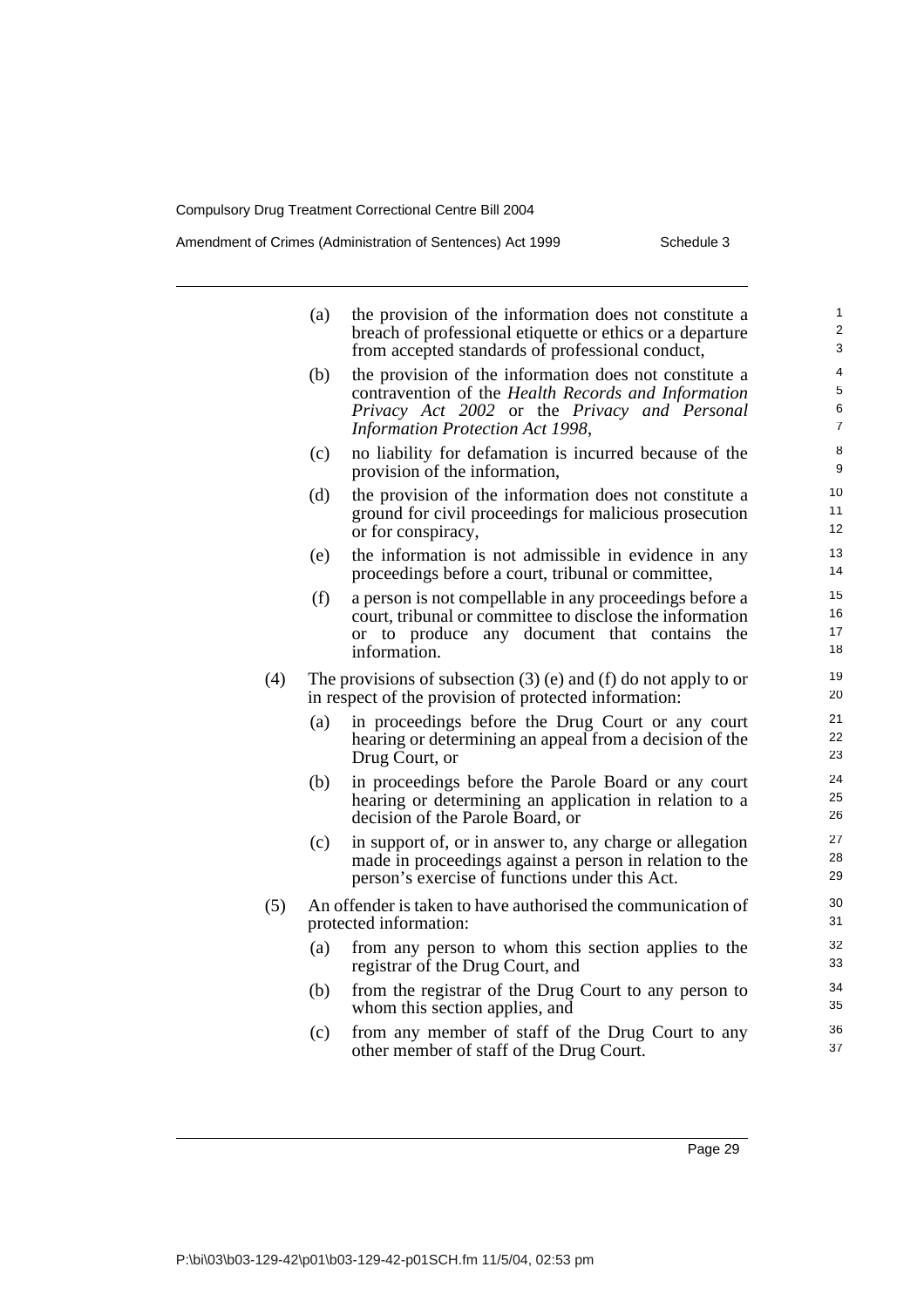Schedule 3 Amendment of Crimes (Administration of Sentences) Act 1999

| (6)<br>(1)               | A provision of any Act or law that prohibits or restricts the<br>disclosure of information does not operate to prevent the<br>provision of information in accordance with this section.<br><b>Review of Compulsory Drug Treatment Correctional Centre</b><br>The Minister is to arrange for a review to be conducted of:<br>the compulsory drug treatment program, established<br>(a)<br>under Part 2A of the <i>Drug Court Act 1998</i> and this Part,<br>during the first four years of the program's operation,<br>and<br>the provisions of the Drug Court Act 1998 and this Act<br>(b)<br>relating to the compulsory drug treatment program and<br>of any regulations made for the purposes of those<br>provisions,<br>in order to ascertain whether any of those provisions (or any<br>other provisions of any other Act or regulations) should be | 1<br>2<br>3<br>4<br>5<br>6<br>7<br>8<br>9<br>10<br>11<br>12<br>13<br>14                                                                                                                                                                                                                                                                                                                                                               |  |  |  |  |
|--------------------------|---------------------------------------------------------------------------------------------------------------------------------------------------------------------------------------------------------------------------------------------------------------------------------------------------------------------------------------------------------------------------------------------------------------------------------------------------------------------------------------------------------------------------------------------------------------------------------------------------------------------------------------------------------------------------------------------------------------------------------------------------------------------------------------------------------------------------------------------------------|---------------------------------------------------------------------------------------------------------------------------------------------------------------------------------------------------------------------------------------------------------------------------------------------------------------------------------------------------------------------------------------------------------------------------------------|--|--|--|--|
|                          |                                                                                                                                                                                                                                                                                                                                                                                                                                                                                                                                                                                                                                                                                                                                                                                                                                                         |                                                                                                                                                                                                                                                                                                                                                                                                                                       |  |  |  |  |
|                          |                                                                                                                                                                                                                                                                                                                                                                                                                                                                                                                                                                                                                                                                                                                                                                                                                                                         |                                                                                                                                                                                                                                                                                                                                                                                                                                       |  |  |  |  |
|                          |                                                                                                                                                                                                                                                                                                                                                                                                                                                                                                                                                                                                                                                                                                                                                                                                                                                         |                                                                                                                                                                                                                                                                                                                                                                                                                                       |  |  |  |  |
|                          |                                                                                                                                                                                                                                                                                                                                                                                                                                                                                                                                                                                                                                                                                                                                                                                                                                                         |                                                                                                                                                                                                                                                                                                                                                                                                                                       |  |  |  |  |
|                          |                                                                                                                                                                                                                                                                                                                                                                                                                                                                                                                                                                                                                                                                                                                                                                                                                                                         |                                                                                                                                                                                                                                                                                                                                                                                                                                       |  |  |  |  |
|                          | amended.                                                                                                                                                                                                                                                                                                                                                                                                                                                                                                                                                                                                                                                                                                                                                                                                                                                | 15<br>16                                                                                                                                                                                                                                                                                                                                                                                                                              |  |  |  |  |
| (2)                      |                                                                                                                                                                                                                                                                                                                                                                                                                                                                                                                                                                                                                                                                                                                                                                                                                                                         | 17<br>18<br>19                                                                                                                                                                                                                                                                                                                                                                                                                        |  |  |  |  |
| (3)                      |                                                                                                                                                                                                                                                                                                                                                                                                                                                                                                                                                                                                                                                                                                                                                                                                                                                         | 20<br>21<br>22                                                                                                                                                                                                                                                                                                                                                                                                                        |  |  |  |  |
| 23<br><b>Regulations</b> |                                                                                                                                                                                                                                                                                                                                                                                                                                                                                                                                                                                                                                                                                                                                                                                                                                                         |                                                                                                                                                                                                                                                                                                                                                                                                                                       |  |  |  |  |
|                          |                                                                                                                                                                                                                                                                                                                                                                                                                                                                                                                                                                                                                                                                                                                                                                                                                                                         | 24<br>25                                                                                                                                                                                                                                                                                                                                                                                                                              |  |  |  |  |
|                          | the administration of the compulsory drug treatment<br>program,                                                                                                                                                                                                                                                                                                                                                                                                                                                                                                                                                                                                                                                                                                                                                                                         | 26<br>27                                                                                                                                                                                                                                                                                                                                                                                                                              |  |  |  |  |
|                          | the management, control, administration, supervision<br>and inspection of the Compulsory Drug Treatment<br>Correctional Centre,                                                                                                                                                                                                                                                                                                                                                                                                                                                                                                                                                                                                                                                                                                                         | 28<br>29<br>30                                                                                                                                                                                                                                                                                                                                                                                                                        |  |  |  |  |
|                          | the procedure to be followed when receiving an<br>offender into the Compulsory Drug Treatment<br>Correctional Centre, including the procedure for<br>accepting or refusing custody of property in an<br>offender's possession when the offender is admitted,                                                                                                                                                                                                                                                                                                                                                                                                                                                                                                                                                                                            | 31<br>32<br>33<br>34<br>35                                                                                                                                                                                                                                                                                                                                                                                                            |  |  |  |  |
|                          | the search and security procedures to be observed in the<br><b>Compulsory Drug Treatment Correctional Centre,</b>                                                                                                                                                                                                                                                                                                                                                                                                                                                                                                                                                                                                                                                                                                                                       | 36<br>37                                                                                                                                                                                                                                                                                                                                                                                                                              |  |  |  |  |
|                          |                                                                                                                                                                                                                                                                                                                                                                                                                                                                                                                                                                                                                                                                                                                                                                                                                                                         | The review is to commence as soon as practicable after the<br>declaration of the Compulsory Drug Treatment Correctional<br>Centre under section 225.<br>The Minister is to cause a report of the outcome of the review<br>to be tabled in each House of Parliament as soon as<br>practicable after its completion.<br>The regulations may make provision for or with respect to the<br>following matters:<br>(a)<br>(b)<br>(c)<br>(d) |  |  |  |  |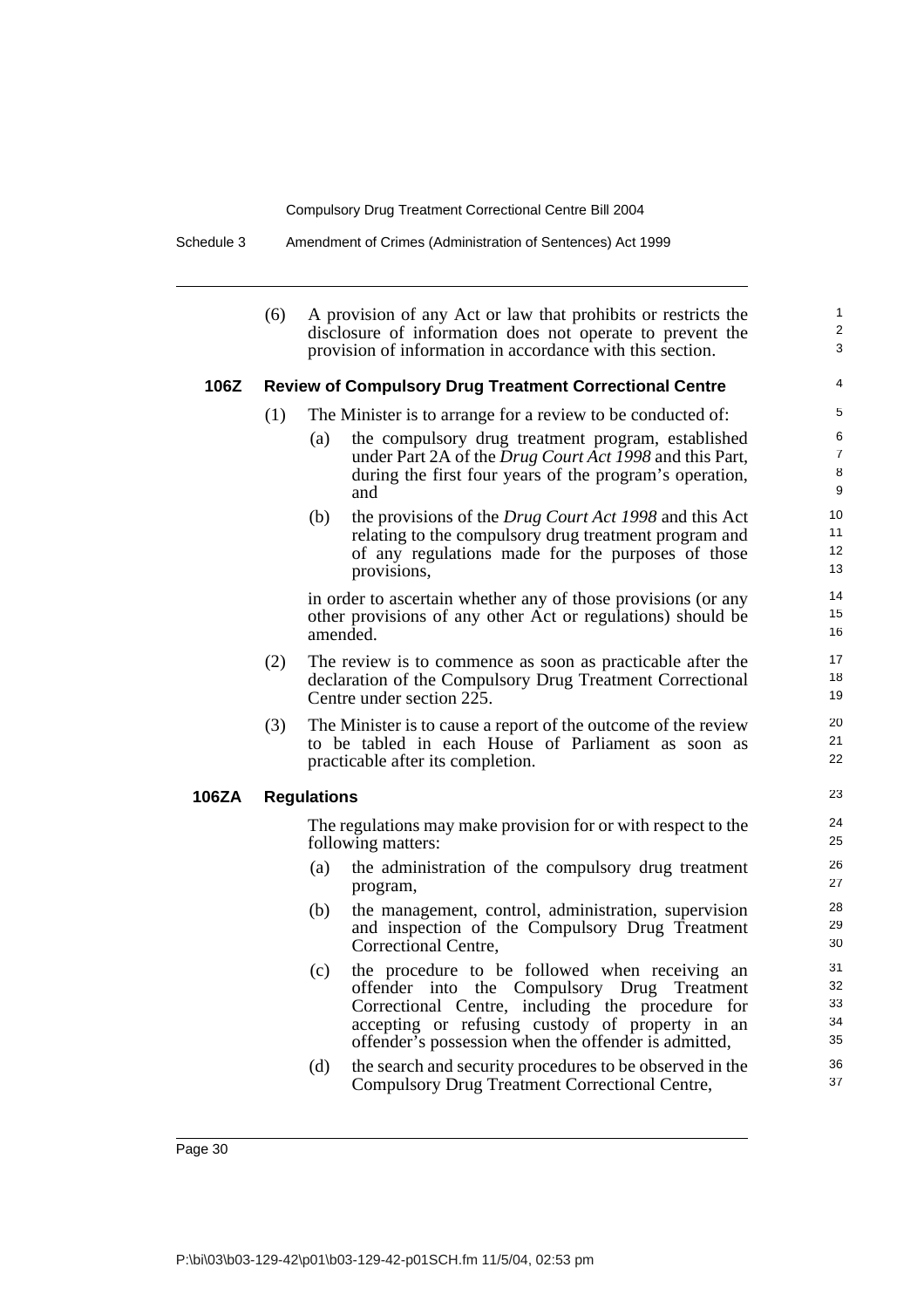| (e) | visits to inmates in the Compulsory Drug Treatment                                | $\mathbf{1}$        |  |
|-----|-----------------------------------------------------------------------------------|---------------------|--|
|     | Correctional Centre, including the following:                                     | 2                   |  |
|     | the days and times that visits may be allowed,<br>(i)                             | 3                   |  |
|     | the maximum number of persons who may visit<br>(ii)                               | $\overline{4}$      |  |
|     | an inmate at the same time,                                                       | 5                   |  |
|     | (iii)<br>the classes of persons who may be prohibited<br>from visiting an inmate, | 6<br>$\overline{7}$ |  |
|     | the conditions that must be observed by persons<br>(iv)                           | 8                   |  |
|     | intending to visit an inmate before such a visit                                  | 9                   |  |
|     | will be allowed,                                                                  | 10                  |  |
|     | the procedures to be observed by visitors and<br>(V)                              | 11                  |  |
|     | inmates during visits,                                                            | 12                  |  |
| (f) | the use of electronic monitoring devices in relation to                           |                     |  |
|     | offenders in semi-open detention (Stage 2) or                                     | 14                  |  |
|     | community custody (Stage 3),                                                      | 15                  |  |
| (g) | the circumstances in which an offender may be tested                              | 16                  |  |
|     | for drugs (including random and periodic testing) and                             | 17                  |  |
|     | the type and nature of the tests to be used,                                      | 18                  |  |
| (h) | the circumstances under which an offender may be                                  | 19                  |  |
|     | required to submit to a medical examination by a                                  | 20                  |  |
|     | medical officer,                                                                  | 21                  |  |
| (i) | the declaration of offences against discipline,                                   | 22                  |  |
| (j) | the day-to-day routine of offenders,                                              | 23                  |  |
| (k) | the service of notices on an offender,                                            | 24                  |  |
| (1) | the provision of post release case management services                            | 25                  |  |
|     | and other services to offenders after release.                                    | 26                  |  |